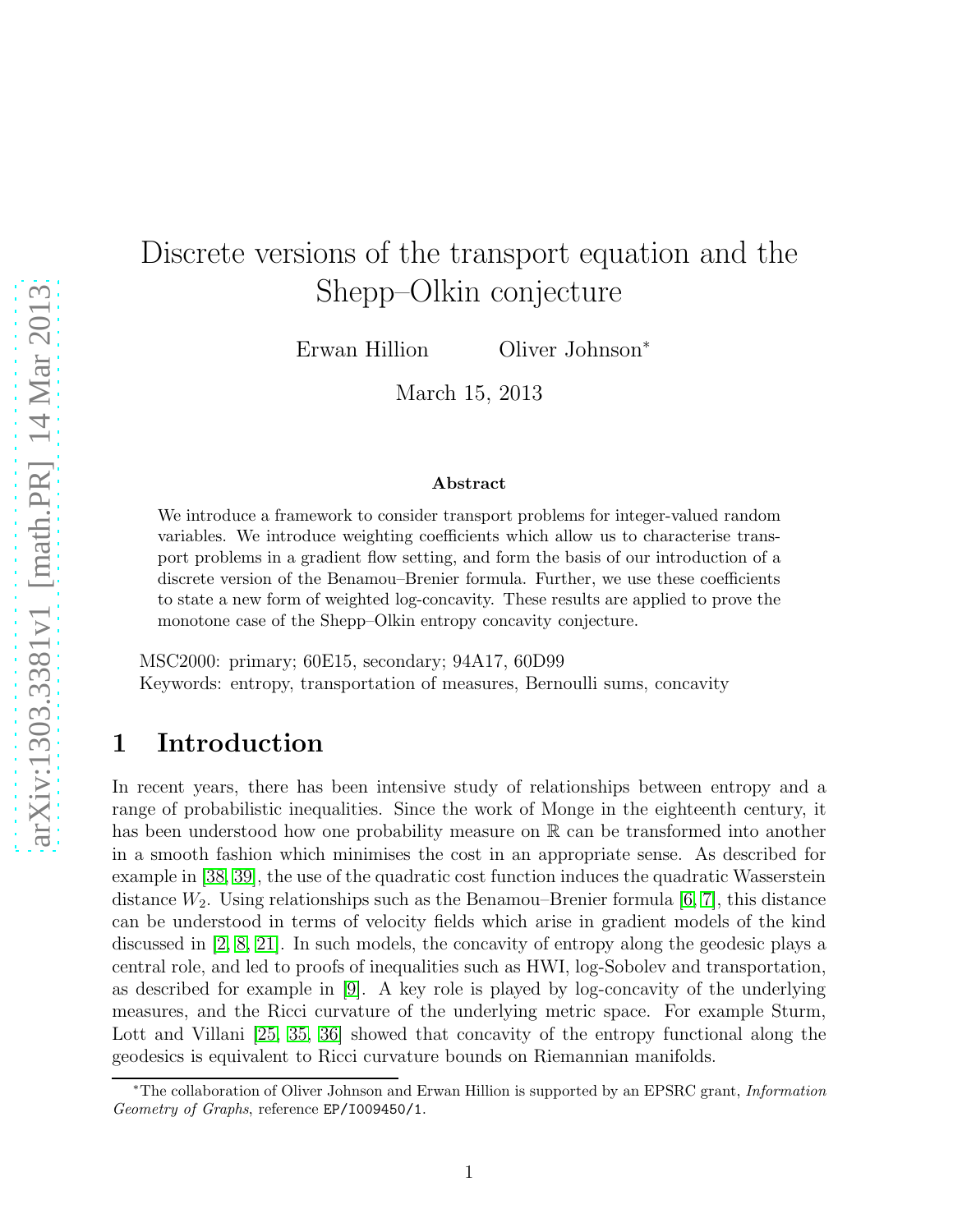However, this work has almost exclusively focused on continuous random variables, taking values in  $\mathbb{R}^d$ , or more generally on Riemannian manifolds satisfying a curvature condition. In this paper, we propose a framework for considering similar problems for integer-valued random variables. We show how many natural models of transportation of discrete random variables can be considered in the context of gradient models, and propose a version of the Benamou–Brenier formula which applies in this case. As an example of the insights gained by this approach, we give a proof of a significant new case of the Shepp–Olkin concavity conjecture [\[33\]](#page-31-4), which has remained unresolved for over 30 years.

Shepp and Olkin considered sums of n independent Bernoulli variables (referred to throughout this article as Bernoulli sums), with parameters  $p_1, \ldots, p_n$  respectively, where  $p_i \in [0,1]$ , and n remains fixed. This sum has a a probability distribution  $(f_k)_{k=0,1,\dots,n}$ , and Shepp and Olkin conjectured [\[33\]](#page-31-4) that its entropy is a concave function of its parameters.

<span id="page-1-0"></span>**Conjecture 1.1** ([\[33\]](#page-31-4)). Consider the entropy of  $(f_k)_{k=0,1,\dots,n}$ , defined by

$$
H(p_1,\ldots p_n):=-\sum_{k=0}^n f_k \log(f_k),
$$

where by convention  $0 \log(0) = 0$ . If  $p_1, \ldots, p_n : [0, 1] \rightarrow [0, 1]$  are affine functions, then the function

$$
H : [0,1] \to \mathbb{R} , t \mapsto H(p_1(t),\ldots,p_n(t))
$$

is concave in t.

We emphasise that Conjecture [1.1](#page-1-0) refers to concavity of entropy in the parameter space. This should be contrasted with concavity in the space of mass functions themselves. For example, the result that the entropy of mixtures of mass functions  $f_k(\alpha) := (1 - \alpha) f_k^{(1)} +$  $\alpha f_k^{(2)}$  is convex in  $\alpha$  is standard (see for example [\[11,](#page-29-5) Theorem 2.7.3]). Indeed duality between this parameter representation and the distribution space is exploited in the field of Information Geometry (see for example [\[1\]](#page-29-6)), where the concavity of entropy also plays a central role.

Although the Shepp–Olkin Conjecture [1.1](#page-1-0) remains open, we briefly describe the main cases which had previously been resolved. First, in Shepp and Olkin's original paper [\[33\]](#page-31-4), they showed that the entropy is a Schur-concave function, stated that the conjecture holds in the cases  $n = 2$  and  $n = 3$ , and proved it for interpolation between two binomials, when  $p_i(t)$  does not depend on i.

Second, in Theorem 2 of Yu and Johnson [\[42\]](#page-31-5), the concavity of the entropy of  $H(T_tX +$  $T_{1-t}Y$ ) is proved, for X and Y satisfying the ultra log-concavity property (see Definition [3.11](#page-15-0) below), where  $T_t$  represents Rényi's thinning operation [\[31\]](#page-31-6), see Equation [\(40\)](#page-13-0) below. As remarked in [\[42,](#page-31-5) Corollary 1], this resolves the special case of Conjecture [1.1](#page-1-0) where each parameter is either  $p_i(t) = p_i(0)(1-t)$  or  $p_i(t) = p_i(1)t$  (that is,  $p_i(0)p_i(1) = 0$  for each  $i$ ). In this paper we restrict our attention to cases where measures satisfy a stochastic ordering property, so as in Proposition 1 of [\[42\]](#page-31-5) we might wish to consider  $H(T_tX)$ .

Third, Theorem 1.1 of Hillion [\[16\]](#page-30-2) resolves the case where for each i, either  $p_i(t) \equiv p_i(0)$ for all t or  $p_i(t) = t$  (the translation case of Example [3.10](#page-14-0) below).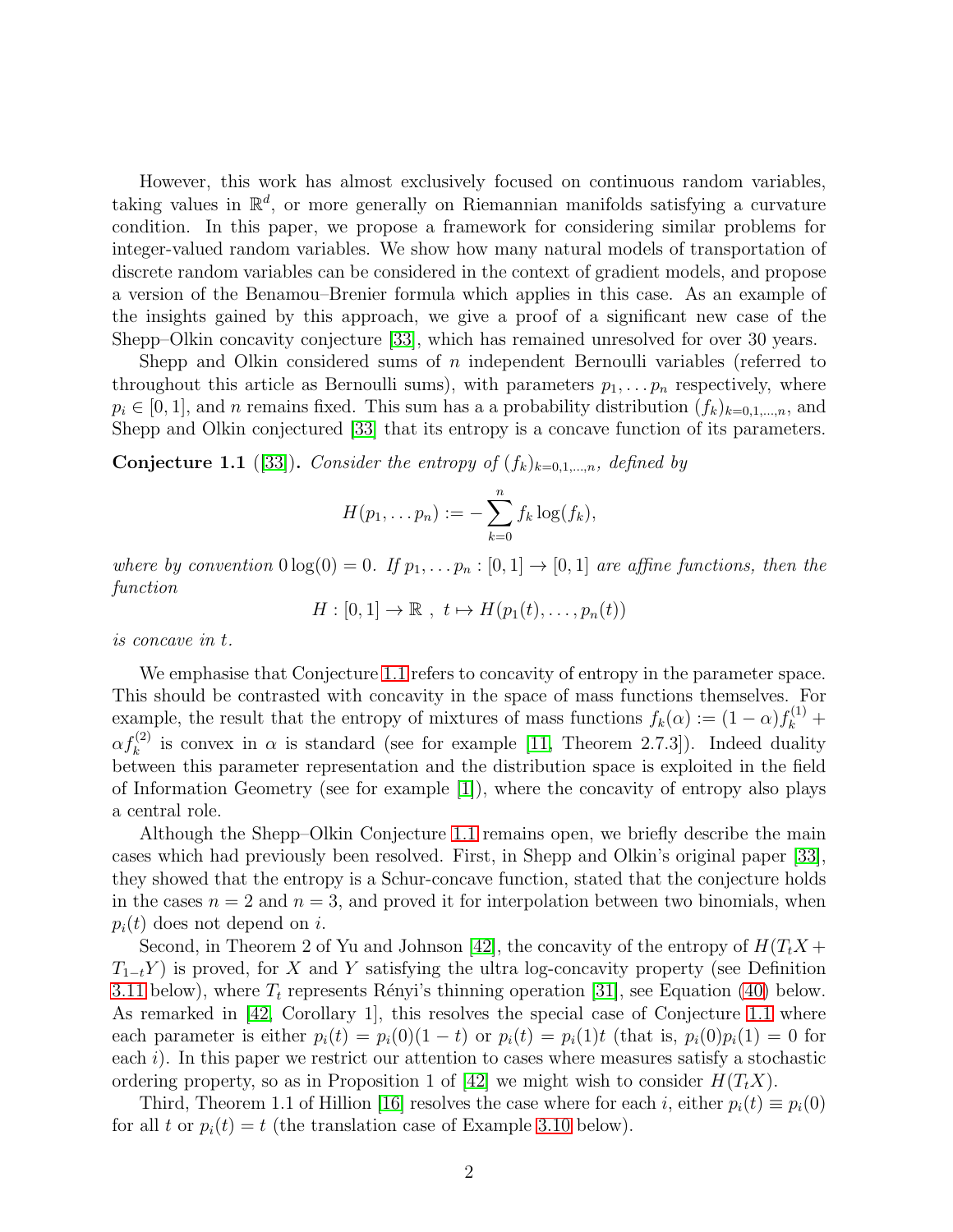In this article, given a family of affine functions  $p_1(t), \ldots, p_n(t)$ , we will consider the associated Bernoulli sum  $(f_k(t))_{k=0,1,...,n}$  as a function of the spatial variable k and the time variable t. We will often omit the explicit dependence of  $f_k$  on t. Throughout this article we will restrict our attention to the special case that  $p'_i \geq 0$  for every  $i \in \{1, \ldots n\}$ , so the random variables  $f_k(t)$  satisfy a stochastic ordering property. We will write the left derivative  $\nabla_1 f_k = f_k - f_{k-1}$ , and write  $\nabla_2 = (\nabla_1)^2$  for the map taking  $\nabla_2 f_k =$  $f_k - 2f_{k-1} + f_{k-2}.$ 

The paper is organised as follows. In Section [2](#page-4-0) we review properties of continuous gradient flow models, and develop a framework to prove concavity of entropy. We introduce and discuss the Benamou–Brenier formula, Equation [\(10\)](#page-5-0).

In Section [3](#page-9-0) we introduce a formalism to describe interpolation of discrete probability mass functions  $f_k$ , motivated by properties of the binomial mass functions. In Definition [3.2,](#page-10-0) we propose a discrete analogue of the Benamou–Brenier formula. A key role is played by our introduction of a family of functions  $\alpha_k(t)$  which are used to generate mixtures of  $f_k$  and  $f_{k+1}$ . We write A for the set of  $\boldsymbol{\alpha}(t) = (\alpha_0(t), \alpha_1(t), \ldots, \alpha_n(t))$ , where  $\alpha_0(t) \equiv 0$ and  $\alpha_n(t) \equiv 1$ , and  $0 \leq \alpha_k(t) \leq 1$  for all k and t.

Our formula of Benamou–Brenier type motivates the following definition:

<span id="page-2-1"></span>**Definition 1.2.** We say that a sequence of probability mass functions  $f_k(t)$  is a constant speed path, if for some v and for some sequence of probability mass functions  $g_k^{(\alpha)}$  $\binom{\mathbf{\alpha}}{k}(t), \text{ } it$ satisfies a modified transport equation

<span id="page-2-2"></span>
$$
\frac{\partial f_k}{\partial t}(t) = -v \nabla_1 \left( g_k^{(\alpha)}(t) \right) \quad \text{for } k = 0, 1, \dots, n,
$$
\n(1)

where for some  $\boldsymbol{\alpha}(t) \in \mathcal{A}$ ,

$$
g_k^{(\alpha)}(t) = \alpha_{k+1}(t) f_{k+1}(t) + (1 - \alpha_k(t)) f_k(t) \quad \text{for } k = 0, 1, \dots, n-1.
$$
 (2)

If  $f_k(t)$  satisfies a modified transport equation, we write h for the function (not necessarily a probability mass function) satisfying a second-order modified transport equation

<span id="page-2-3"></span>
$$
\frac{\partial^2 f_k}{\partial t^2}(t) = v^2 \nabla_2 (h_k), \quad \text{for } k = 0, 1, \dots, n. \tag{3}
$$

In Section [3.3](#page-12-0) we discuss this property – in Lemma [3.4](#page-11-0) we show that any such representation is unique, and we give some examples which lie within this framework. In Section [4,](#page-16-0) by examining the properties of the optimal coefficients  $\alpha \in A$ , we are able to give sufficient conditions for the concavity of entropy along the interpolation. To be specific, we introduce the following three conditions:

<span id="page-2-0"></span>**Condition 1** (k-MON). Given t, we say that the  $\alpha_k(t)$  are k-monotone at t if

$$
\alpha_k(t) \le \alpha_{k+1}(t) \quad \text{for all } k = 0, \dots, n-1. \tag{4}
$$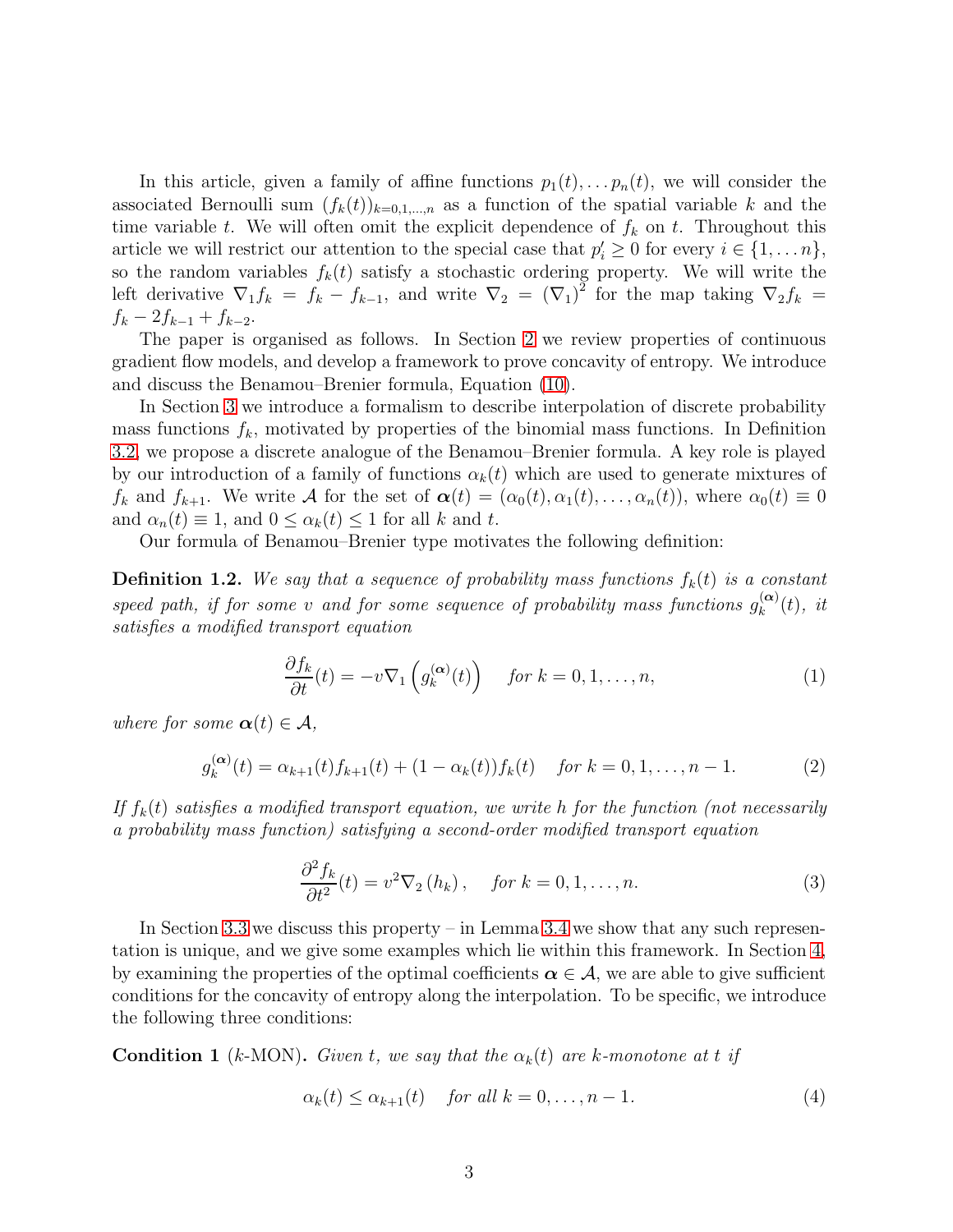<span id="page-3-0"></span>**Condition 2** (t-MON). Given t, we say that the  $\alpha_k(t)$  are t-monotone at t if

$$
\frac{\partial \alpha_k}{\partial t}(t) \ge 0 \quad \text{for all } k = 0, \dots, n. \tag{5}
$$

<span id="page-3-1"></span>**Condition 3** (GLC). We say that probability mass function  $f_k$  supported on  $\{0, 1, \ldots, n\}$ is  $\alpha$ -generalized log-concave at t, denoted by  $GLC(\alpha(t))$ , if

<span id="page-3-3"></span>
$$
GLC(\alpha)_k(t) := \alpha_{k+1}(t)(1 - \alpha_{k+1}(t))f_{k+1}^2(t) - \alpha_{k+2}(t)(1 - \alpha_k(t))f_k(t)f_{k+2}(t) \ge 0,
$$
 (6)

for  $k = 0, ..., n - 2$ .

In Section [4](#page-16-0) we prove the following theorem:

<span id="page-3-2"></span>**Theorem 1.3.** Consider a constant speed interpolation  $f_k(t)$  of probability mass functions and associated optimal  $\alpha(t)$ . If Conditions [1,](#page-2-0) [2](#page-3-0) and [3](#page-3-1) hold, then the entropy is concave. In fact, given t, if the  $\alpha_k(t)$  are k-monotone and t-monotone at t and  $f_k(t)$  is  $\text{GLC}(\alpha(t))$ then the entropy  $H(f(t))$  is concave at t.

Theorem [1.3](#page-3-2) gives a new perspective on Shepp and Olkin's proof [\[33\]](#page-31-4) that the entropy of  $\text{Bin}(n, t)$  random variables is convex in t:

**Example 1.4.** In this case, Example [3.1](#page-9-1) shows that the optimal  $\alpha_k(t) \equiv k/n$ , so that the k-monotone and t-monotone conditions, Conditions [1](#page-2-0) and [2](#page-3-0) are clear. Further, this choice of  $\alpha_k(t)$  means that the GLC Condition [3](#page-3-1) reduces to the ultra log-concavity of order n of Pemantle [\[30\]](#page-31-7) and Liggett [\[24\]](#page-30-3) (see Definition [3.11\)](#page-15-0), which clearly holds with equality in this case.

In fact, similar arguments work in new cases as well. For example, in the 'symmetric case' where  $p'_i$  does not depend on i, we find that  $\alpha_k(t) = k/n$  (see Remark [5.3](#page-22-0) below), and so a similar argument applies.

Having set up this formalism, we then use it to consider the Shepp–Olkin theorem, in the 'monotone' setting  $p'_i \geq 0$  for all i mentioned previously. In Section [5,](#page-21-0) we show that in the monotone case, the Shepp–Olkin interpolation can be seen as a constant speed path in the sense of Definition [1.2.](#page-2-1) In Proposition [5.2](#page-22-1) we show that the  $k$ -monotone Condition [1](#page-2-0) is automatically satisfied in this case. Similarly Proposition [5.4](#page-23-0) shows that GLC, Condition [3](#page-3-1) also holds for all Shepp–Olkin interpolations in this context.

Unfortunately t-monotonicity, Condition [2,](#page-3-0) does not hold for all (monotone) Shepp– Olkin interpolations. However, Proposition [4.2](#page-19-0) shows that we can replace Condition [2](#page-3-0) by Condition [4,](#page-19-1) which is less restrictive, although less transparent in nature.

We prove the monotone Shepp–Olkin conjecture by showing that Condition [4](#page-19-1) is satisfied in this case. The proof uses properties of Bernoulli sum mass functions, including a 'cubic' inequality Theorem [A.2.](#page-26-0) In Section [6,](#page-23-1) we therefore prove the main result of this paper:

<span id="page-3-4"></span>**Theorem 1.5** (Monotone Shepp–Olkin). Consider the entropy of  $(f_k)_{k=0,1,\dots,n}$ , defined by

$$
H(p_1,\ldots,p_n):=-\sum_{k=0}^n f_k \log(f_k).
$$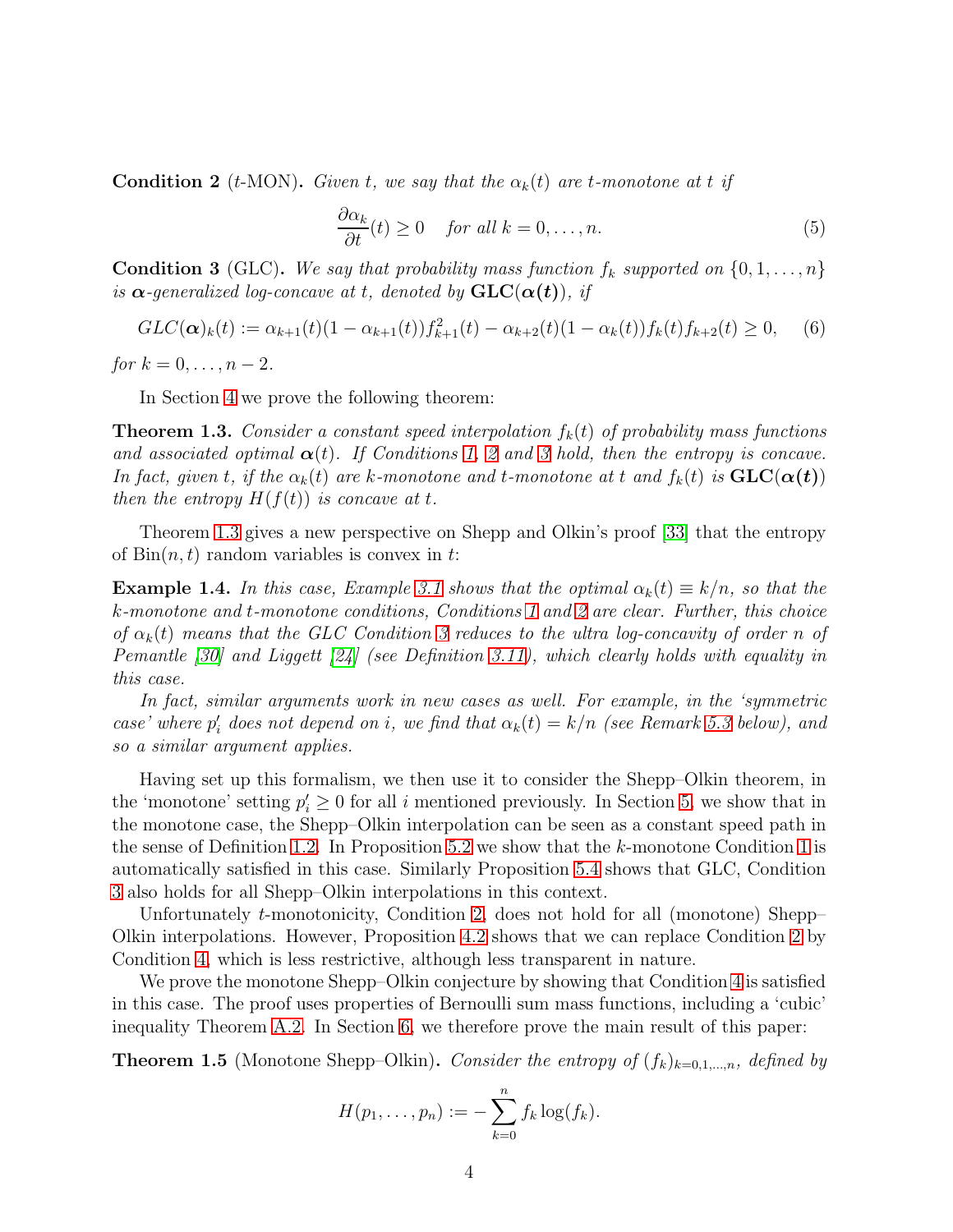If  $p_1, \ldots p_n : [0,1] \to [0,1]$  are affine functions with  $p'_i \geq 0$  for all i, then the function

$$
H : [0,1] \to \mathbb{R} , t \mapsto H(p_1(t), \ldots p_n(t))
$$

<span id="page-4-0"></span>is concave in t.

### 2 Geodesics for continuous random variables

#### 2.1 General framework for concavity of entropy

Section [2](#page-4-0) is devoted to the study of the entropy for several families of random variables on R. For each of the standard examples we study, the concavity of entropy is a consequence of the following theorem:

<span id="page-4-1"></span>**Theorem 2.1.** Let  $(f_t(x))_{t\in[0,1]}$  be a smooth family of probabilty positive densities on  $\mathbb{R}$ . We consider the families of functions  $(g_t(x))_{t\in[0,1]}$  and  $(h_t(x))_{t\in[0,1]}$  such that for each  $t\in[0,1],$  $g_t$  and  $h_t$  vanish at  $x = -\infty, +\infty$  and satisfy the differential equations (stated in a form which motivates Equations  $(1)$  and  $(3)$ :

<span id="page-4-2"></span>
$$
\frac{\partial f_t(x)}{\partial t} = -\frac{\partial g_t(x)}{\partial x} , \frac{\partial^2 f_t(x)}{\partial t^2} = \frac{\partial^2 h_t(x)}{\partial x^2}.
$$
 (7)

Then the entropy  $H(t)$  of  $f_t$ , defined by

$$
H(t) := -\int_{\mathbb{R}} f_t(x) \log(f_t(x)) dx
$$

satisfies

$$
H''(t) \leq -\int_{\mathbb{R}} \left( h_t(x) - \frac{g_t(x)^2}{f_t(x)} \right) \frac{\partial^2}{\partial x^2} \left( \log(f_t(x)) \right) dx.
$$

Proof.

$$
H''(t) = -\int_{\mathbb{R}} \frac{\partial^2 f_t(x)}{\partial t^2} \log(f_t(x)) dx - \int_{\mathbb{R}} \frac{1}{f_t(x)} \left(\frac{\partial f_t(x)}{\partial t}\right)^2 dx
$$
  
= 
$$
-\int_{\mathbb{R}} \frac{\partial^2 h_t(x)}{\partial x^2} \log(f_t(x)) dx - \int_{\mathbb{R}} \frac{1}{f_t(x)} \left(\frac{\partial g_t(x)}{\partial x}\right)^2 dx.
$$

After several integrations by parts, we find

$$
H''(t) = -\int_{\mathbb{R}} \left( h_t(x) - \frac{g_t(x)^2}{f_t(x)} \right) \frac{\partial^2}{\partial x^2} (\log(f_t(x))) dx
$$

$$
- \int_{\mathbb{R}} \left( \frac{\partial}{\partial x} \left( \frac{g_t(x)}{f_t(x)} \right) \right)^2 f_t(x) dx.
$$

The second integral being non-negative, the theorem is proven.

 $\Box$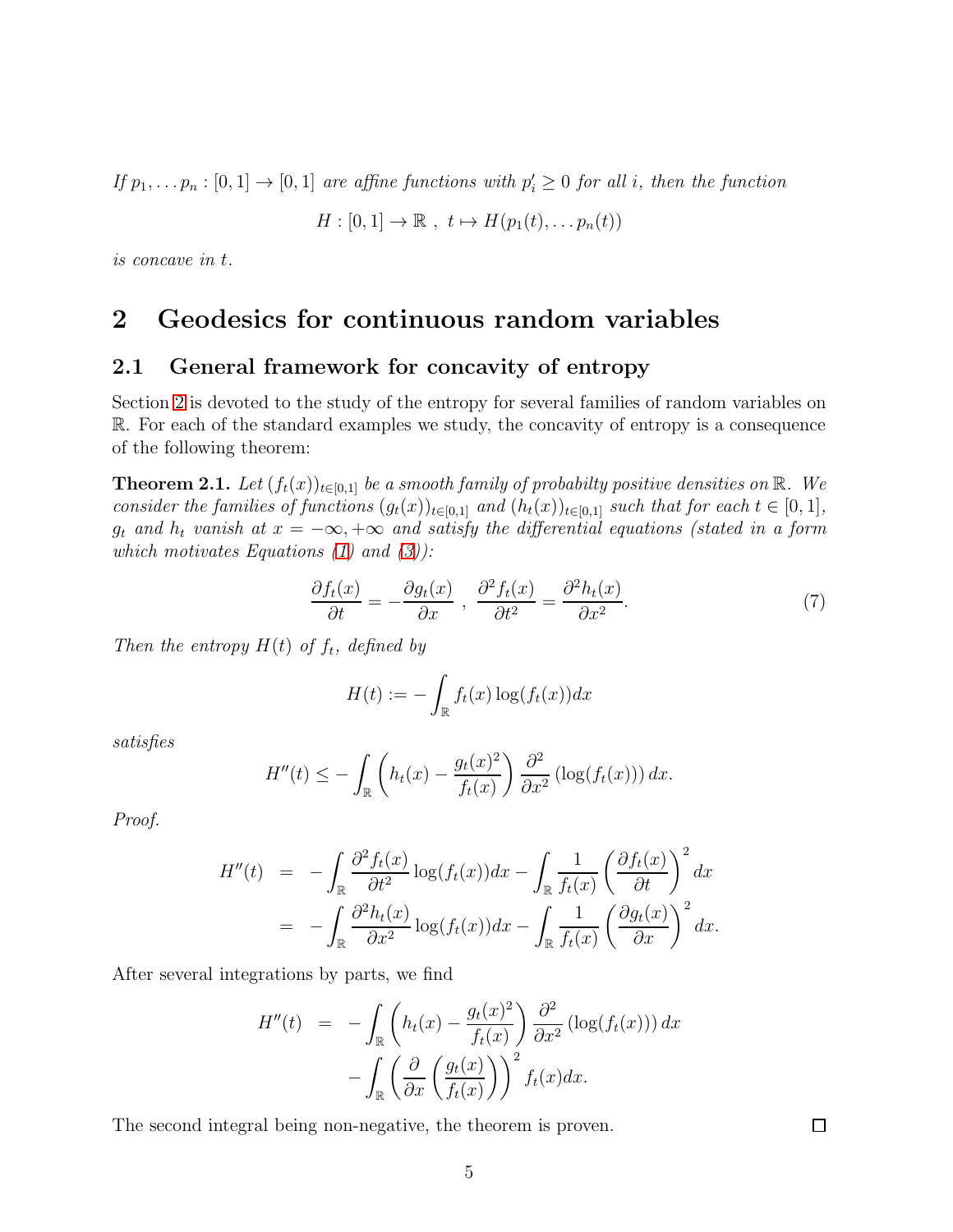In some sense, an extreme example for which we can apply Theorem [2.1](#page-4-1) is the following:

<span id="page-5-1"></span>**Example 2.2.** Consider the translation of some probability density  $f_0$ , where we have

$$
f_t(x) := f_0(x - vt)
$$

for some constant velocity  $v > 0$ . It is then easy to see that  $g_t(x) = v f_t(x)$  and  $h_t(x) =$  $v^2 f_t(x)$ . Theorem [2.1](#page-4-1) then confirms the fact that shift invariance of the entropy on translation makes the entropy  $H(t)$  of  $f_t$  constant, and hence a concave function of t.

#### 2.2 Benamou–Brenier formula

The study of geodesics interpolating between continuous probability densities exploits properties of the quadratic Wasserstein distance  $W_2$ . In particular, recall from [\[6,](#page-29-0) [7\]](#page-29-1) that  $W_2$ has a variational characterisation involving velocity fields, given by the Benamou–Brenier formula [\(10\)](#page-5-0) below.

Consider fixed smooth distribution functions  $F_0$  and  $F_1$ . Write  $\mathcal{P}(\mathbb{R})$  for the set of probability densities  $f_t(x)$ , with corresponding distribution functions  $F_t(x) = \int_{-\infty}^x f_t(y) dy$ satisfying constraints  $F_t(x)|_{t=0} = F_0(x)$  and  $F_t(x)|_{t=1} = F_1(x)$ . Then given any sequence  $f_t \in \mathcal{P}(\mathbb{R})$ , we can define the velocity field  $v_t$  by

<span id="page-5-2"></span>
$$
\frac{\partial}{\partial t}f_t(x) + \frac{\partial}{\partial x}(v_t(x)f_t(x)) = 0,
$$
\n(8)

or equivalently by

<span id="page-5-4"></span>
$$
\frac{\partial}{\partial t}F_t(x) + (v_t(x)f_t(x)) = 0,
$$
\n(9)

Benamou and Brenier prove the following theorem:

**Theorem 2.3** ([\[6,](#page-29-0) [7\]](#page-29-1)). Using the notation above, the quadratic Wasserstein distance is given by

<span id="page-5-0"></span>
$$
W_2^2(F_0, F_1) = \inf_{f_t \in \mathcal{P}(\mathbb{R})} \int_0^1 \left( \int f_t(y) v_t(y)^2 dy \right) dt.
$$
 (10)

In analogy with Example [2.2,](#page-5-1) we can show that the entropy is concave along any Benamou–Brenier geodesic (the path achieving the infimum in Equation [\(10\)](#page-5-0)). A change of variables  $x = F_t(y)$  in Equation [\(10\)](#page-5-0) makes the inner integrand

$$
\left(\int f_t(y)v_t(y)^2 dy\right) = \left(\int v_t(F_t^{-1}(x))^2 dx\right).
$$

Combining Equations (2.1) and (2.4) of [\[7\]](#page-29-1), we see that the geodesic has a velocity field  $v_t(F_t^{-1}(x))$  which is constant in time, in the sense that  $v_t(F_t^{-1}(x)) = (\Phi'(x) - x)$  for all t for a certain function  $\Phi$ . Using the fact that the total derivative of  $v_t(F_t^{-1}(x))$  with respect to t is 0 leads to the formula:

<span id="page-5-3"></span>
$$
\frac{\partial v_t(x)}{\partial t} = -\frac{\partial v_t(x)}{\partial x} v_t(x). \tag{11}
$$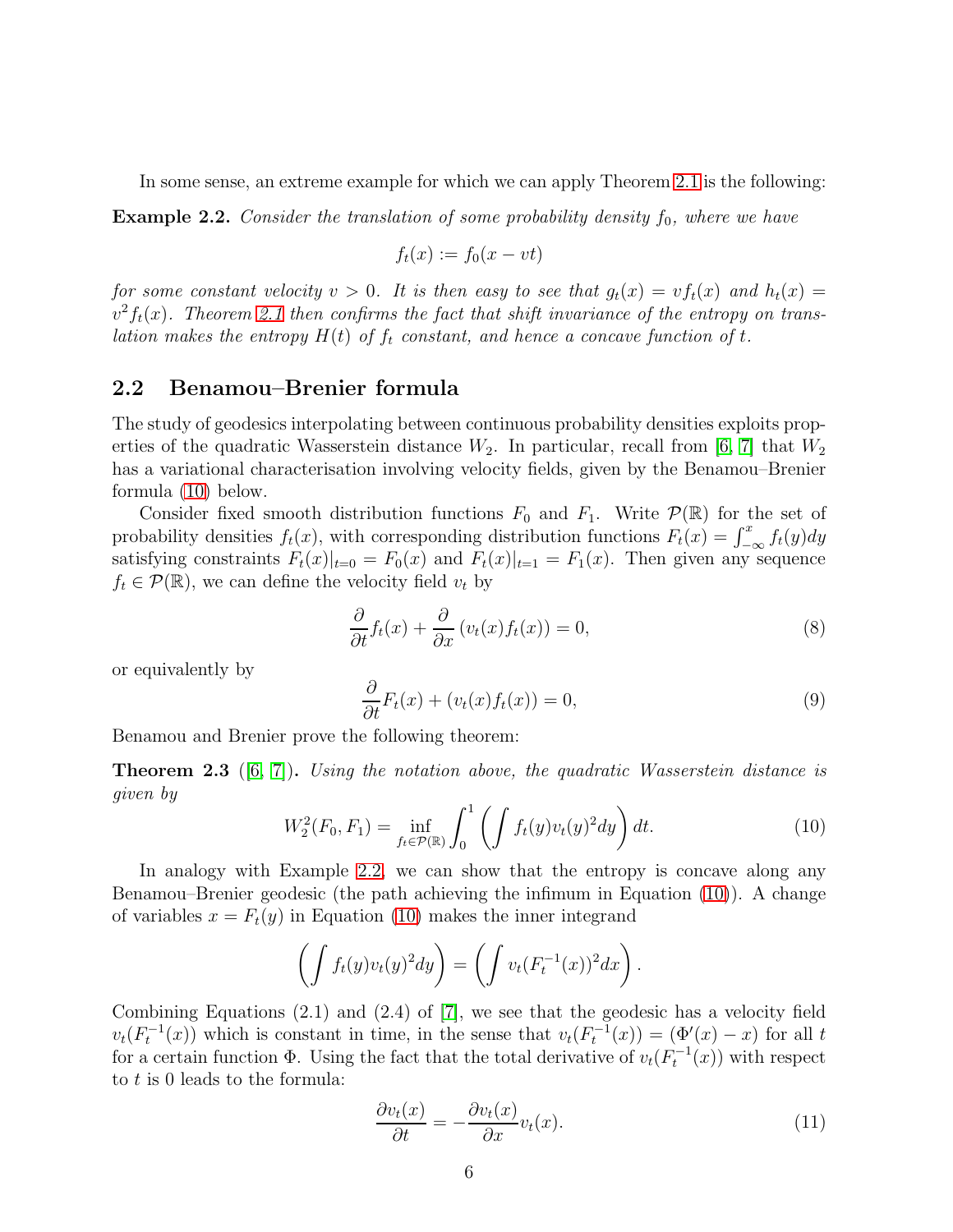Taking a further time derivative of [\(8\)](#page-5-2), and using [\(11\)](#page-5-3), we deduce a second-order PDE for  $f_t(x)$ :

<span id="page-6-0"></span>
$$
\frac{\partial^2 f_t(x)}{\partial t^2} = -\frac{\partial}{\partial x} \left( \frac{\partial v_t}{\partial t}(x) f_t(x) + v_t(x) \frac{\partial f_t}{\partial t}(x) \right)
$$
  
\n
$$
= \frac{\partial}{\partial x} \left( \frac{\partial v_t(x)}{\partial x} v_t(x) f_t(x) + v_t(x) \frac{\partial}{\partial x} (v_t(x) f_t(x)) \right)
$$
  
\n
$$
= \frac{\partial^2}{\partial x^2} (v_t(x)^2 f_t(x)). \tag{12}
$$

(assuming the  $t$  and  $x$  derivatives can be exchanged).

In the notation of Theorem [2.1,](#page-4-1) we can rewrite equations [\(8\)](#page-5-2) and [\(12\)](#page-6-0) in the form  $g_t(x) = v_t(x) f_t(x)$  and  $h_t(x) = v_t(x)^2 f_t(x)$ . This makes a clear analogy with the translation case, Example [2.2.](#page-5-1) By a straightforward application of Theorem [2.1,](#page-4-1) we deduce that the entropy  $H(t)$  of  $f_t$  is a concave function of t, which is equivalent, up to the regularity of f, to say that  $\text{Ric}(\mathbb{R}) \geq 0$  in the sense of Sturm-Lott-Villani [\[25,](#page-30-1) [35,](#page-31-2) [36\]](#page-31-3).

In Section [3](#page-9-0) we describe how a similar formula can be established in the discrete case.

#### 2.3 Diffusions on R

Let  $(f_t)_{t\in[0,1]}$  be a smooth curve in  $\mathcal{P}(\mathbb{R})$  satisfying the diffusion equation

$$
\frac{\partial f_t(x)}{\partial t} = \frac{\partial^2 f_t(x)}{\partial x^2}.
$$
\n(13)

In this case, the families of functions  $(g_t(x))_{t\in[0,1]}$  and  $(h_t(x))_{t\in[0,1]}$  defined by Equation [\(7\)](#page-4-2) can be simply written

$$
g_t(x) = -\frac{\partial f_t(x)}{\partial x}, \ h_t(x) = \frac{\partial^2 f_t(x)}{\partial x^2}
$$

and Theorem [2.1](#page-4-1) implies:

<span id="page-6-1"></span>**Theorem 2.4.** The entropy  $H(t)$  of  $f_t$  satisfies

$$
H''(t) = -\int_{\mathbb{R}} f_t(x) \left(\frac{\partial^2}{\partial x^2} \log(f_t(x))\right)^2 dx \le 0.
$$
 (14)

Another proof of Theorem [2.4](#page-6-1) was given by Villani [\[37\]](#page-31-8) who used it to prove, by a simple application of the Cauchy-Schwarz inequality, that  $H''(t) \leq -H'(t)^2$ . From this he deduced Costa's restricted form of Shannon's entropy power inequality (see [\[10\]](#page-29-7)), which implies the Gaussian logarithmic Sobolev inequality of Gross [\[15\]](#page-30-4).

Example 2.5. In the information-theoretic community, one particular case of interest related to this kind of diffusion is interpolation between continuous X with variance  $\sigma^2$  and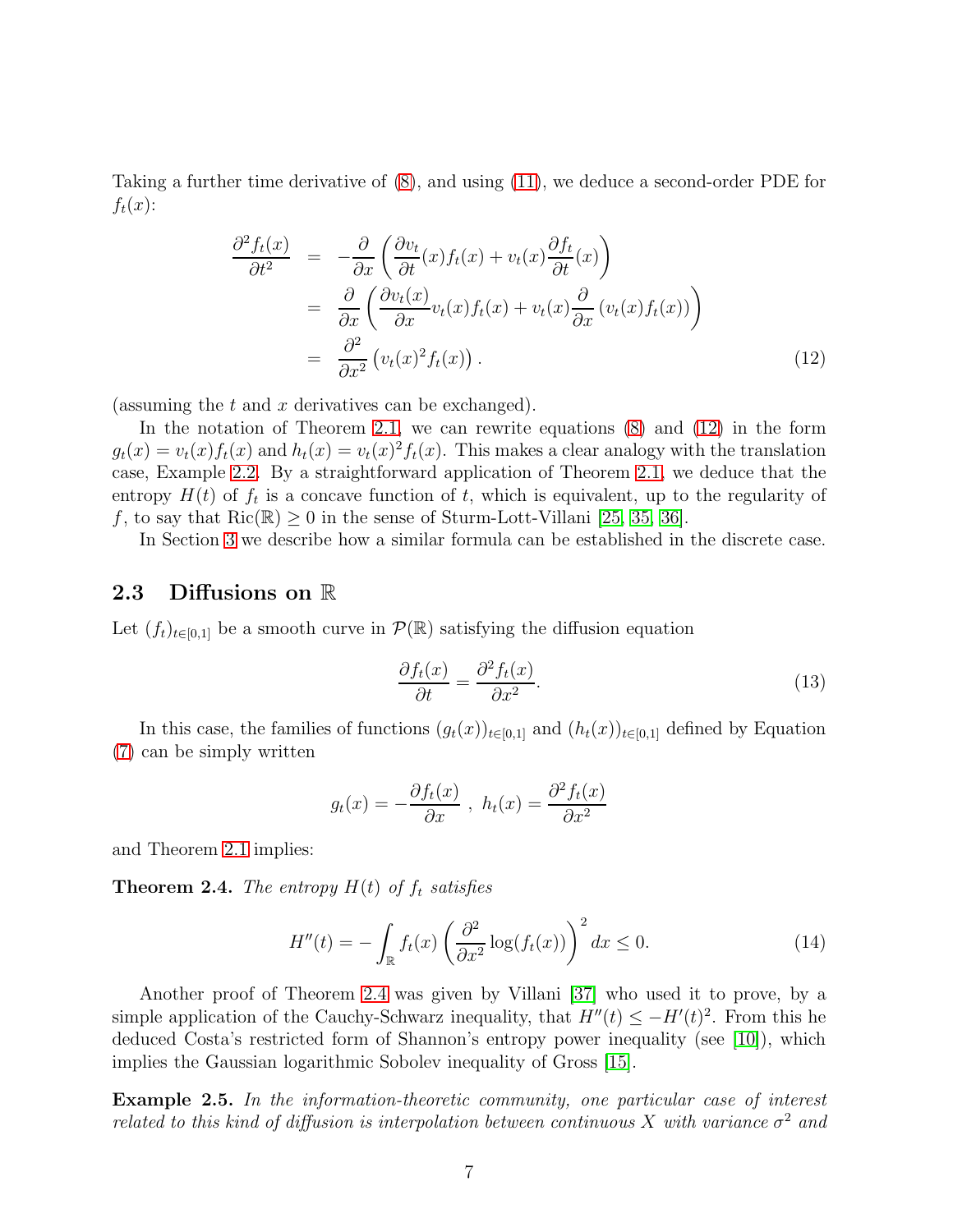Z, a Gaussian with the same variance and density  $\phi_{\sigma}^2$ . We can write  $f_t$  for the density of  $\sqrt{1-t}X + \sqrt{t}Z$ , and observe that

$$
\frac{\partial f_t}{\partial t}(x) = \frac{\sigma^2}{2(1-t)} \frac{\partial}{\partial x} \left( f_t(x) \frac{\partial}{\partial x} \log \left( \frac{f_t(x)}{\phi_\sigma^2(x)} \right) \right). \tag{15}
$$

In the notation above, this means that  $g_t(x) = -\frac{\sigma^2}{2(1-x)}$  $\frac{\sigma^2}{2(1-t)}(f_t(x)(\rho_t(x)+x/\sigma^2)),$  where  $\rho_t(x)$ is the score function with respect to location parameter.

This particular interpolation is the basis of the de Bruijn identity, first stated by Stam [\[34\]](#page-31-9), and given in the following reparameterised form by Barron [\[5,](#page-29-8) Lemma 1]. The de Bruijn identity shows that the derivative with respect to t of relative entropy of  $f_t$  is a multiple of the standardized Fisher information:

$$
\frac{\partial}{\partial t}D(f_t||\phi_\sigma^2) = \frac{1}{2(1-t)} \left(\sigma^2 \int_{\mathbb{R}} f_t(x) \left(\rho_t(x) + \frac{x}{\sigma^2}\right)^2 dx\right)
$$

$$
= \frac{1}{2(1-t)} \left(\sigma^2 \int_{\mathbb{R}} f_t(x) \rho_t(x)^2 dx - 1\right).
$$

This result was used in Stam's proof [\[34\]](#page-31-9) of Gross's log-Sobolev inequality [\[15\]](#page-30-4), and forms the basis of Barron's information-theoretic proof of the Central Limit Theorem [\[5\]](#page-29-8).

Another example for which similar calculations lead to interesting results about the concavity of entropy is the case of Schrödinger bridges, which have been recently studied by L´eonard in [\[23\]](#page-30-5) in the setting of Markov chains as a generalization of Wasserstein geodesics.

**Example 2.6.** In the case of a simple diffusion on  $\mathbb{R}$ , we consider a smooth family of positive densities  $(f_t(x))_{t\in[0,1]}$  and we suppose that

$$
f_t(x) = u_t(x)v_t(x) , \frac{\partial u_t(x)}{\partial t} = \frac{\partial^2 u_t(x)}{\partial x^2} , \frac{\partial v_t(x)}{\partial t} = -\frac{\partial^2 v_t(x)}{\partial x^2}.
$$
 (16)

It is then easy to compute that in this case, using the notation of Theorem [2.1,](#page-4-1)

$$
g_t(x) = u_t(x)\frac{\partial v_t(x)}{\partial x} - \frac{\partial u_t(x)}{\partial x}v_t(x),\tag{17}
$$

$$
h_t(x) = u_t(x)\frac{\partial^2 v_t(x)}{\partial x^2} - 2\frac{\partial u_t(x)}{\partial x}\frac{\partial v_t(x)}{\partial x} + \frac{\partial^2 u_t(x)}{\partial x^2}v_t(x).
$$
 (18)

Using these expressions we can show that

$$
f_t(x)h_t(x) - g_t(x)^2 = f_t(x)\frac{\partial^2}{\partial x^2}\log(f_t(x)),
$$
\n(19)

from which direct substitution in Theorem [2.1](#page-4-1) shows that the entropy  $H(t)$  of  $f_t$  is a concave function of t.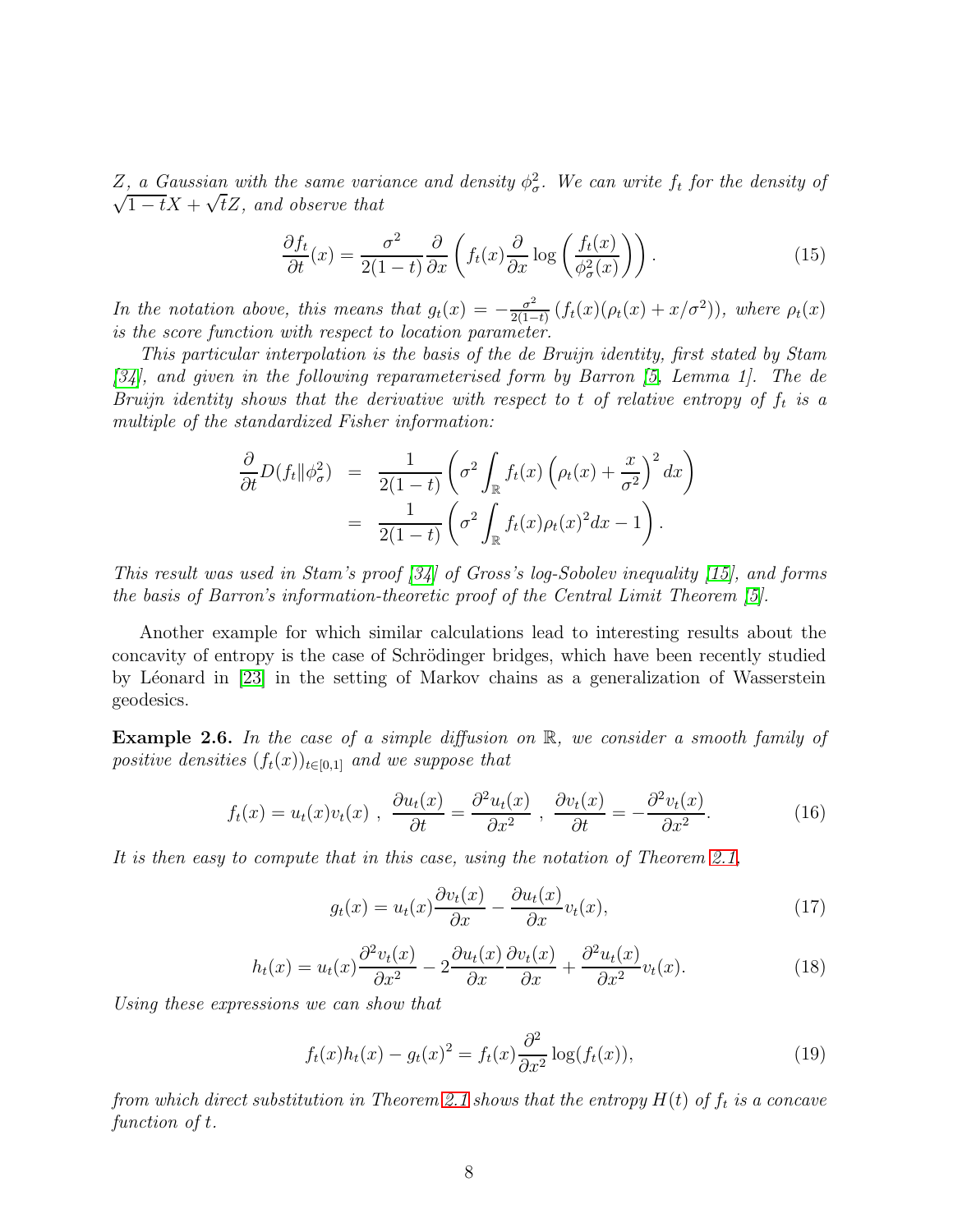#### 2.4 A Gaussian approximation to the Shepp–Olkin conjecture

Sums of independent Bernoulli variables are often approximated by Gaussian distributions of same mean value and variance. We will thus consider in this section the family of probability densities

$$
f(x; p_1, \ldots, p_n) := \frac{1}{\sqrt{2\pi \sum_{i=1}^n p_i (1-p_i)}} \exp\left(-\frac{(x-\sum_{i=1}^n p_i)^2}{2\sum_{i=1}^n p_i (1-p_i)}\right),\tag{20}
$$

where  $p_1, \ldots, p_n$  are n parameters in [0, 1]. This continuous approximation motivates the Shepp–Olkin conjecture, due to the following result:

**Theorem 2.7.** Let  $p_1, \ldots, p_n : [0, 1] \rightarrow [0, 1]$  be affine functions and

$$
f_t(x) := f(x; p_1(t), \ldots p_n(t)).
$$

Then the entropy  $H(t)$  of  $f_t$  is a concave function of t.

*Proof.* Let  $\mu(t) := \sum_{i=1}^n p_i(t)$  and  $V(t) := \sum_{i=1}^n p_i(t)(1 - p_i(t))$  be the mean and variance functions. Since  $\mu''(t) = 0$ , we can use differential properties satisfied by Gaussian kernels to compute

$$
g_t(x) = -\frac{V'(t)}{2} \frac{\partial f_t(x)}{\partial x} + \mu'(t) f_t(x)
$$
  
\n
$$
h_t(x) = V''(t) f_t(x) + \mu'(t) f_t(x) - \mu'(t) V'(t) \frac{\partial f_t(x)}{\partial x} + \frac{V'(t)^2}{4} \frac{\partial^2 f_t(x)}{\partial x^2}
$$

In this case, the key term in Theorem [2.1](#page-4-1) simplifies to give

$$
h_t(x) - \frac{g_t(x)^2}{f_t(x)} = \frac{V''(t)}{2} f_t(x) + \frac{V'(t)^2}{4} f_t(x) \left( \frac{\partial^2}{\partial x^2} \log(f_t(x)) \right).
$$

Substituting in Theorem [2.1](#page-4-1) we obtain that  $H''(t)$  can be expressed in terms of two perfect squares, since  $H''(t)$  is less than or equal to

<span id="page-8-0"></span>
$$
-\frac{V''(t)}{2} \int_{\mathbb{R}} f_t(x) \left( \frac{\partial^2}{\partial x^2} \log(f_t(x)) \right) dx - \frac{V'(t)^2}{4} \int_{\mathbb{R}} f_t(x) \left( \frac{\partial^2}{\partial x^2} \log(f_t(x)) \right)^2 dx
$$
  
= 
$$
\frac{V''(t)}{2} \int_{\mathbb{R}} f_t(x) \left( \frac{\partial}{\partial x} \log(f_t(x)) \right)^2 dx - \frac{V'(t)^2}{4} \int_{\mathbb{R}} f_t(x) \left( \frac{\partial^2}{\partial x^2} \log(f_t(x)) \right)^2 dx. (21)
$$

Since  $V''(t) \leq 0$ , the result follows. Indeed, it is clear that for any Gaussian model of this kind where  $V''(t) \leq 0$ , a similar argument will apply.

In the case where  $v = \mu'(t) = \sum_{i=1}^n p'_i(t) > 0$ , we can restate this argument in a way that motivates the proof of Theorem [1.3.](#page-3-2) If we write

$$
\alpha(t) := \frac{\sum_{i=1}^{n} p_i'(2p_i - 1)}{2\sum_{i=1}^{n} p_i'} = -\frac{V'(t)}{2v},\tag{22}
$$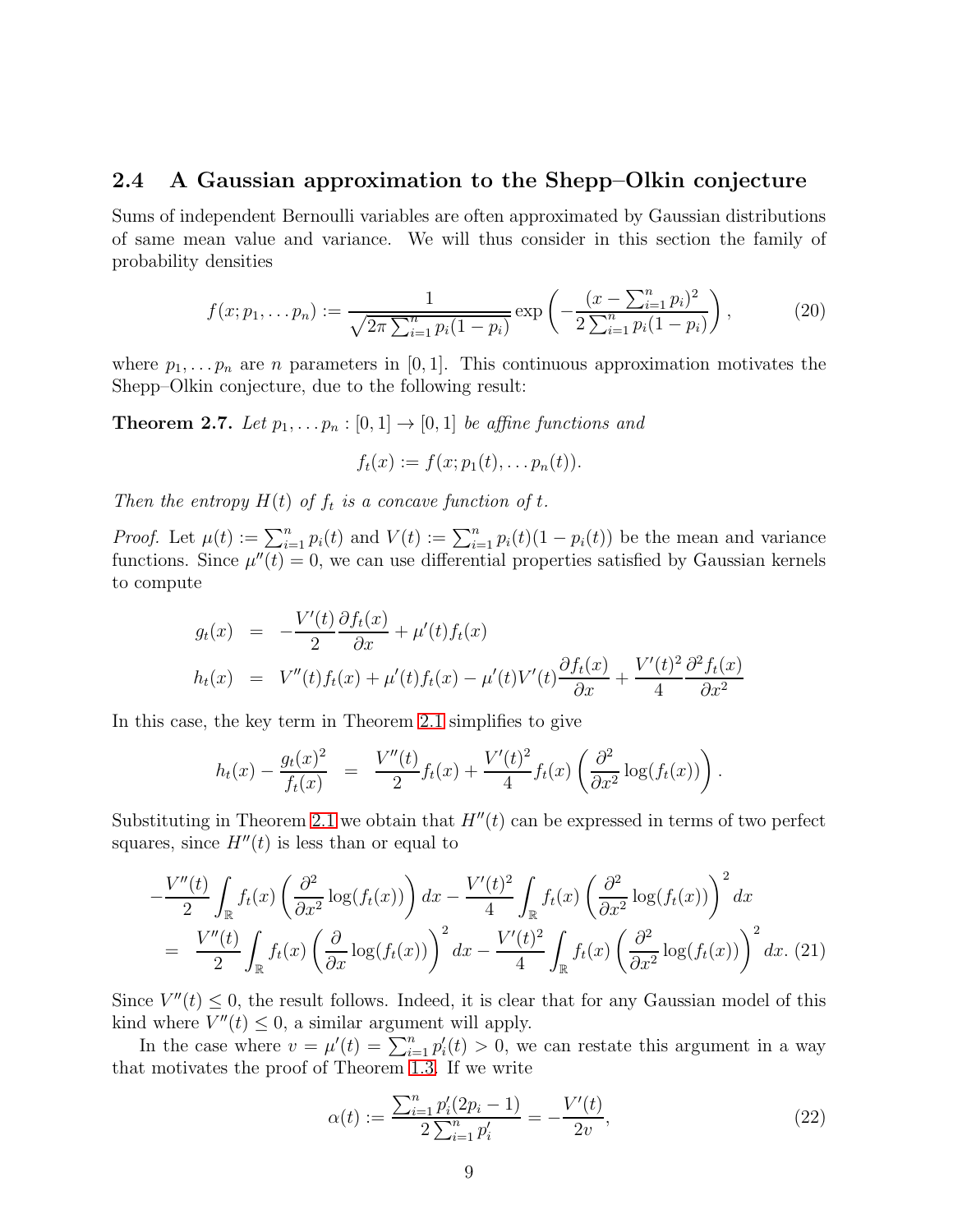in particular we have

$$
\frac{\partial \alpha(t)}{\partial t} = \frac{\sum p_i'^2}{\sum p_i'} = -\frac{V''(t)}{2v} > 0. \tag{23}
$$

We can rewrite Equation [\(21\)](#page-8-0) in the form

$$
H''(t) \leq -v^2 \left( \frac{1}{v} \frac{\partial \alpha(t)}{\partial t} \int_{\mathbb{R}} f_t(x) \left( \frac{\partial}{\partial x} \log(f_t(x)) \right)^2 + \alpha(t)^2 \int_{\mathbb{R}} f_t(x) \left( \frac{\partial^2}{\partial x^2} \log(f_t(x)) \right)^2 dx \right)
$$

which is strongly reminiscent of the form obtained in the discrete case in Equation [\(66\)](#page-20-0) below.  $\Box$ 

## <span id="page-9-0"></span>3 Discrete gradient field models

### 3.1 Motivating example and discrete Benamou–Brenier formula

We now show how natural choices of paths connecting probability mass functions on the integers can be viewed in the gradient field framework described previously. We give a new perspective on the time derivative using a series of functions  $\alpha_k(t)$ , where  $k = 0, \ldots, n$  and  $0 \leq t \leq 1$ . Recall that we use the left derivative map  $\nabla_1$  defined by  $\nabla_1 f_k = f_k - f_{k-1}$  for any function f, and write  $\nabla_2 = (\nabla_1)^2$  for the map taking  $\nabla_2 f_k = f_k - 2f_{k-1} + f_{k-2}$ . Write  $\nabla_1^*$ , defined by  $\nabla_1^* f_k = f_k - f_{k+1}$ , for its adjoint (with respect to counting measure).

We first give a motivating example, which is a special case of the Shepp–Olkin interpolation. We write  $\text{Bin}_k(n, p) := \binom{n}{k}$  $\sum_{k=0}^{n} p^k (1-p)^{n-k}$  for the probability mass function of a binomial with parameters  $n$  and  $p$ .

<span id="page-9-1"></span>Example 3.1. Consider interpolating between two binomial random variables. For fixed n and  $0 \le p < q \le 1$ , define  $p(t) = p(1-t) + qt$ , and write  $f_k(t) = \text{Bin}_k(n, p(t))$  for the probability mass functions which interpolate in the natural way in the parameter space. A simple calculation (see for example [\[27\]](#page-30-6) and [\[33\]](#page-31-4)) shows that for any  $k = 0, 1, \ldots, n$ :

<span id="page-9-2"></span>
$$
\frac{\partial f_k}{\partial t}(t) = n(q-p) \left( \text{Bin}_{k-1}(n-1, p(t)) - \text{Bin}_k(n-1, p(t)) \right) \n= -\nabla_1(n(q-p)\text{Bin}_k(n-1, p(t))).
$$
\n(24)

Although Equation [\(24\)](#page-9-2) expresses the time derivative of  $f(t)$  as the spatial gradient of another function, we prefer to reformulate it using an insight of Yu  $(40)$ , who defined an operation which he referred to as hypergeometric thinning. Lemma 2 of  $[40]$  observes that for any n, p:

$$
Bin_k(n-1, p) = \frac{(k+1)}{n} Bin_{k+1}(n, p) + \left(1 - \frac{k}{n}\right) Bin_k(n, p).
$$
 (25)

This suggests that we rewrite Equation  $(24)$  in the form, modelled on  $(8)$ ,

<span id="page-9-3"></span>
$$
0 = \frac{\partial f_k}{\partial t}(t) + \nabla_1\left(\left(n(q-p)\right)g_k^{(\alpha)}(t)\right) \quad \text{for } k = 0, 1, \dots, n,
$$
 (26)

$$
for \quad g_k^{(\alpha)}(t) = \alpha_{k+1}(t) f_{k+1}(t) + (1 - \alpha_k(t)) f_k(t) \quad \text{for } k = 0, 1, \dots, n-1, \quad (27)
$$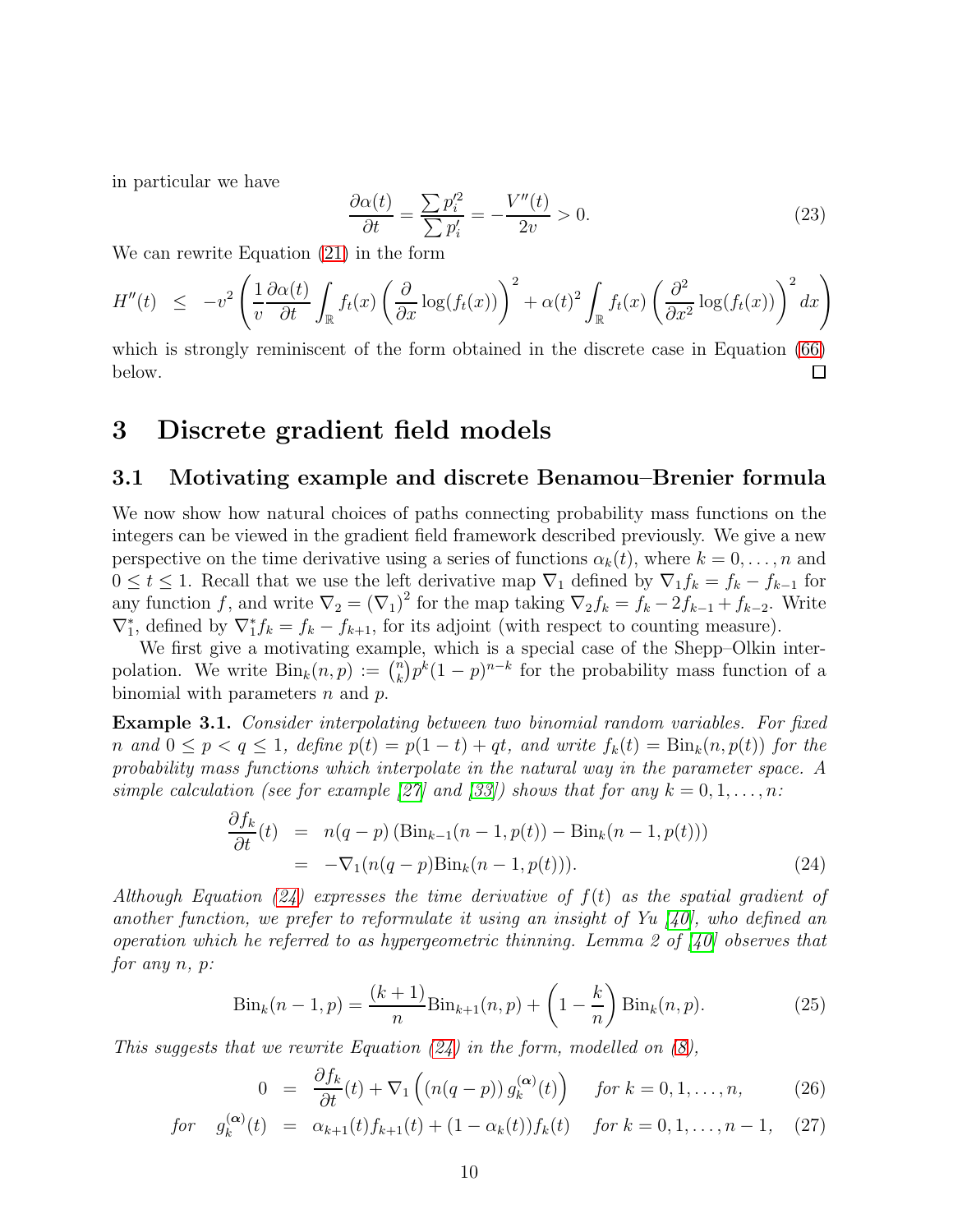with  $\alpha_k(t) = k/n$  for all k and t.

The form of Equations [\(26\)](#page-9-3) and [\(27\)](#page-9-3) suggests a version of the Benamou–Brenier formula [\[6,](#page-29-0) [7\]](#page-29-1) for discrete random variables.

<span id="page-10-0"></span>**Definition 3.2.** Write A for the collection of functions  $\alpha(t) = (\alpha_0(t), \alpha_1(t), \ldots, \alpha_n(t)),$ where  $\alpha_0(t) \equiv 0$  and  $\alpha_n(t) \equiv 1$ , and  $0 \leq \alpha_k(t) \leq 1$  for all k and t. Given  $\alpha_k(t) \in \mathcal{A}$ , for a sequence of mass functions  $f_k(t)$ , define probability mass function  $g_k^{(\alpha)}$  $\int_{k}^{(\boldsymbol{\alpha})}(t)$  and velocity field  $v_{\alpha,k}(t)$  by

<span id="page-10-1"></span>
$$
g_k^{(\alpha)}(t) = \alpha_{k+1}(t) f_{k+1}(t) + (1 - \alpha_k(t)) f_k(t) \quad \text{for } k = 0, 1, \dots, n-1,
$$
 (28)

$$
0 = \frac{\partial f_k}{\partial t}(t) + \nabla_1 \left( v_{\alpha,k}(t) g_k^{(\alpha)}(t) \right). \quad \text{for } k = 0, 1, \dots, n. \tag{29}
$$

Given  $f_k(0)$  and  $f_k(1)$ , we write  $\mathcal{P}(\mathbb{Z})$  for the set of sequences of probability mass functions  $f_k$  satisfying the end constraints  $f_k(t)|_{t=0} = f_k(0)$  and  $f_k(t)|_{t=1} = f_k(1)$ , then define distance  $V_n$  via

<span id="page-10-3"></span>
$$
V_n^2(f(0), f(1)) = \inf_{f_k \in \mathcal{P}(\mathbb{Z}), \alpha_k(t) \in \mathcal{A}} \int_0^1 \left( \sum_{k=0}^{n-1} g_k^{(\alpha)}(t) v_{\alpha,k}(t)^2 \right) dt.
$$
 (30)

Note that if we transpose the geodesic  $f(t)$  in time and space  $\tilde{f}_x(t) = f_{n-x}(1-t)$ , a simple symmetry argument gives that taking  $\tilde{\alpha}_x(t) = 1 - \alpha_{n-x}(1-t)$  gives  $\tilde{g}_x^{(\tilde{\alpha})}(t) =$  $g_{n-i}^{(\boldsymbol{\alpha})}$  $\sum_{n=x-1}^{(\alpha)} (1-t)$ , and  $V_n^2(f(0), f(1)) = V_n^2(f(1), f(0))$ .

### 3.2 Constant speed paths

In the continuous Benamou–Brenier formula [\(10\)](#page-5-0), as mentioned above, the infimum is obtained when the velocity field is constant with respect to time, using arguments based on Cauchy-Schwarz. A similar argument applies here.

<span id="page-10-4"></span>**Lemma 3.3.** For any geodesic  $f(t)$  interpolating between  $f(0)$  and  $f(1)$ , with means  $\lambda(t)$  =  $\sum_{k} k f_k(t)$  the

$$
V_n(f(0), f(1)) \geq |\lambda(0) - \lambda(1)|,
$$

with equality if and only if  $v_{\alpha,k} = v$  for all k and t.

*Proof.* We work with the distribution function  $F_l(t) := \sum_{k=0}^l f_k(t)$ . In this notation, in analogy with Equation [\(9\)](#page-5-4) we can rewrite Equation [\(29\)](#page-10-1) as

<span id="page-10-2"></span>
$$
\frac{\partial F_l}{\partial t}(t) + g_l^{(\alpha)}(t)v_{\alpha,l}(t) = 0.
$$
\n(31)

Since  $\lambda(t) = \sum_{k=0}^{n} (1 - F_k(t))$ , summing Equation [\(31\)](#page-10-2) over l gives that

<span id="page-10-5"></span>
$$
\frac{\partial \lambda}{\partial t}(t) = \sum_{l=0}^{n} g_l^{(\alpha)}(t) v_{\alpha,l}(t).
$$
\n(32)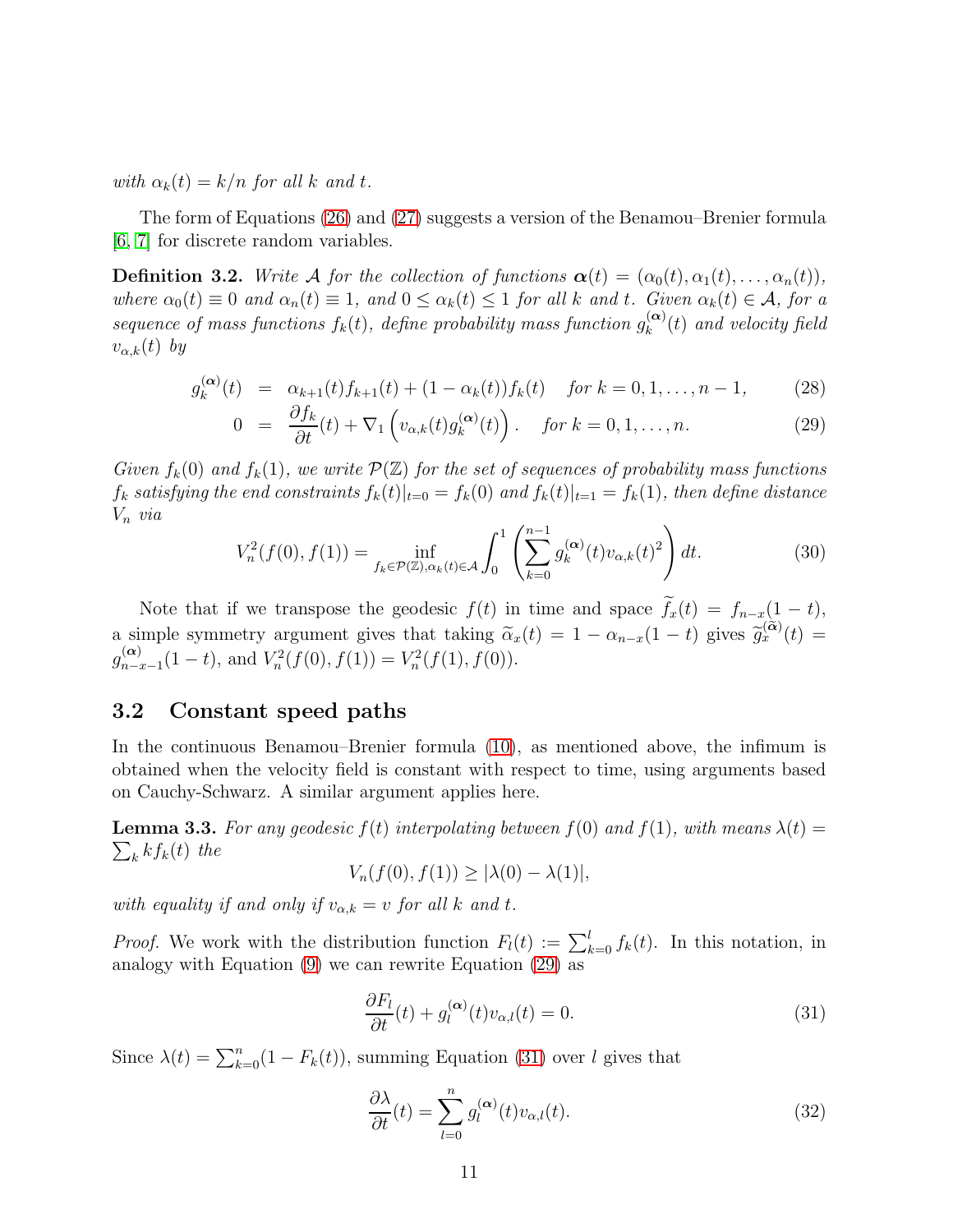Using Equation  $(29)$  and Cauchy-Schwarz, we know that for any t:

<span id="page-11-1"></span>
$$
\left(\sum_{k=0}^{n} g_k^{(\alpha)}(t) v_{\alpha,k}(t)^2\right) = \left(\sum_{k=0}^{n} g_k^{(\alpha)}(t) v_{\alpha,k}(t)^2\right) \left(\sum_{k=0}^{n} g_k^{(\alpha)}(t)\right)
$$
\n
$$
\geq \left(\sum_{k=0}^{n} g_k^{(\alpha)}(t) v_{\alpha,k}(t)\right)^2
$$
\n
$$
= \left(\frac{\partial \lambda}{\partial t}(t)\right)^2.
$$
\n(33)

Observe that equality holds in Equation [\(33\)](#page-11-1) if and only if  $v_{\alpha,k}(t) = \frac{\partial \lambda}{\partial t}(t)$  for all k. Substituting this in Equation [\(30\)](#page-10-3), if  $f_k(t)$  obtains equality in Equation (30) then we obtain

<span id="page-11-2"></span>
$$
V_n^2(f(0), f(1)) = \int_0^1 \left( \sum_{k=0}^n g_k^{(\alpha)}(t) v_{\alpha,k}(t)^2 \right) dt
$$
  
 
$$
\geq \left( \int_0^1 \left( \frac{\partial \lambda(t)}{\partial t} \right)^2 dt \right)
$$
(34)

$$
\geq \left( \int_0^1 \frac{\partial \lambda}{\partial t}(t) dt \right)^2
$$
\n
$$
= (\lambda(1) - \lambda(0))^2
$$
\n(35)

again using Cauchy-Schwarz. Note that from above equality holds in Equation [\(34\)](#page-11-2) if and only if  $v_{\alpha,k}(t) = \frac{\partial \lambda}{\partial t}(t)$  for all k and equality holds in Equation [\(35\)](#page-11-2) if  $\frac{\partial \lambda}{\partial t}(t) = (\lambda(1) - \lambda(0))$ for all  $t$ .

Lemma [3.3](#page-10-4) focuses attention on interpolations for which there exist  $\alpha(t) \in \mathcal{A}$  giving rise to a v such that the velocity field  $v_k(t) \equiv v$  for all k and t. Recall from Definition [1.2](#page-2-1) that we refer to such an interpolation as a 'constant speed path' with speed  $v$ , and say that  $f(t)$  satisfies a modified transport equation.

<span id="page-11-0"></span>**Lemma 3.4.** If a geodesic  $f_k(t)$  can be expressed as a constant speed path for some choice of v and  $\alpha \in \mathcal{A}$ , then this representation is unique (there is no other choice of v and  $\alpha \in \mathcal{A}$ for which it is a constant speed path).

*Proof.* Equation [\(32\)](#page-10-5) shows that if there exists a constant speed path with speed v, then  $v = \lambda(1) - \lambda(0)$ .

Using a similar argument, we can always be explicit about the optimal value of  $\alpha$ . The key is to observe that for any choice of  $\alpha$  with  $\alpha_n = 1$ , the sum

<span id="page-11-3"></span>
$$
\sum_{l=k}^{n-1} g_l^{(\alpha)}(t) = \sum_{l=k}^{n} f_l(t) - \alpha_k(t) f_k(t).
$$
 (36)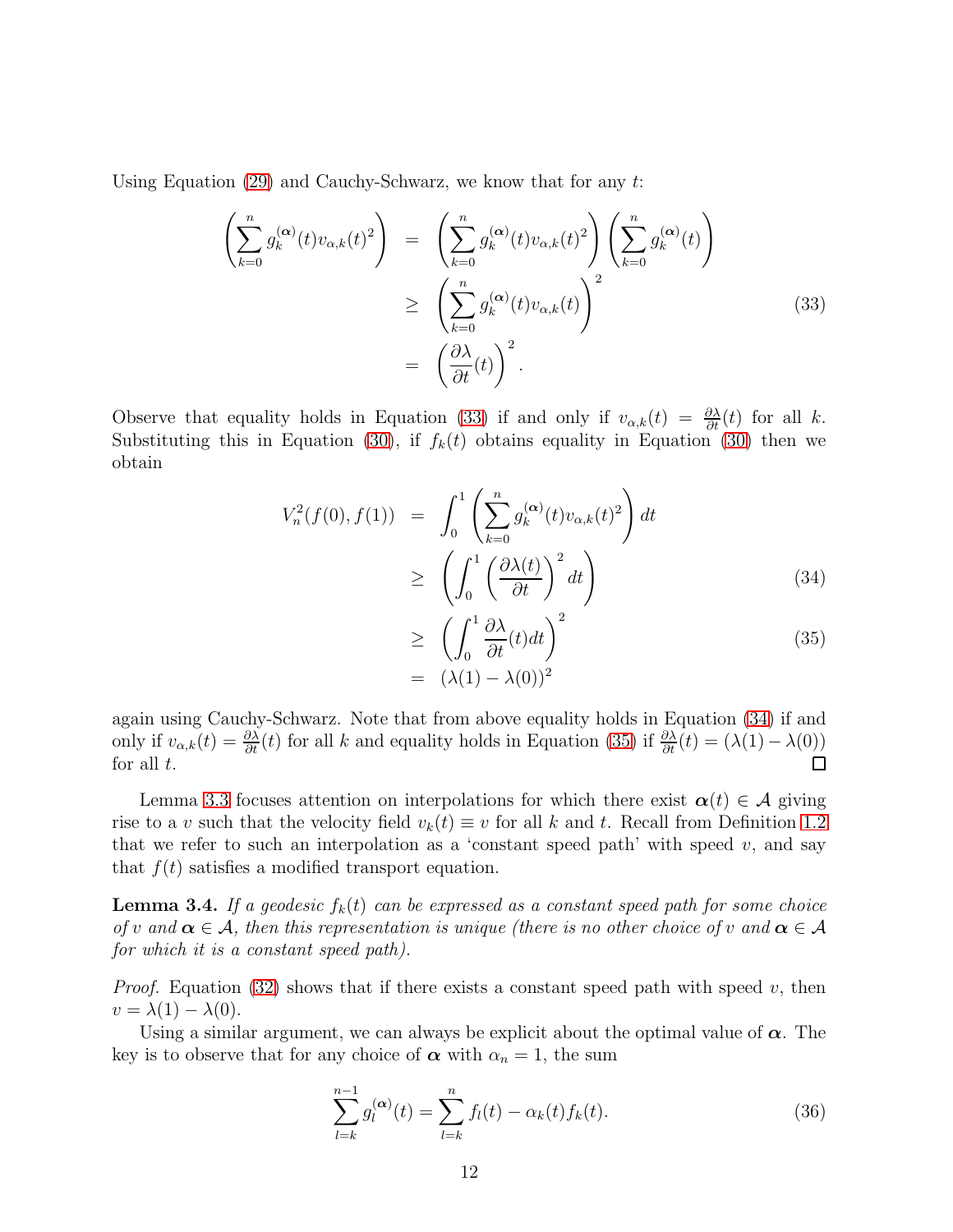Hence, if there exists a constant speed geodesic, then taking  $v_{\alpha,l}(t) \equiv v$  in Equation [\(31\)](#page-10-2), and taking a partial sum over  $l$ , we obtain

$$
0 = \sum_{l=k}^{n-1} \frac{\partial F_l}{\partial t}(t) + v \sum_{l=k}^{n-1} g_l^{(\alpha)}(t) = \sum_{l=k}^{n-1} \frac{\partial F_l}{\partial t}(t) + v \left( \sum_{l=k}^n f_l(t) - \alpha_k(t) f_k(t) \right),
$$

so we deduce that if  $f_k(t)$  is a constant speed path with speed v, then the corresponding  $\alpha$  are given by

$$
\alpha_k(t) = \frac{\sum_{l=k}^{n-1} \frac{\partial F_l}{\partial t}(t) + v \sum_{l=k}^n f_l(t)}{v f_k(t)}.
$$
\n(37)

An alternative expression is given in terms of  $f_k(t)$  and  $g_k^{(\alpha)}$  $\binom{\alpha}{k}(t)$ , on rearranging Equation [36](#page-11-3) to express

<span id="page-12-3"></span>
$$
\alpha_k(t) = \frac{\sum_{l=k}^n f_l(t) - \sum_{l=k}^{n-1} g_l^{(\alpha)}(t)}{f_k(t)}.
$$
\n(38)

 $\Box$ 

 $\Box$ 

We now show that in certain circumstances our distance measure  $V_n$  coincides with the Wasserstein distance  $W_1$ , a metric which is known to have a natural relationship to discrete interpolations as described in Section [3.3](#page-12-0) below.

<span id="page-12-2"></span>**Lemma 3.5.** If there exists a constant speed path between  $f(0)$  and  $f(1)$  with speed v then then the Wasserstein distance  $W_1(F(0), F(1))$  and  $V_n(f(0), f(1))$  coincide, and are equal to  $\lambda(1) - \lambda(0)$ .

Proof. Recall from the proof of Lemma [3.4](#page-11-0) that if there exists a constant speed path with speed v, then  $v = \lambda(1) - \lambda(0)$ . In this case,  $V_n = v = \lambda(1) - \lambda(0)$ .

Without loss of generality we may assume that  $v \geq 0$ . Using Equation [\(31\)](#page-10-2), this means that  $F_k(t)$  is decreasing in t for all t and k. This means that  $F(0)$  stochastically dominates  $F(1)$  in the standard sense (see for example [\[32\]](#page-31-11)). Writing  $F^{-1}(s;t) = \inf\{x : F_x(t) \geq s\},\$ this means that  $F^{-1}(s; 0) \leq F^{-1}(s; 1)$  for all s, then

$$
W_1(F(0), F(1)) = \int F^{-1}(s; 1)ds - \int F^{-1}(s; 0)ds = \int ydF_1(y) - \int ydF_0(y) = \lambda(1) - \lambda(0),
$$

<span id="page-12-0"></span>and the argument is complete.

#### 3.3 Binomial interpolation

<span id="page-12-1"></span>Example 3.6. An interesting example comes from the natural binomial interpolation considered in Example [3.1.](#page-9-1) By comparing Equations [\(26\)](#page-9-3) and [\(29\)](#page-10-1) we see that, taking  $\alpha_k(t) \equiv k/n$ , this interpolation has constant speed  $v_{\alpha,k}(t) \equiv n(q-p)$  in this sense. This means that this interpolation achieves the lower bound in Lemma [3.3,](#page-10-4) and that  $V_n(\text{Bin}(n, p), \text{Bin}(n, q)) = n(q - p)$  in this sense, as we would hope.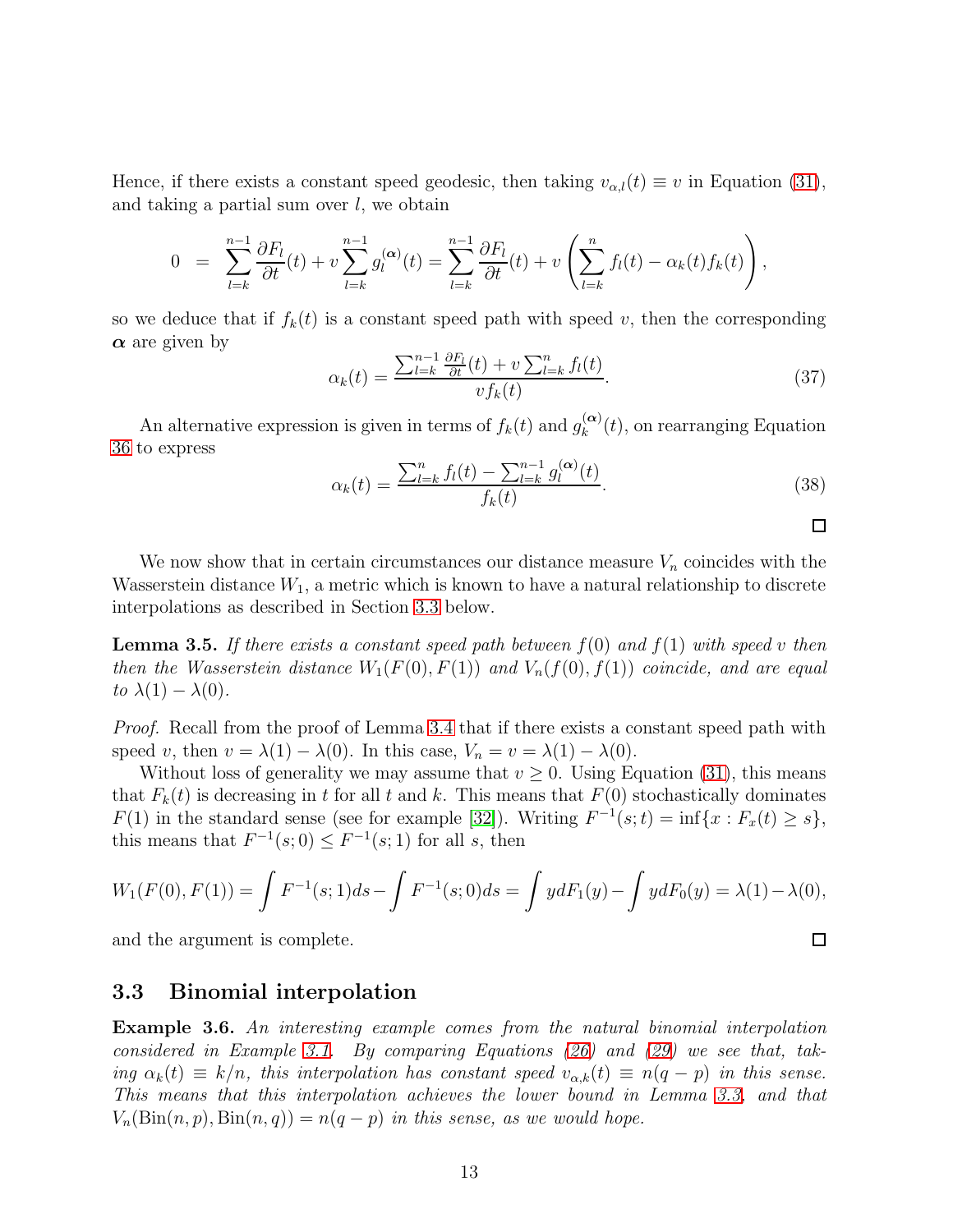#### Remark 3.7.

1. We contrast Example [3.6](#page-12-1) with the approach given by Maas [\[26\]](#page-30-7) and by Erbar and Maas [\[13\]](#page-29-9) (see also Mielke [\[28\]](#page-30-8)). Specializing their technique, based on Markov chains with a given stationary distribution, to the case of random variables on the two-point space, we obtain the following. Taking as a reference the stationary distribution  $(\pi_0, \pi_1) = (q/(p+q), p/(p+q))$ , [\[26\]](#page-30-7) writes  $\rho^{\beta}$  for a relative density equivalent to the probability mass function  $f^{\beta} = (f_0^{\beta})$  $\binom{\beta}{0}, f_1^{\beta} = ((1 - \beta)/2, (1 + \beta)/2)$ . Example 2.6 of [\[26\]](#page-30-7) implies a distance of

$$
W(\rho^{\alpha}, \rho^{\beta}) = \frac{1}{\sqrt{2p}} \int_{\alpha}^{\beta} \sqrt{\frac{\arctanh r}{r}} dr,
$$

in this case, in contrast to the  $\beta - \alpha/2$  we obtain.

2. Based on Equation [\(10\)](#page-5-0), which implies the squared length of a (continuous) geodesic is

$$
\int_0^1 \int_{-\infty}^\infty \left(\frac{\partial F_t}{\partial t}(x)\right)^2 \frac{1}{f_t(x)} dx dt,
$$

one might imagine that a more natural definition than Equation [\(30\)](#page-10-3) for random variables supported on  $\{0, \ldots, n\}$  would be

<span id="page-13-1"></span>
$$
\int_0^1 \sum_{x=0}^n \left(\frac{\partial F_t}{\partial t}(x)\right)^2 \frac{1}{f_t(x)} dt.
$$
\n(39)

However, this has the disadvantage that  $\frac{\partial F_t}{\partial t}(n)$  is always equal to zero, whereas  $f_t(n)$ need not be. For example, in the two-point case described above, suppose we interpolate between  $f(0) = (1 - p, p)$  and  $f(1) = (1 - q, q)$ , with  $p \leq q$ . Writing  $\theta(t)$  for a function with  $\theta(0) = 1 - p$  and  $\theta(1) = 1 - q$ , taking  $f_0(t) = \theta(t)$  and  $f_1(t) = 1 - \theta(t)$ , Equation [\(39\)](#page-13-1) gives the length of the path as  $\int_0^1 \theta'(t)^2/\theta(t)dt$ . Standard results in calculus of variations show that the optimal  $\theta^*(t) = (t\sqrt{1-q} + (1-t)\sqrt{1-p})^2$ , with squared length  $4(\sqrt{1-q} - \sqrt{1-p})^2$ . We believe that such a value and optimal path are not as intuitive as the ones resulting from Definition [3.2.](#page-10-0)

Example [3.6](#page-12-1) can be generalized considerably as follows. Recall the operation of thinning of a probability measure, introduced by Rényi [\[31\]](#page-31-6). That is, given a probability mass function  $f_k$ , we can describe the thinned probability mass function

<span id="page-13-0"></span>
$$
T_t f_l = \sum_{k=l}^{\infty} f_k \text{Bin}(k, l) t^l (1-t)^{k-l} = \sum_{k=l}^{\infty} f_k \text{Bin}_l(k, t).
$$
 (40)

We can think of this as an interpolation between the original measure  $f = T_1 f$  and a point mass at zero  $T_0f$ . This operation was introduced in the context of entropy of random variables in [\[19\]](#page-30-9), and was extended by Gozlan et al. [\[14\]](#page-30-10) and by Hillion [\[17\]](#page-30-11).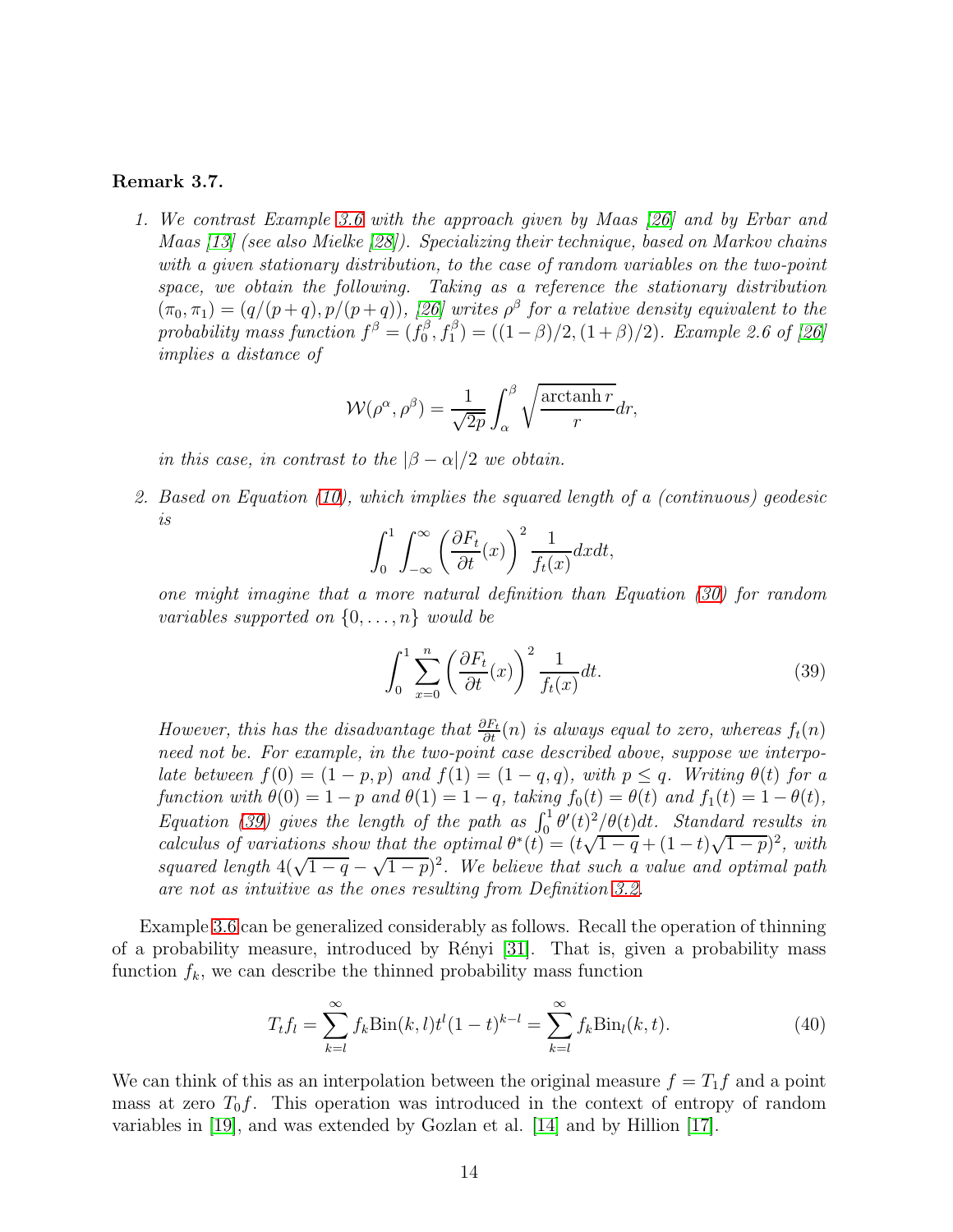<span id="page-14-3"></span>**Definition 3.8.** A coupling  $\pi$  of mass functions  $f(0)$  and  $f(1)$  (that is, a joint distribution function  $\pi_{x,y}$  whose marginals satisfy  $f(0)_x = \sum_y \pi_{x,y}$  and  $f(1)_y = \sum_x \pi_{x,y}$ , induces a geodesic as follows. Consider  $f(0)$  and  $f(1)$  supported on  $\mathbb{Z}$ , then Section 2.2 of [\[14\]](#page-30-10) defines a mass function

<span id="page-14-1"></span>
$$
f_k(t) = v_k^{\pi}(t) := \sum_{x,y} \pi_{x,y} \text{Bin}_{k-x}(|y-x|, t).
$$
 (41)

Proposition 2.7 of [\[14\]](#page-30-10) gives a partial differential equation showing how this mass function evolves with t, using a mixture of left and right gradients in a form introduced in [\[18\]](#page-30-12). Proposition 2.5 of [\[14\]](#page-30-10) shows that if  $\pi^*$  is an optimal coupling (in the sense of Wasserstein distance  $W_1$ ) then  $v^{\pi^*}(t)$  defines a (constant speed) geodesic between  $f(0)$  and  $f(1)$ . We relate this to the discrete Benamou–Brenier framework above, where recall that Lemma [3.5](#page-12-2) showed that the Wasserstein distance  $W_1$  is a natural one in the 'stochastically ordered' context.

**Lemma 3.9.** The interpolation of Equation  $(41)$  can be understood as a constant speed path, in the case where  $x \leq y$  for all  $(x, y)$  in the support of  $\pi$ . Define  $v = \sum_{x,y} \pi_{x,y}(y-x)$ , and  $\widetilde{\pi}_{x,y} = \pi_{x,y}(y-x)/v$  for another 'distance-biased' joint distribution function. Then we can verify that

$$
\frac{\partial f_k}{\partial t}(t) + \nabla_1(vg_k(t)) = 0,
$$

where  $g_k(t) = \sum_{x,y} \tilde{\pi}_{x,y} \text{Bin}_{k-x}(y-x-1,t)$ . This gives an expression for  $\alpha_k$ :

<span id="page-14-2"></span>
$$
\alpha_k(t) = \frac{\sum_{x,y} \pi_{x,y} \left[ t \text{Bin}_{k-x-1}(y-x,t) + \sum_{l=k}^{n-1} \text{Bin}_{l-x}(y-x-1,t) \left( 1 - \frac{y-x}{v} \right) \right]}{f_k(t)}.
$$
(42)

*Proof.* Since for any x, the convolution  $(1-t)Bin_x(m-1, t)+tBin_{x-1}(m-1, t) = Bin_x(m, t)$ , in Equation [\(41\)](#page-14-1) we can express

$$
f_l(t) = \sum_{x,y} \pi_{x,y} ((1-t) \text{Bin}_{l-x}(y-x-1,t) + t \text{Bin}_{l-x-1}(y-x-1,t)),
$$

and substituting in Equation [\(38\)](#page-12-3) we obtain the result.

In general, the coefficients  $\alpha_k$  defined in Equation [\(42\)](#page-14-2) need not lie between 0 and 1, though we mention one interesting case where they do. Theorem 1.1 of Hillion [\[16\]](#page-30-2) considers a special case of the interpolation of Definition [3.8,](#page-14-3) that is where  $f(1)$  is an integer translation of  $f(0)$ , and showed that if f is log-concave, the entropy is a concave function of t.

<span id="page-14-0"></span>**Example 3.10** (Translation case). If  $f(1)_{k+m} = f(0)_k$  for some m, then we can interpolate by  $\pi_{x,y}$  supported only on  $\{(x,y) : y - x = m\}$ , so that  $\widetilde{\pi} = \pi$ , and clearly  $v = m$ .

 $\Box$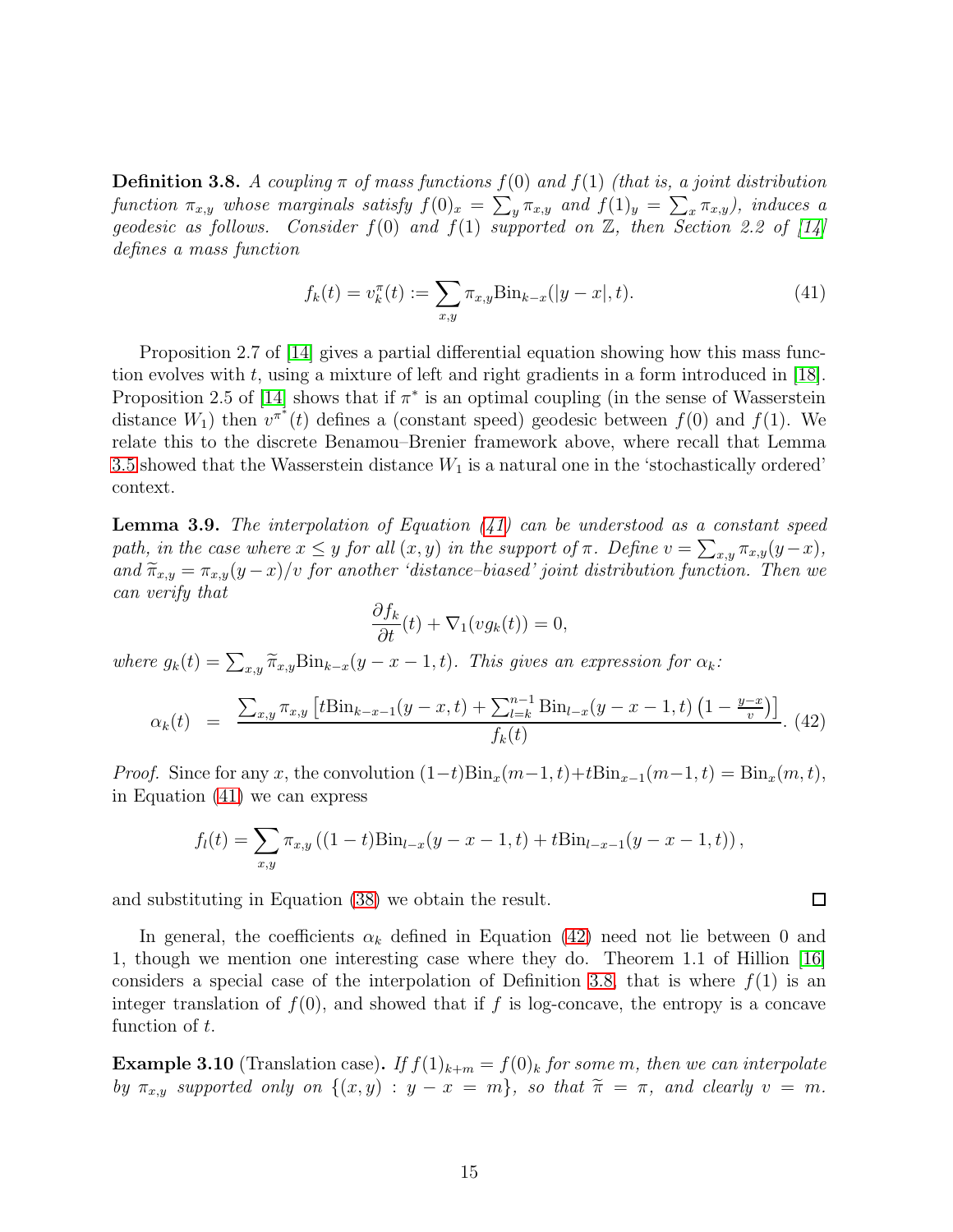Substituting in [\(42\)](#page-14-2), this leaves

<span id="page-15-1"></span>
$$
f_k(t) = \sum_l f(0)_l \text{Bin}_{k-l}(m, t) \tag{43}
$$

$$
g_k(t) = \sum_l f(0) \cdot \text{Bin}_{k-l}(m-1, t) \tag{44}
$$

$$
\alpha_k(t) = \frac{tg_{k-1}(t)}{f_k(t)} = 1 - \frac{(1-t)g_k(t)}{f_k(t)}
$$
\n(45)

so that clearly  $\alpha_k(t)$  lies between 0 and 1 for all k and t.

The results of this paper generalize Hillion's result, in the sense that the form of Equation [\(45\)](#page-15-1) shows that GLC, Condition [3,](#page-3-1) holds with equality in this case. Further, Equations [\(43\)](#page-15-1) and [\(44\)](#page-15-1) show that  $f_k(t) = (1-t)g_k(t) + tg_{k-1}(t)$ . This means that the k-monotonicity Condition [1](#page-2-0) holds as a consequence of log-concavity of  $g_k(t)$  (which follows from log-concavity of f). The t-monotonicity, Condition [2](#page-3-0) is less straightforward, but can be verified using direct calculation, using the log-concavity of  $h$ . Since the conditions of Theorem [1.3](#page-3-2) are verified in this case, the concavity of entropy is reproved.

The question of which interpolations in the form of Definition [3.8](#page-14-3) induce coefficients  $0 \leq \alpha_k(t) \leq 1$  is an interesting one, which we hope to consider further in future work.

#### 3.4 Generalized log-concavity

In the context of continuous densities, results such as logarithmic Sobolev inequalities can be viewed in the context of the Bakry-Emery condition  $[4]$  (see also for example  $[9, 3]$  $[9, 3]$  for more details). The Bakry-Emery condition is known to hold if the relative density  $f/\phi_{1/c}$ is log-concave (in the continuous sense), where  $\phi$  is a normal density. Indeed, Cordero– Erausquin [\[9,](#page-29-4) Corollary 1] uses arguments based on mass transportation to give a direct proof of a log-Sobolev inequality when  $f/\phi_{1/c}$  is log-concave.

In the study of properties of entropy of integer-valued random variables, a key role is played by the corresponding property of ultra log-concavity, introduced by Pemantle [\[30\]](#page-31-7) and brought to prominence by work of Liggett [\[24\]](#page-30-3), who made the following definition:

<span id="page-15-0"></span>**Definition 3.11.** For any n, a probability mass function supported on  $\{0, 1, \ldots, n\}$  is ultra log-concave of order n, denoted by  $\text{ULC}(n)$ , if the ratio  $f_k/\text{Bin}_k(n,t)$  is a log-concave function. Equivalently we require that

<span id="page-15-2"></span>
$$
\frac{k+1}{n}\left(1-\frac{k+1}{n}\right)f_{k+1}^2 - \frac{k+2}{n}\left(1-\frac{k}{n}\right)f_kf_{k+2} \geq /0 \quad \text{for } k=0,\ldots,n-2. \tag{46}
$$

We include the possibility that (formally speaking)  $n = \infty$ , in which case we require that the ratio of  $f_k$  and a Poisson mass function be log-concave, and write  $ULC(\infty)$ .

These definitions were first applied in the context of controlling the entropy of random variables in the work of Johnson [\[19\]](#page-30-9), who showed that, fixing the mean, the entropy is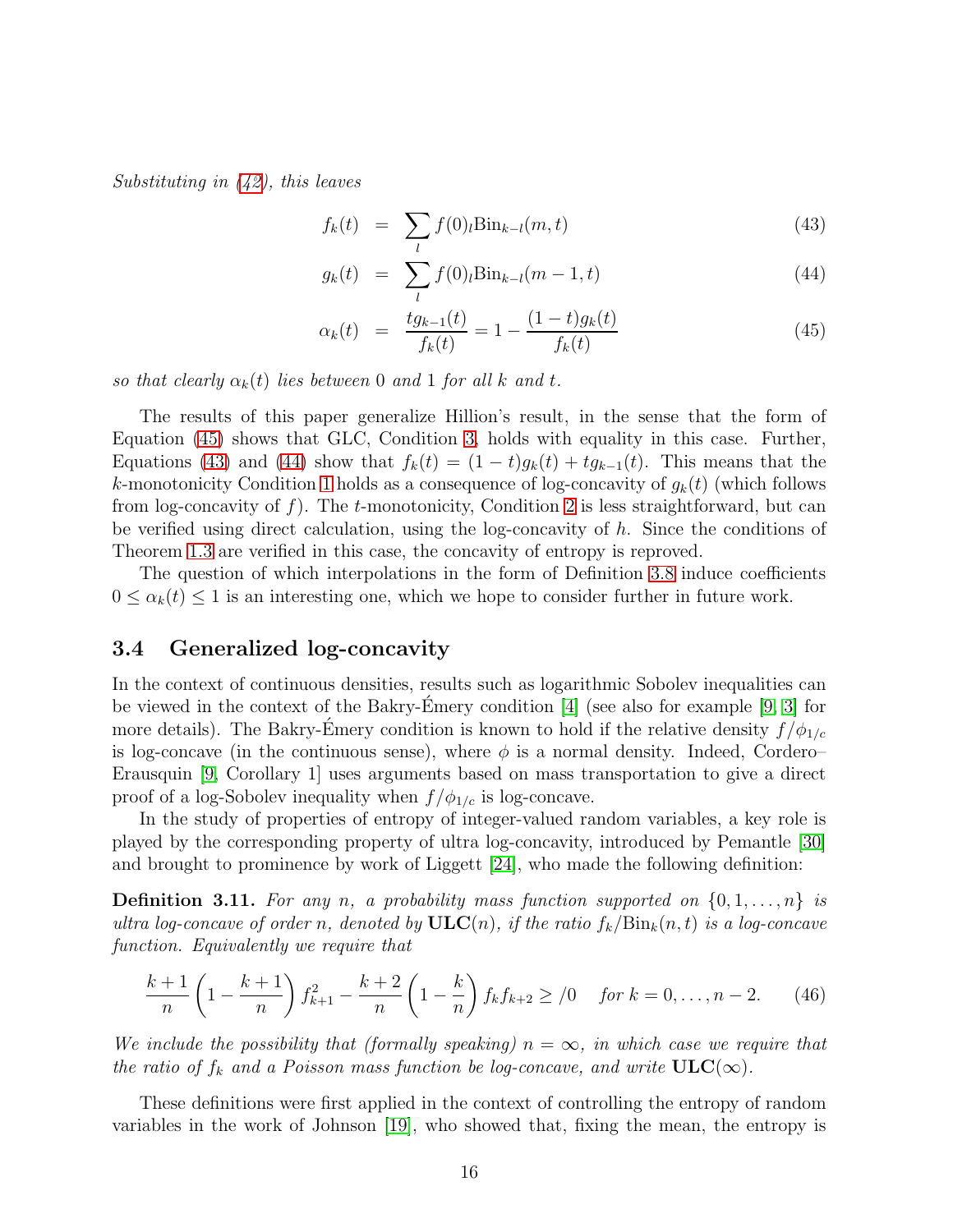maximised in the class  $ULC(\infty)$  by the Poisson mass function. A corresponding result was proved by Yu [\[41\]](#page-31-12), who showed that, fixing the mean, the binomial is maximum entropy in the class  $ULC(n)$ . In particular, it is well-known that by Newton's inequalities (see for example Niculescu [\[29\]](#page-30-13)) that the sums of independent Bernoulli random variables are  $ULC(n)$ . This means that Yu's work generalizes the result (see [\[27\]](#page-30-6) and [\[33\]](#page-31-4)) that the entropy of Bernoulli sums with a given mean is maximised by the binomial.

Our generalized log-concavity Condition [3](#page-3-1) generalizes Definition [3.11.](#page-15-0) Clearly, compar-ing Equations [\(46\)](#page-15-2) and [\(6\)](#page-3-3), we see that  $ULC(n)$  corresponds to  $GLC(\alpha)$  for  $\alpha_k = k/n$ , as in Example [3.1.](#page-9-1) As remarked previously, the choice of  $\alpha_k(t)$  made in the translation case Example [3.10](#page-14-0) ensures that  $GLC(\alpha)_k \equiv 0$  (i.e.  $GLC(\alpha)$  holds with equality in this case).

Note that GLC, Condition [3,](#page-3-1) and  $k$ -monotonicity, Condition [1,](#page-2-0) together imply that  $f$ is log-concave.

### <span id="page-16-0"></span>4 Framework for concavity of discrete entropy

Recall that in Section [2,](#page-4-0) the Benamou–Brenier formula led to proofs of concavity of entropy, using the property that  $g_t(x)^2 = f_t(x)h_t(x)$ . In this section, we give a proof of our entropy concavity result, Theorem [1.3.](#page-3-2) In fact, we prove the following more general result:

<span id="page-16-2"></span>**Theorem 4.1.** Consider a constant speed interpolation  $f_k(t)$  of probability mass functions and associated optimal  $\boldsymbol{\alpha}(t)$  and  $g_k^{(\boldsymbol{\alpha})}$  $\binom{(\alpha)}{k}(t)$ , satisfying a modified transport equation [\(1\)](#page-2-2)  $\frac{\partial f_k}{\partial t}(t) = -v \nabla_1 \left( g_k^{(\alpha)} \right)$  $\widetilde{k}_{k}(t)$ . If there exists  $\widetilde{h}_{k}$  such that for all  $k = 0, \ldots n-2$ :

<span id="page-16-1"></span>
$$
\left(g_k^{(\alpha)}\right)^2 - \widetilde{h}_k f_k \geq 0, \qquad (47)
$$

$$
\left(g_{k+1}^{(\alpha)}\right)^2 - \widetilde{h}_k f_{k+2} \geq 0, \qquad (48)
$$

$$
\widetilde{h}_k f_{k+1} - g_k^{(\alpha)} g_{k+1}^{(\alpha)} \geq 0, \qquad (49)
$$

$$
\left(\left(g_k^{(\alpha)}\right)^2 - \widetilde{h}_k f_k\right) \left(\left(g_{k+1}^{(\alpha)}\right)^2 - \widetilde{h}_k f_{k+2}\right) - \left(\widetilde{h}_k f_{k+1} - g_k^{(\alpha)} g_{k+1}^{(\alpha)}\right)^2 \geq 0, \quad (50)
$$

 $\widetilde{h}_k \geq h_k$ , (51)

where h satisfies  $\frac{\partial^2 f_k}{\partial t^2}(t) = v^2 \nabla_2(h_k)$  (as in Equation [\(3\)](#page-2-3)), then  $H''(t) \leq 0$ .

*Proof.* For simplicity, we write  $g_k$  for  $g_k^{(\alpha)}$  $\binom{\alpha}{k}$ . First note that Equations [\(47\)](#page-16-1), [\(48\)](#page-16-1) and [\(49\)](#page-16-1) together imply that  $f$  is log-concave.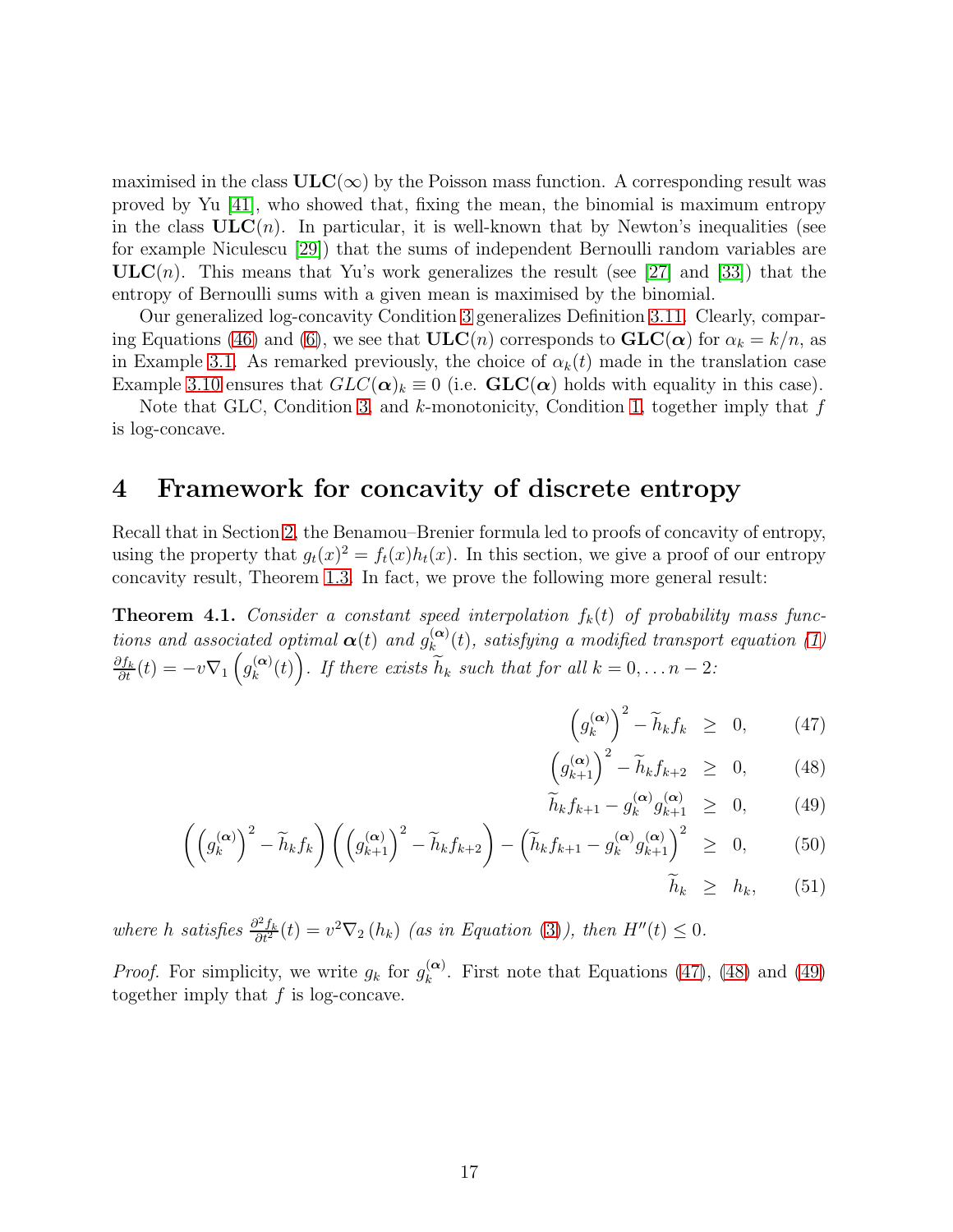In a standard fashion, we can write the second derivative of entropy as

<span id="page-17-0"></span>
$$
H''(t) = -\sum_{k=0}^{n} \frac{\partial^2 f_k}{\partial t^2}(t) \log(f_k(t)) - \sum_{k=0}^{n} \frac{1}{f_k} \left(\frac{\partial f_k}{\partial t}(t)\right)^2
$$
  
= 
$$
-\sum_{k=0}^{n} v^2 \nabla_2 (h_k) \log(f_k(t)) - \sum_{k=0}^{n} \frac{(\nabla_1(vg_k))^2}{f_k}
$$
(52)

$$
= -\sum_{k=0}^{n} v^{2} (h_{k}) \log \left( \frac{f_{k}(t) f_{k+2}(t)}{f_{k+1}(t)^{2}} \right) - \sum_{k=0}^{n} \frac{\left(\nabla_{1}(vg_{k})\right)^{2}}{f_{k}} \tag{53}
$$

$$
\leq -v^2 \left[ \sum_{k=0}^n \widetilde{h}_k \log \left( \frac{f_k(t) f_{k+2}(t)}{f_{k+1}(t)^2} \right) + \sum_{k=0}^n \frac{(\nabla_1(g_k))^2}{f_k} \right] \tag{54}
$$

where Equation [\(52\)](#page-17-0) follows using Equations [\(3\)](#page-2-3) and [\(69\)](#page-21-1) respectively, and Equation [\(53\)](#page-17-0) uses the adjoint of  $\nabla_2$ . Finally Equation [\(54\)](#page-17-0) follows from Equation [\(51\)](#page-16-1) and the logconcavity of  $f$ .

We will write  $S_1$  and  $S_2$  for the first and second sums in the square bracket of Equation [\(54\)](#page-17-0), noting that the theorem will follow if  $S_1 + S_2 \ge 0$ . Using the convention  $\frac{0}{0} = 0$ , the sum  $S_2$  can be transformed in the following way:

$$
S_2 = \sum_{k \in \mathbb{Z}} \frac{g_k^2}{f_k} - 2 \frac{g_k g_{k-1}}{f_k} + \frac{g_{k-1}^2}{f_k}
$$
  
= 
$$
\sum_{k \in \mathbb{Z}} \frac{g_k^2}{f_k} - 2 \frac{g_k g_{k+1}}{f_{k+1}} + \frac{g_{k+1}^2}{f_{k+2}}.
$$

We now transform  $S_1$  using telescopic sums in a way similar to the proof of Theorem 1.1 of [\[16\]](#page-30-2):

$$
S_1 = \sum_{k \in \mathbb{Z}} \widetilde{h}_k \log \left( \frac{f_k \widetilde{h}_k}{g_k^2} \right) - 2 \widetilde{h}_{k-1} \log \left( \frac{f_k \widetilde{h}_{k-1}}{g_k g_{k-1}} \right) + \widetilde{h}_{k-2} \log \left( \frac{f_k h_{k-2}}{g_{k-1}^2} \right)
$$
  
= 
$$
\sum_{k \in \mathbb{Z}} \frac{g_k^2}{f_k} U \left( \frac{\widetilde{h}_k f_k}{g_k^2} \right) - 2 \frac{g_k g_{k+1}}{f_{k+1}} U \left( \frac{\widetilde{h}_k f_{k+1}}{g_k g_{k+1}} \right) + \frac{g_{k+1}^2}{f_{k+2}} U \left( \frac{\widetilde{h}_k f_{k+2}}{g_{k+1}^2} \right),
$$

where  $U(x) = x \log(x)$ . It is possible to control the Taylor expansion of the function U as in [\[16\]](#page-30-2) by using the inequalities

<span id="page-17-1"></span>
$$
\forall x \ge 0 \ , \ U(1-x) \ge -x + \frac{x^2}{2} \ , \ -U(1+x) \ge -x - \frac{x^2}{2}.\tag{55}
$$

The assumptions [\(47\)](#page-16-1)–[\(49\)](#page-16-1) each justify the fact that the  $x \geq 0$  in each of the following applications of the inequalities [\(55\)](#page-17-1):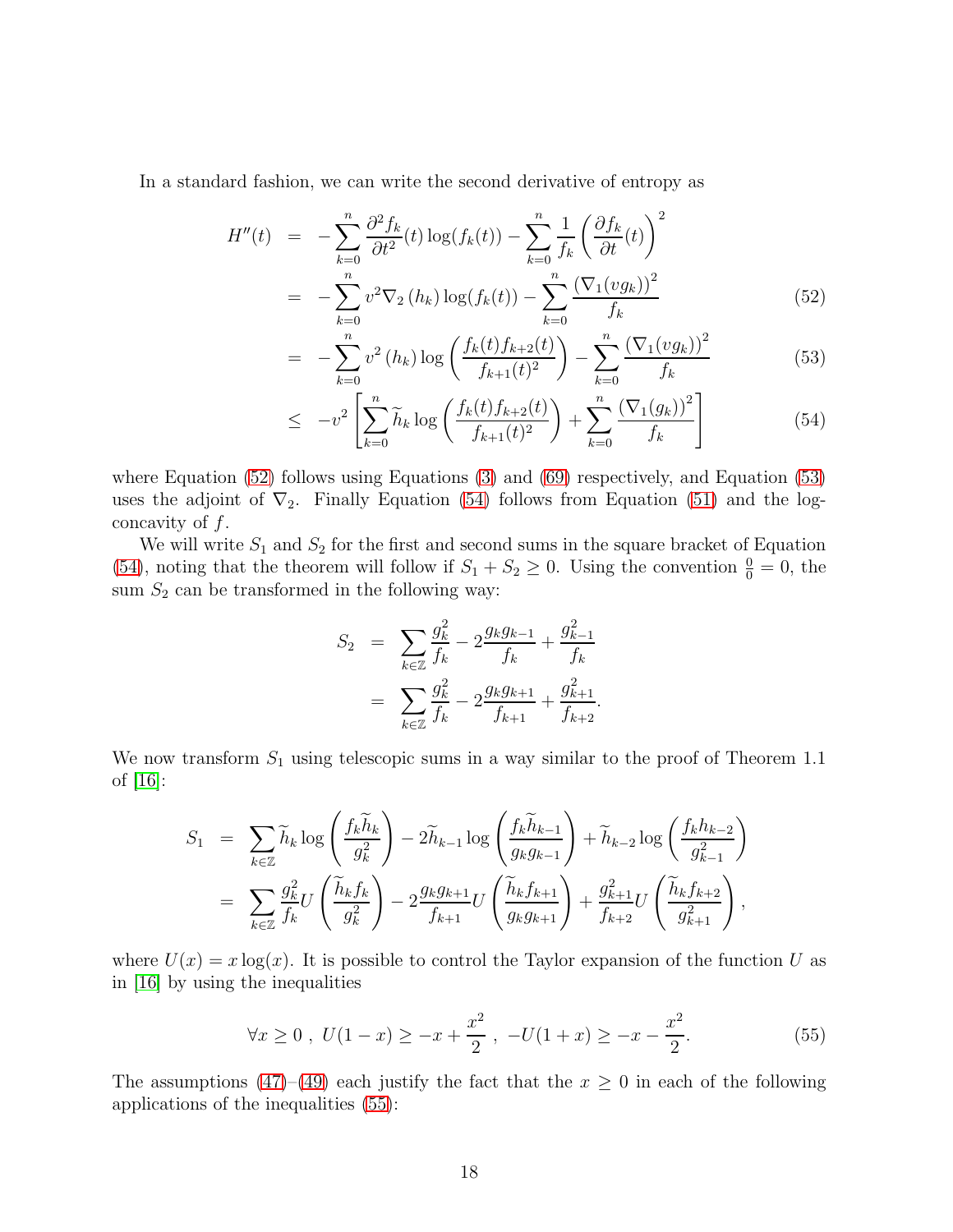<span id="page-18-0"></span>1.

$$
\frac{g_k^2}{f_k} U\left(\frac{\widetilde{h}_k f_k}{g_k^2}\right) = \frac{g_k^2}{f_k} U\left(1 - \frac{g_k^2 - \widetilde{h}_k f_k}{g_k^2}\right)
$$
\n
$$
\geq -\frac{g_k^2 - \widetilde{h}_k f_k}{f_k} + \frac{1}{2} \frac{(g_k^2 - \widetilde{h}_k f_k)^2}{f_k g_k^2},
$$

2.

$$
-2\frac{g_k g_{k+1}}{f_{k+1}}U\left(\frac{\widetilde{h}_k f_{k+1}}{g_k g_{k+1}}\right) = -2\frac{g_k g_{k+1}}{f_{k+1}}U\left(1 + \frac{\widetilde{h}_k f_{k+1} - g_k g_{k+1}}{g_k g_{k+1}}\right)
$$
  

$$
\geq -2\frac{\widetilde{h}_k f_{k+1} - g_k g_{k+1}}{f_{k+1}} - \frac{(\widetilde{h}_k f_{k+1} - g_k g_{k+1})^2}{f_{k+1} g_k g_{k+1}},
$$

<span id="page-18-1"></span>3.

$$
\frac{g_{k+1}^2}{f_{k+2}}U\left(\frac{\widetilde{h}_k f_{k+2}}{g_{k+1}^2}\right) = \frac{g_{k+1}^2}{f_{k+2}}U\left(1 - \frac{g_{k+1}^2 - \widetilde{h}_k f_{k+2}}{g_{k+1}^2}\right)
$$
  
\n
$$
\geq -\frac{g_{k+1}^2 - \widetilde{h}_k f_{k+2}}{f_{k+2}} + \frac{1}{2}\frac{(g_{k+1}^2 - \widetilde{h}_k f_{k+2})^2}{f_{k+2}g_{k+1}^2}.
$$

We treat separately the first and second order terms arising from these expressions [1–](#page-18-0)[3.](#page-18-1) First adding together the first-order terms of the expansion of  $S_1$  we obtain

$$
\sum_{k \in \mathbb{Z}} -\frac{g_k^2 - \widetilde{h}_k f_k}{f_k} - 2 \frac{\widetilde{h}_k f_{k+1} - g_k g_{k+1}}{f_{k+1}} - \frac{g_{k+1}^2 - \widetilde{h}_k f_{k+2}}{f_{k+2}}
$$
  
= 
$$
-\sum_{k \in \mathbb{Z}} \frac{g_k^2}{f_k} - 2 \frac{g_k g_{k+1}}{f_{k+1}} + \frac{g_{k+1}^2}{f_{k+2}}
$$
  
= 
$$
-S_2,
$$

so the result will be proved if the second-order terms are positive. Using Equation [\(50\)](#page-16-1) gives that the second-order terms satisfy

<span id="page-18-2"></span>
$$
\frac{1}{2} \frac{(g_k^2 - \widetilde{h}_k f_k)^2}{f_k g_k^2} - \frac{(\widetilde{h}_k f_{k+1} - g_k g_{k+1})^2}{f_{k+1} g_k g_{k+1}} + \frac{1}{2} \frac{(g_{k+1}^2 - \widetilde{h}_k f_{k+2})^2}{f_{k+2} g_{k+1}^2} \n\geq \frac{1}{2} \frac{(g_k^2 - \widetilde{h}_k f_k)^2}{f_k g_k^2} - \frac{\left(g_k^2 - \widetilde{h}_k f_k\right) \left(g_{k+1}^2 - \widetilde{h}_k f_{k+2}\right)}{f_{k+1} g_k g_{k+1}} + \frac{1}{2} \frac{(g_{k+1}^2 - \widetilde{h}_k f_{k+2})^2}{f_{k+2} g_{k+1}^2}.
$$
\n(56)

Log-concavity of  $f$  means that the polynomial

$$
\frac{1}{2} \frac{S^2}{f_k g_k^2} - \frac{ST}{f_{k+1} g_k g_{k+1}} + \frac{1}{2} \frac{T^2}{f_{k+2} g_{k+1}^2}
$$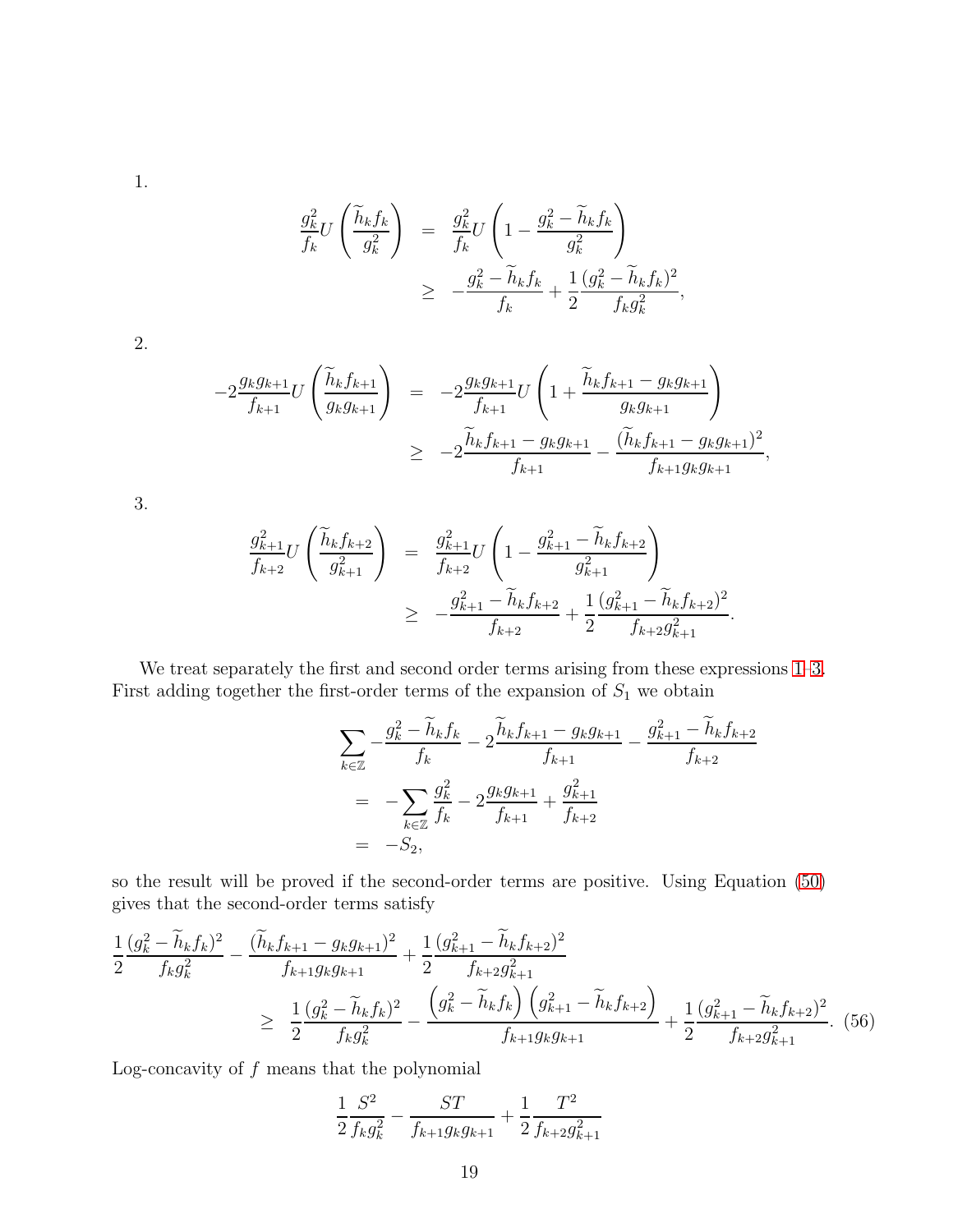has negative discriminant, and is therefore positive for any choice of S, T. In particular, as required, Equation [\(56\)](#page-18-2) is therefore always positive.

Since the second-order terms are positive, we have

$$
H''(t) \le -v^2[S_1 + S_2] \le 0,
$$

which proves Theorem [4.1.](#page-16-2)

Note that Theorem [4.1](#page-16-2) implies Theorem [1.3.](#page-3-2) In fact, we can replace  $t$ -monotonicity (Condition [2\)](#page-3-0) by a weaker condition, Condition [4:](#page-19-1)

<span id="page-19-1"></span>Condition 4. Consider a constant speed interpolation, satisfying a modified transport equation  $\frac{\partial f_k}{\partial t}(t) = -v \nabla_1 \left( g_k^{(\alpha)} \right)$  $\left( \begin{array}{c} (x) \\ k \end{array} \right)$  with some h satisfying  $\frac{\partial^2 f_k}{\partial t^2}(t) = v^2 \nabla_2(h_k)$ . If we define

<span id="page-19-2"></span>
$$
\widetilde{h}_k := \frac{2g_k^{(\alpha)}g_{k+1}^{(\alpha)}f_{k+1} - \left(g_k^{(\alpha)}\right)^2 f_{k+2} - \left(g_{k+1}^{(\alpha)}\right)^2 f_k}{f_{k+1}^2 - f_k f_{k+2}},\tag{57}
$$

then we require that

 $h_k < \widetilde{h}_k$  for  $k = 0, 1, ..., n - 2$ . (58)

<span id="page-19-0"></span>**Proposition [4](#page-19-1).2.** If Conditions [1,](#page-2-0) [3](#page-3-1) and 4 hold then the entropy of  $H(f)$  is concave in t.

Proof. For simplicity, we write

<span id="page-19-3"></span>
$$
D_k := f_k^2 - f_{k-1} f_{k+1} \geq 0 \tag{59}
$$

$$
A_k := (f_{k+1}g_k^{(\alpha)} - f_kg_{k+1}^{(\alpha)}) \ge 0
$$
\n(60)

$$
B_k := (f_{k+1}g_{k+1}^{(\alpha)} - f_{k+2}g_k^{(\alpha)}) \geq 0,
$$
\n(61)

The positivity of  $A_k$  and  $B_k$  follows from GLC and k-monotonicity, since we can write  $(1 - \alpha_{k+1})A_k = GL(\alpha)_k + (\alpha_{k+1} - \alpha_k)f_kg_{k+1}^{(\alpha)}$ , and a similar expression for  $B_k$ .

This choice of  $h_k$  makes the left hand sides of [\(47\)](#page-16-1)–[\(49\)](#page-16-1) equal to  $A_k^2/D_{k+1}$ ,  $B_k^2/D_{k+1}$ and  $A_kB_k/D_{k+1}$  respectively, which are all positive. Further, Equation [\(50\)](#page-16-1) holds with equality.

Since Condition [4](#page-19-1) is a restatement of  $(51)$  for this particular choice of h, if this Condition is satisfied, all the conditions of Theorem [4.1](#page-16-2) have been verified, and the entropy is therefore  $\Box$ concave.

We now show that *t*-monotonicity, Condition [2,](#page-3-0) implies Condition [4.](#page-19-1) The key is to observe that the same coefficients  $(\alpha_k)_{k=0,\dots,n}$  introduced in Equation [\(71\)](#page-21-2) can be used to state a second-order modified transport equation:

**Proposition 4.3.** If there exist coefficients  $\alpha$  giving rise to an interpolation with constant speed v then

$$
\frac{\partial^2 f_k}{\partial t^2} = v^2 \nabla_2 (h_k),\tag{62}
$$

 $\Box$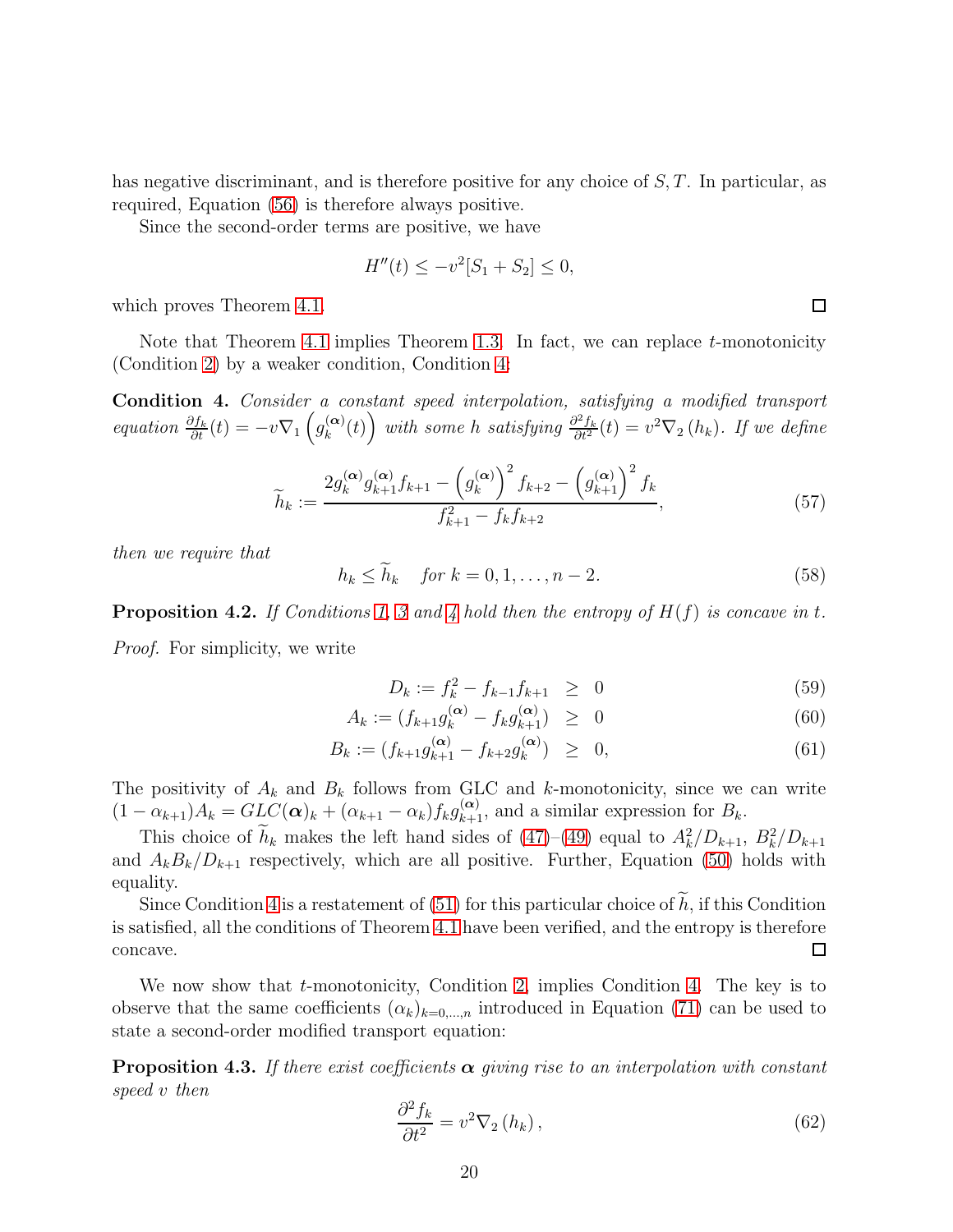where for  $k = 0, \ldots, n-2$ ,

<span id="page-20-2"></span>
$$
h_k = (1 - \alpha_k)(1 - \alpha_{k+1})f_k + 2\alpha_{k+1}(1 - \alpha_{k+1})f_{k+1} + \alpha_{k+1}\alpha_{k+2}f_{k+2} - f_{k+1}\frac{1}{v}\frac{\partial\alpha_{k+1}}{\partial t}(63)
$$

Proof. Recall that we write

<span id="page-20-1"></span>
$$
g_k^{(\alpha)} = \alpha_{k+1}(t) f_{k+1}(t) + (1 - \alpha_k(t)) f_k(t) \quad \text{for } k = 0, 1, ..., n-1.
$$
 (64)

Differentiating Equation [\(64\)](#page-20-1) we have

$$
\frac{1}{v} \frac{\partial g_k^{(\alpha)}}{\partial t} = (1 - \alpha_k) \frac{\partial f_k}{\partial t} - f_k \frac{\partial \alpha_k}{\partial t} + f_{k+1} \frac{\partial \alpha_{k+1}}{\partial t} + \alpha_{k+1} \frac{\partial f_{k+1}}{\partial t}
$$
\n
$$
= \left[ f_{k+1} \frac{\partial \alpha_{k+1}}{\partial t} - v g_k^{(\alpha)} - \alpha_{k+1} v g_{k+1}^{(\alpha)} \right] - \left[ f_k \frac{\partial \alpha_k}{\partial t} - v g_{k-1}^{(\alpha)} - \alpha_k v g_k^{(\alpha)} \right]
$$
\n
$$
= \nabla_1 \left[ v h_k \right],
$$

using the expression from [\(63\)](#page-20-2), and the proposition follows easily.

**Lemma 4.4.** Consider  $\widetilde{h}_k$  and  $h_k$  defined in Equations [\(57\)](#page-19-2) and [\(63\)](#page-20-2). If Conditions [1,](#page-2-0) [2](#page-3-0) and [3](#page-3-1) hold, then Condition [4](#page-19-1) holds.

Proof. The key is to observe that (in the notation above)

$$
\widetilde{h}_k = \frac{g_{k+1}^{(\alpha)}A_k + g_k^{(\alpha)}B_k}{D_{k+1}},
$$

and

<span id="page-20-3"></span>
$$
h_k = \alpha_{k+1} g_{k+1}^{(\alpha)} + (1 - \alpha_{k+1}) g_k^{(\alpha)} - f_{k+1} \frac{1}{\nu} \frac{\partial \alpha_{k+1}}{\partial t}.
$$
 (65)

Direct calculation gives

$$
g_k^{(\alpha)} D_{k+1} = f_{k+1} A_k + f_k B_k,
$$
  
\n
$$
g_{k+1}^{(\alpha)} D_{k+1} = f_{k+2} A_k + f_{k+1} B_k.
$$

Considering the coefficients of  $A_k$  and  $B_k$ , we can substitute these expressions in Equation [\(65\)](#page-20-3) to obtain:

<span id="page-20-0"></span>
$$
\widetilde{h}_k - h_k = \frac{f_{k+2}(\alpha_{k+2} - \alpha_{k+1})A_k + f_k(\alpha_{k+1} - \alpha_k)B_k}{D_{k+1}} + f_{k+1} \frac{1}{v} \frac{\partial \alpha_{k+1}}{\partial t} \ge 0, \tag{66}
$$

where the positivity of  $A_k$  and  $B_k$  follows as in Proposition [4.2,](#page-19-0) and the positivity of  $\frac{\partial \alpha_{k+1}}{\partial t}$  is assumed in Condition [2.](#page-3-0)

Note that we can regard Equation [\(66\)](#page-20-0) as weaker than Condition [2,](#page-3-0) since we add a term which Condition [1](#page-2-0) tells us is positive.

 $\Box$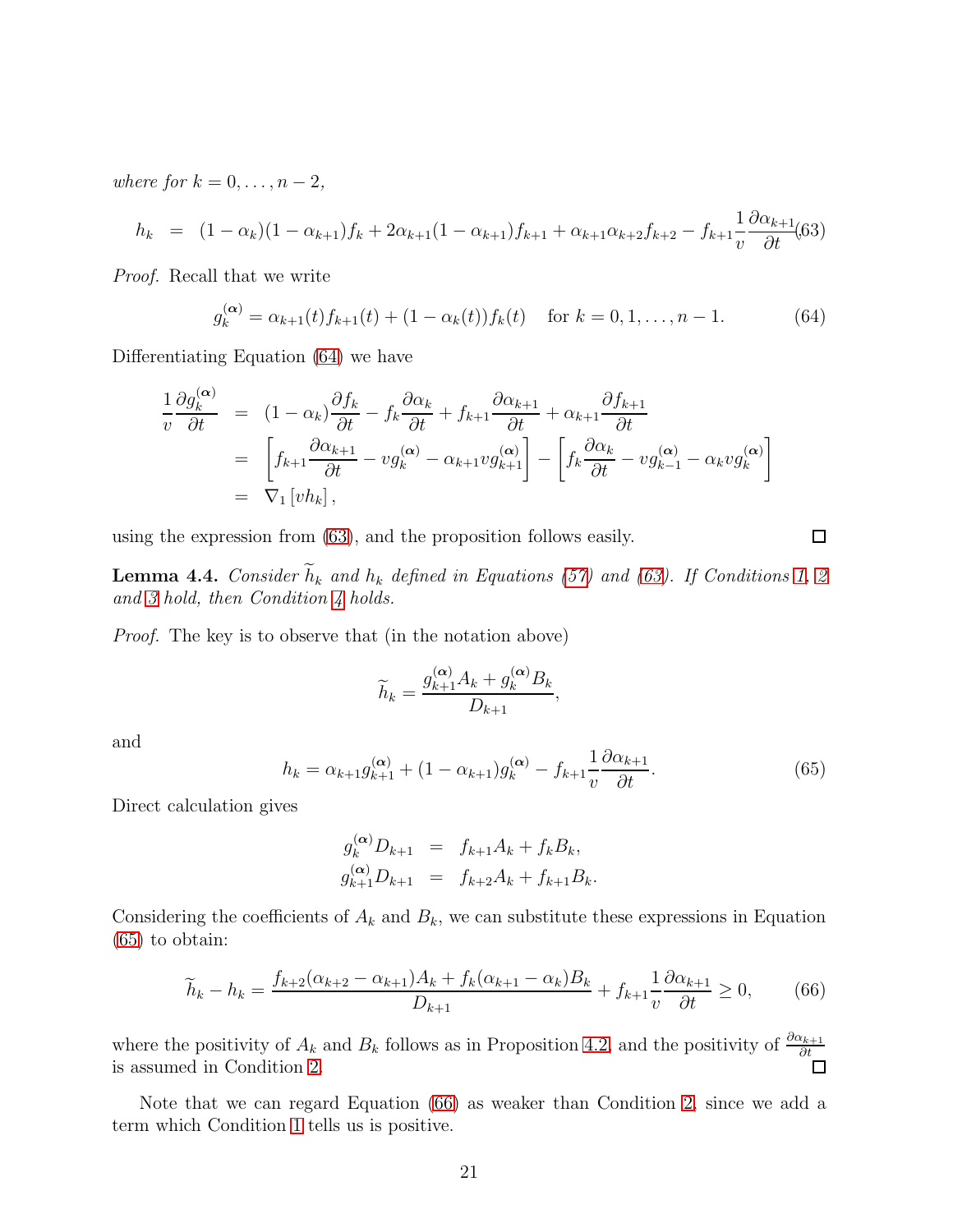### <span id="page-21-0"></span>5 Shepp–Olkin interpolation as a geodesic

Recall that in Conjecture [1.1](#page-1-0) we are given  $n \geq 1$  affine functions  $p_j : [0,1] \to [0,1]$  and we denote by  $(f_k)_{k=0,1,\dots,n}$  the distribution of the sum of independent Bernoulli random variables of parameters  $p_1(t), \ldots p_n(t)$ , where for each i,  $p_i(t) = p_i(0)(1-t) + p_i t$ . Further we write  $(f_k^{(i)}$  $(k)$ <sub>k=0,...,n-1</sub> for the mass function of the *i*th 'leave one out' sum – that is, the distribution of a Bernoulli sum with parameters  $p_1(t), \ldots, p_{i-1}(t), p_{i+1}(t), \ldots, p_n(t)$ , and  $f_k^{(i,j)}$  $f_k^{(i,j)}$  for the 'leave two out' sum, involving all parameters except  $p_i(t)$  and  $p_j(t)$ . Further, we write

<span id="page-21-4"></span>
$$
D_k^{(i)} = (f_k^{(i)})^2 - f_{k-1}^{(i)} f_{k+1}^{(i)}, \tag{67}
$$

$$
E_k^{(i)} = f_k^{(i)} f_{k-1}^{(i)} - f_{k-2}^{(i)} f_{k+1}^{(i)},
$$
\n(68)

with corresponding notation for  $D_k$ ,  $D_k^{(i,j)}$  $\binom{(i,j)}{k}$  and so on.

We now show how the Shepp–Olkin problem can be viewed in the framework we introduced above. To be specific, if each derivative  $p_i'$  is positive it is possible to express the Shepp–Olkin interpolation as a constant speed path with speed  $v$  in the sense of Definition [1.2.](#page-2-1) That is:

**Proposition 5.1.** The probability mass function defined by the Shepp–Olkin interpolation satisfies a modified transport equation:

<span id="page-21-1"></span>
$$
\frac{\partial f_k}{\partial t}(t) + \nabla_1(vg_k) = 0.
$$
\n(69)

Here we set  $v := \sum_{i=1}^n p'_i$ , and write the probability mass function

<span id="page-21-3"></span>
$$
g_k(t) := (1 - \alpha_k(t)) f_k(t) + \alpha_{k+1}(t) f_{k+1}(t), \tag{70}
$$

where

<span id="page-21-2"></span>
$$
\alpha_k(t) = \frac{\sum_{i=1}^n p'_i p_i(t) f_{k-1}^{(i)}(t)}{v f_k(t)} = 1 - \frac{\sum_{i=1}^n p'_i (1 - p_i(t)) f_k^{(i)}(t)}{v f_k(t)}.
$$
\n(71)

Further, observe that  $\alpha_0(t) \equiv 0$  and  $\alpha_n(t) \equiv 1$ , and that if all  $p'_i \geq 0$  then  $0 \leq \alpha_k(t) \leq 1$ for all k and t.

*Proof.* Observe that by definition, the  $f_k$  have probability generating function

$$
\sum_{k=0}^{n} f_k(t)s^k = \prod_{i=1}^{n} (1 - p_i(t) + sp_i(t)),
$$

which has derivative given by

$$
\sum_{k=0}^{n} \frac{\partial f_k}{\partial t}(t) s^k = \sum_{i=1}^{n} p'_i(s-1) \prod_{j \neq i} (1 - p_j(t) + sp_j(t)),
$$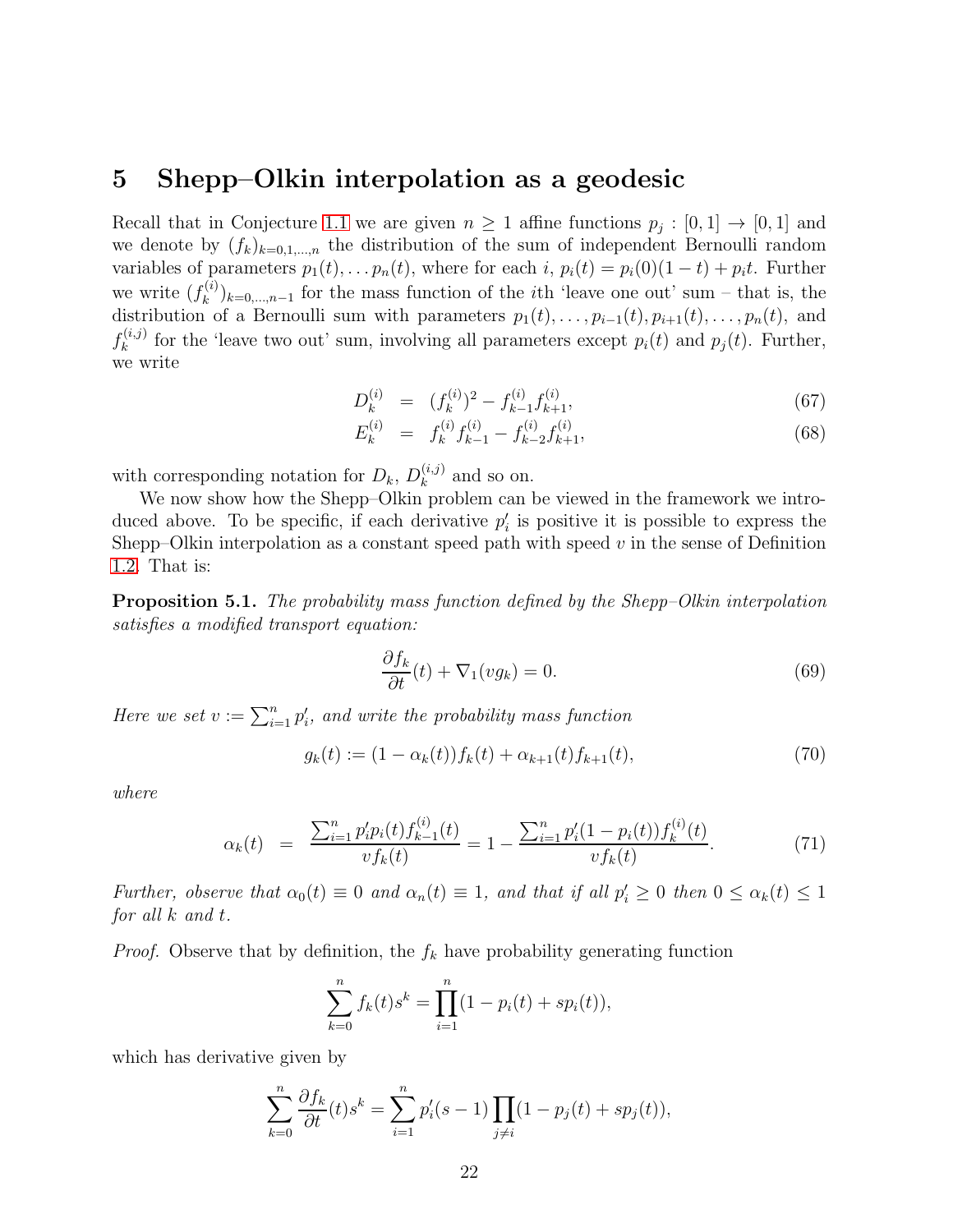so comparing coefficients, we see that  $\frac{\partial f_k}{\partial t} + \nabla_1 (v \widetilde{g}_k(t)) = 0$ , where  $\widetilde{g}_k(t) := \frac{1}{v} \sum_{i=1}^n p'_i f_k^{(i)}$  $\frac{k^{(i)}}{k}$ . Substituting Equation [\(71\)](#page-21-2) in Equation [\(70\)](#page-21-3), we obtain that  $\widetilde{g}_k(t) = g_k(t)$ , and so Equation (60) follows: [\(69\)](#page-21-1) follows.

The values of  $\alpha_0(t)$  and  $\alpha_n(t)$  follow from the fact that  $f_{-1}^{(i)} = f_n^{(i)} = 0$ . The positivity of  $\alpha_k(t)$  and  $1 - \alpha_k(t)$  follow from the assumption that  $p'_i \geq 0$ , meaning that all the terms in both the fractions in Equation [\(71\)](#page-21-2) are positive.

For clarity, we now suppress the explicit dependence of  $\alpha_k$  on t. Observe that the *k*-monotonicity Condition [1](#page-2-0) is automatic for Shepp–Olkin interpolations with  $p'_i \geq 0$ .

<span id="page-22-1"></span>**Proposition 5.2.** For the Shepp-Olkin interpolation described above, if  $p'_i \geq 0$  for all i then the coefficients  $(\alpha_k)_{k\in\mathbb{Z}}$  satisfy the inequality

$$
\alpha_k \leq \alpha_{k+1},
$$

that is k-monotonicity (Condition [1\)](#page-2-0) holds.

*Proof.* If k is such that  $f_k > 0$  and  $f_{k+1} > 0$ , then

$$
\alpha_{k+1} - \alpha_k = \frac{\sum_{i=1}^m p'_i p_i \left[ f_k^{(i)} f_k - f_{k-1}^{(i)} f_{k+1} \right]}{\left( \sum_{i=1}^m p'_i \right) f_k f_{k+1}}.
$$

Moreover, for  $i \in \{1, \ldots m\}$ , we have

$$
f_k^{(i)} f_k - f_{k-1}^{(i)} f_{k+1} = f_k^{(i)} \left[ (1 - p_i) f_k^{(i)} + p_i f_{k-1}^{(i)} \right] - f_{k-1}^{(i)} \left[ (1 - p_i) f_{k+1}^{(i)} + p_i f_k^{(i)} \right]
$$
  
= 
$$
(1 - p_i) \left[ (f_k^{(i)})^2 - f_{k-1}^{(i)} f_{k+1}^{(i)} \right]
$$
  

$$
\geq 0
$$

by the log-concavity property for the Bernoulli sum  $(f_k^{(i)})$  $(k^{(i)})_{k\in\mathbb{Z}}$ . The fact that each  $p'_i$  is non-negative finally proves that  $\alpha_k \leq \alpha_{k+1}$ .  $\Box$ 

<span id="page-22-0"></span>**Remark 5.3.** Observe that in this Shepp–Olkin case, these  $\alpha_k$  can be expressed as a conditional expectation of a weighted sum, in a similar fashion to the 'scaled score function' of [\[22\]](#page-30-14). This follows since writing  $B_i$  for a Bernoulli random variable with parameter  $p_i(t)$ , we obtain  $\mathbb{P}(B_i = 1|B_1 + ... + B_n = k) = p_i(t)f_{k-1}^{(i)}$  $\binom{N(t)}{k-1}(t)/f_k(t)$ , so that the  $\alpha_k$  of Equation [\(71\)](#page-21-2) satisfy

$$
\alpha_k(t) = \mathbb{E}\left(\sum_{i=1}^n \lambda_i B_i \middle| \sum_{i=1}^n B_i = k\right),\tag{72}
$$

where weights  $\lambda_i = p'_i/(\sum p'_i)$ . Note that in particular, in the 'symmetric' case where  $p'_i \equiv p'$ for all i, then  $\lambda'_i = 1/n$  and  $\alpha_k(t) \equiv k/n$ .

This conditional expectation characterization allows us to give an alternative proof of the k-monotonicity Proposition [5.2.](#page-22-1) A result of Efron [\[12\]](#page-29-12) (see also [\[20,](#page-30-15) Equation (3.1)]) shows that if  $\phi(u_1, \ldots, u_n)$  is an increasing function and  $X_1, \ldots, X_n$  are independent log-concave random variables, then  $\Phi(k) := \mathbb{E} [\phi(X_1, \ldots, X_n) | X_1 + \ldots + X_n = k]$  is an increasing function of k. Applying this to  $\phi(B_1, \ldots, B_n) = \sum_{i} \lambda_i B_i$ , the result follows.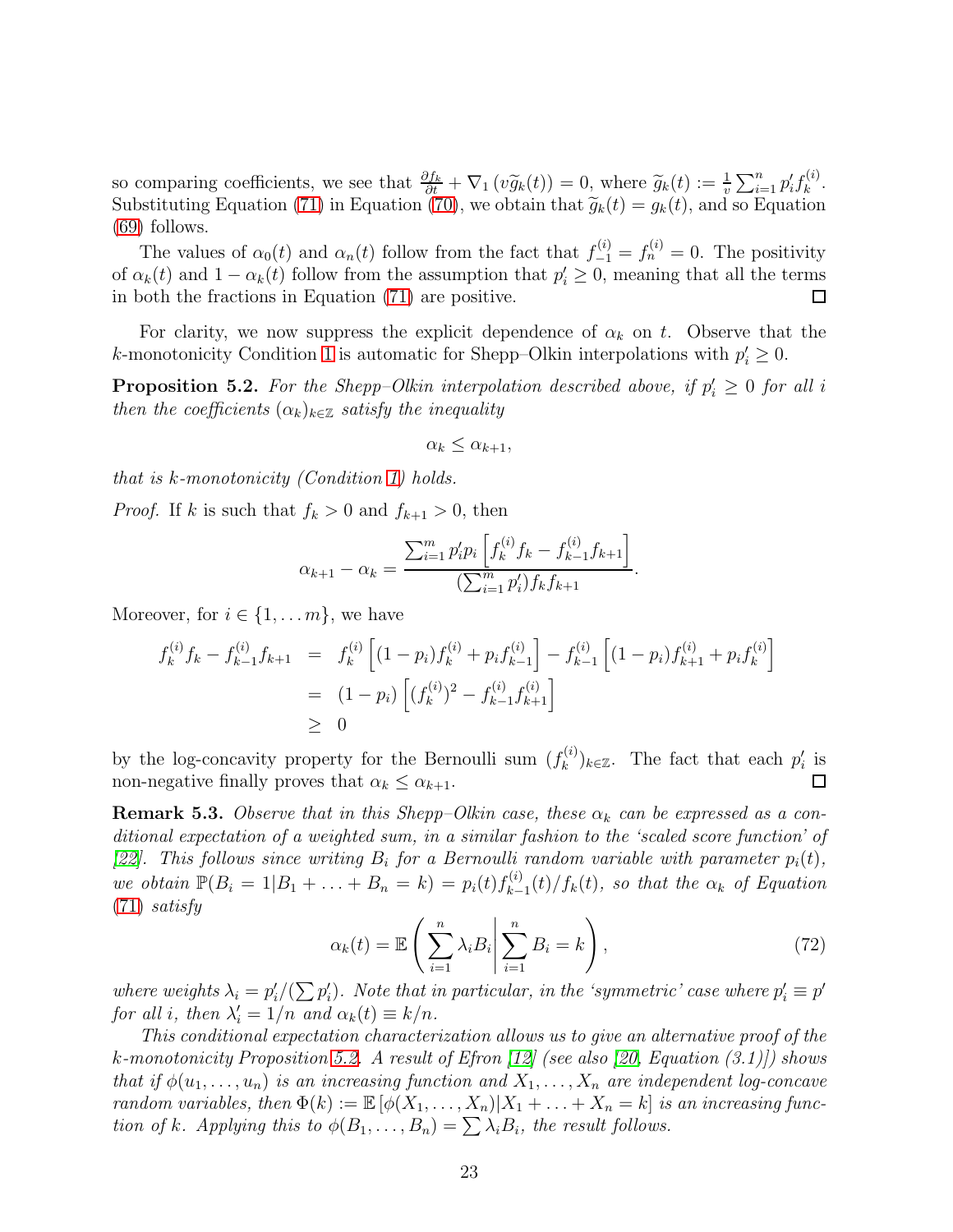We now prove that the Bernoulli sum mass function is  $GLC(\alpha)$ , for the natural choice of  $\alpha$ , and hence Condition [3](#page-3-1) is automatic in the Shepp–Olkin case.

<span id="page-23-0"></span>**Proposition 5.4.** In the Shepp–Olkin interpolation case, taking  $\alpha$  as defined in Equation [\(71\)](#page-21-2), if all the  $p'_i$  are positive then the Bernoulli sum mass function  $(f_k)_{k=0,1,\dots,n}$  is  $\text{GLC}(\alpha)$ , and Condition [3](#page-3-1) holds.

*Proof.* Formula [\(71\)](#page-21-2) shows that  $GLC(\boldsymbol{\alpha})_k$  can be written as  $1/v^2$  times

$$
\left(\sum_{i} p'_{i} p_{i} f_{k}^{(i)}\right) \cdot \left(\sum_{i} p'_{i} (1-p_{i}) f_{k+1}^{(i)}\right) - \left(\sum_{i} p'_{i} (1-p_{i}) f_{k}^{(i)}\right) \cdot \left(\sum_{i} p'_{i} p_{i} f_{k+1}^{(i)}\right). \tag{73}
$$

Expanding this expression as a quadratic form in  $p'_1, \ldots, p'_n$ , the coefficients of  $p'^2$  vanish, leaving an expression which simplifies to

$$
\sum_{i < j} p'_i p'_j (p_i - p_j)^2 \left[ \left( f_k^{(i,j)} \right)^2 - f_{k-1}^{(i,j)} f_{k+1}^{(i,j)} \right].
$$

The positivity of this expression, and hence the  $GLC(\alpha)$  property, follow from the logconcavity of  $(f_k^{(i,j)})$  $(k^{(i,j)}_{k})_{k=0,\ldots,n-2}$  and positivitiy of  $p'_{i}$ .  $\Box$ 

# <span id="page-23-1"></span>6 Concavity of entropy in the Shepp–Olkin regime

We will now show that entropy is concave in the monotone Shepp–Olkin regime. Having already verified Conditions [1](#page-2-0) and [3](#page-3-1) in Propositions [5.2](#page-22-1) and [5.4,](#page-23-0) Proposition [4.2](#page-19-0) shows that concavity of entropy will follow if Condition [4](#page-19-1) holds.

Proposition 6.1. For monotone Shepp–Olkin interpolations, Condition [4](#page-19-1) holds if

<span id="page-23-2"></span>
$$
\sum_{i < j} \left( p_i'^2 p_j (1 - p_j) b_{i,j} + p_j'^2 p_i (1 - p_i) b_{j,i} + 2 p_i' p_j' p_i (1 - p_i) p_j (1 - p_j) c_{i,j} \right) \ge 0,\tag{74}
$$

where  $b_{i,j}$  and  $c_{i,j}$  are defined in Equations [\(76\)](#page-24-0) and [\(77\)](#page-25-0) below.

Proof. In the Shepp–Olkin case, we know that

$$
h_k = \frac{\sum_{i \neq j} p'_i p'_j f_k^{(i,j)}}{v^2}.
$$

We use the fact that (in the notation of Equations [\(60\)](#page-19-3) and [\(61\)](#page-19-3) the numerator of  $\widetilde{h}_k$  can be written as  $g_{k+1}A_k + g_kB_k$ , where

$$
A_k := (f_{k+1}g_k - f_kg_{k+1}) = \frac{1}{v} \sum_i p'_ip_iD_k^{(i)} \ge 0,
$$
  

$$
B_k := (f_{k+1}g_{k+1} - f_{k+2}g_k) = \frac{1}{v} \sum_i p'_i(1-p_i)D_{k+1}^{(i)} \ge 0.
$$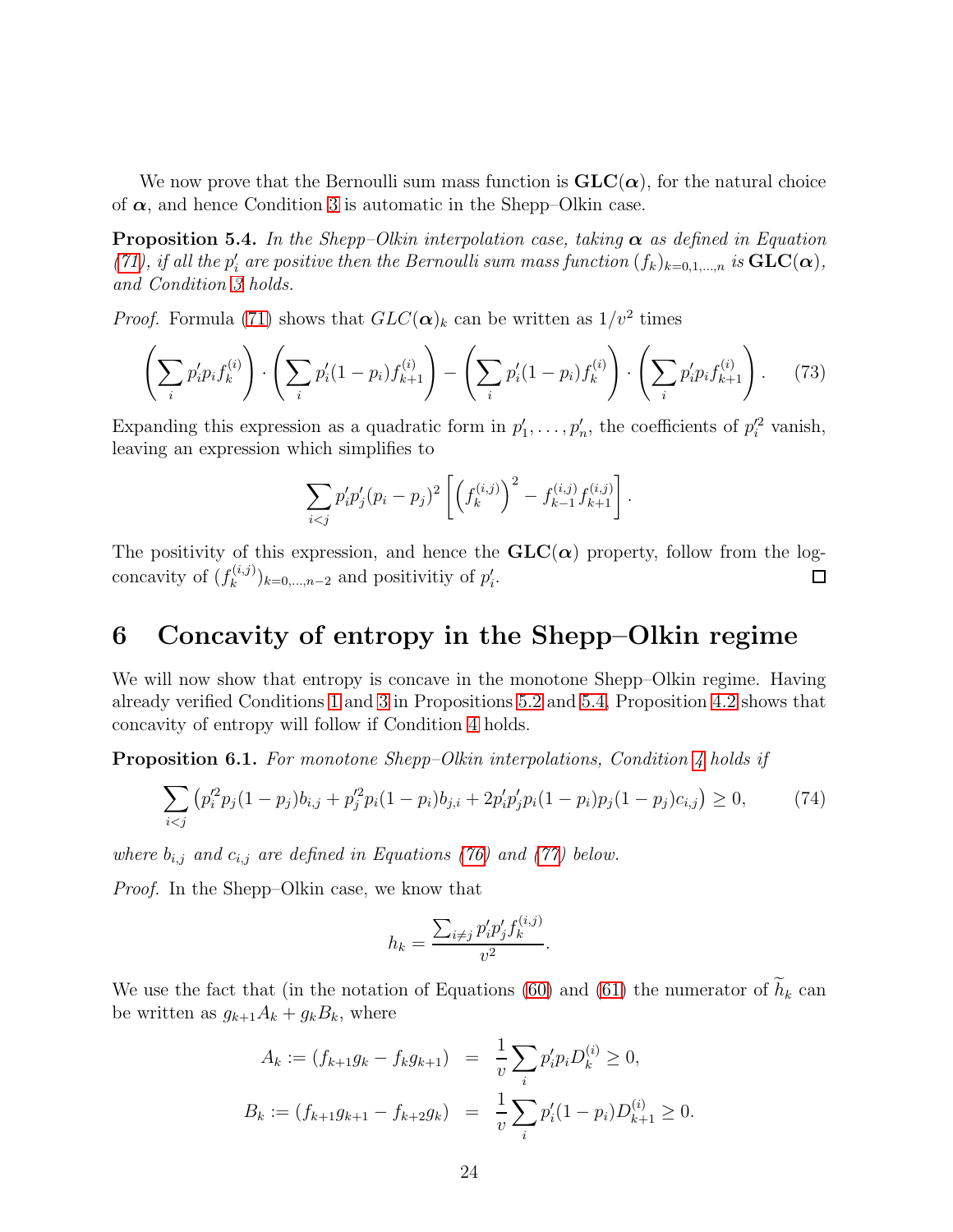This means that Condition [4](#page-19-1) is equivalent to the positivity of

<span id="page-24-1"></span>
$$
v^{2}(g_{k+1}A_{k} + g_{k}B_{k}) - D_{k+1} \sum_{i \neq j} p'_{i}p'_{j}f_{k}^{(i,j)}
$$
  
\n
$$
= \sum_{i} (p'_{i})^{2} \left( f_{k+1}^{(i)} p_{i} D_{k}^{(i)} + f_{k}^{(i)} (1 - p_{i}) D_{k+1}^{(i)} \right)
$$
  
\n
$$
+ \sum_{i \neq j} p'_{i}p'_{j} \left( f_{k+1}^{(j)} p_{i} D_{k}^{(i)} + f_{k}^{(j)} (1 - p_{i}) D_{k+1}^{(i)} - D_{k+1}f_{k}^{(i,j)} \right).
$$
 (75)

We expand the two bracketed terms in Equation [\(75\)](#page-24-1) in terms of  $f_k^{(i,j)}$  $\mathbf{R}_k^{(i,j)}$ , using Lemma [A.1](#page-26-1) below, which implies (using the notation of Equations [\(67\)](#page-21-4) and [\(68\)](#page-21-4)) that

$$
f_k^{(i)} f_{k-1}^{(i)} = \sum_{j \neq i} p_j (1 - p_j) D_{k-1}^{(i,j)}
$$
  

$$
f_k^{(i)} f_{k-2}^{(i)} = \frac{1}{2} \sum_{j \neq i} p_j (1 - p_j) E_{k-1}^{(i,j)}
$$

First observe that

$$
f_{k+1}^{(i)} p_i D_k^{(i)} + f_k^{(i)} (1 - p_i) D_{k+1}^{(i)}
$$
  
\n
$$
= p_i f_k^{(i)} \left[ f_k^{(i)} f_{k+1}^{(i)} \right] - p_i f_{k+1}^{(i)} \left[ f_{k-1}^{(i)} f_{k+1}^{(i)} \right] (1 - p_i) f_{k+1}^{(i)} \left[ f_k^{(i)} f_{k+1}^{(i)} \right] - (1 - p_i) f_k^{(i)} \left[ f_k^{(i)} f_{k+2}^{(i)} \right]
$$
  
\n
$$
= \sum_{j \neq i} p_j (1 - p_j) \frac{1}{2} \left( 2 p_i f_k^{(i)} D_k^{(i,j)} - p_i f_{k+1}^{(i)} E_k^{(i,j)} + 2 (1 - p_i) f_{k+1}^{(i)} D_k^{(i,j)} - (1 - p_i) f_k^{(i)} E_{k+1}^{(i,j)} \right)
$$
  
\n
$$
= \sum_{j \neq i} p_j (1 - p_j) b_{i,j}
$$

where each term in square brackets is expanded using Lemma [A.1.](#page-26-1) Further by writing  $f_k^{(i)} = (1 - p_j)f_k^{(i,j)} + p_jf_{k-1}^{(i,j)}$  we can rearrange the expression for  $b_{i,j}$  as

<span id="page-24-0"></span>
$$
b_{i,j} = \frac{1}{2} p_i p_j \left( \left( f_k^{(i,j)} \right)^2 f_{k-1}^{(i,j)} - 2 \left( f_{k-1}^{(i,j)} \right)^2 f_{k+1}^{(i,j)} + f_{k-2}^{(i,j)} f_k^{(i,j)} f_{k+1}^{(i,j)} \right) + \frac{1}{2} (1 - p_i)(1 - p_j) \left( \left( f_k^{(i,j)} \right)^2 f_{k+1}^{(i,j)} - 2 \left( f_{k+1}^{(i,j)} \right)^2 f_{k-1}^{(i,j)} + f_{k+2}^{(i,j)} f_k^{(i,j)} f_{k-1}^{(i,j)} \right) + \frac{1}{2} (1 - p_i) p_j \left( 2 \left( f_k^{(i,j)} \right)^3 - 3 f_{k-1}^{(i,j)} f_k^{(i,j)} f_{k+1}^{(i,j)} + \left( f_{k-1}^{(i,j)} \right)^2 f_{k+2}^{(i,j)} \right) + \frac{1}{2} p_i (1 - p_j) \left( 2 \left( f_k^{(i,j)} \right)^3 - 3 f_{k-1}^{(i,j)} f_k^{(i,j)} f_{k+1}^{(i,j)} + \left( f_{k+1}^{(i,j)} \right)^2 f_{k-2}^{(i,j)} \right).
$$
(76)

Similarly, using simplifications such as the fact that

 $D_k = (1 - p_i)^2 D_{k-1}^{(i)} + p_i^2 D_k^{(i)} + p_i (1 - p_i) E_k^{(i)}$  $\frac{1}{k}$ .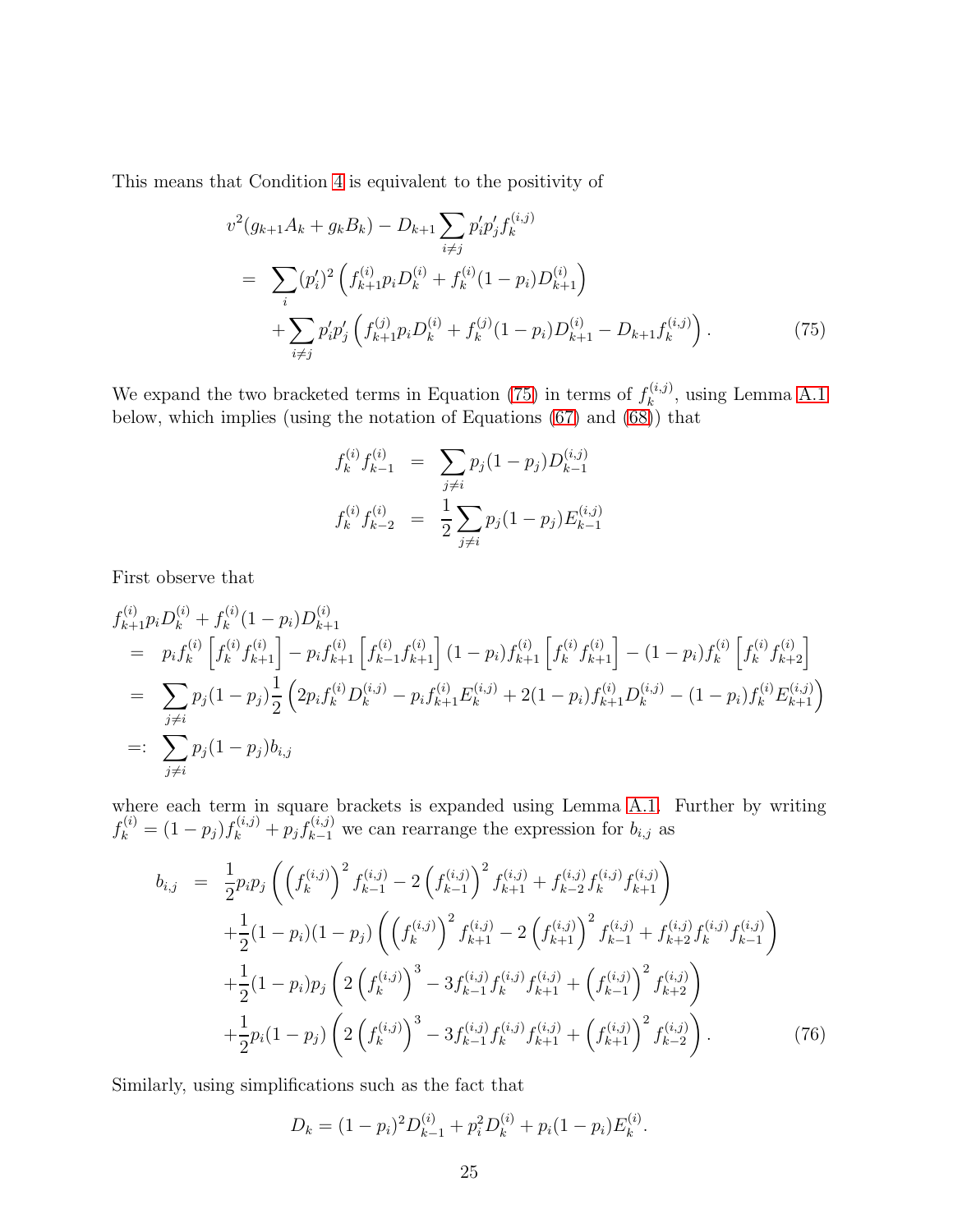the second bracket of Equation [\(75\)](#page-24-1) can be written as  $p_i(1-p_i)p_j(1-p_j)c_{i,j}$ , where

<span id="page-25-0"></span>
$$
c_{i,j} := \left( f_{k+1}^{(i,j)} E_k^{(i,j)} - f_k^{(i,j)} D_k^{(i,j)} - f_{k+2}^{(i,j)} D_{k-1}^{(i,j)} \right)
$$
  

$$
= -\left( f_k^{(i,j)} \right)^3 + 2 f_{k-1}^{(i,j)} f_k^{(i,j)} f_{k+1}^{(i,j)} - \left( f_{k+1}^{(i,j)} \right)^2 f_{k-2}^{(i,j)}
$$
  

$$
- \left( f_{k-1}^{(i,j)} \right)^2 f_{k+2}^{(i,j)} + f_{k-2}^{(i,j)} f_k^{(i,j)} f_{k+2}^{(i,j)}.
$$
 (77)

 $\Box$ 

 $\Box$ 

We now verify that Condition [4](#page-19-1) holds in the Shepp–Olkin case.

**Lemma 6.2.** For the Shepp–Olkin interpolation described above, for each  $i \neq j$ , the  $b_{i,j} \geq 0$ and

$$
b_{i,j} \geq -\frac{p_i(1-p_j) + p_j(1-p_i)}{2}c_{i,j},
$$

and hence Condition  $\lambda$  is satisfied, and so the entropy is concave.

*Proof.* To verify the positivity of  $b_{i,j}$ , we simply observe that each of the brackets in Equation [\(76\)](#page-24-0) is positive, by an application of the Equations [\(80\)](#page-26-2), [\(81\)](#page-27-0), [\(84\)](#page-27-0) and [\(85\)](#page-27-0) proved in Appendix [A](#page-26-3) below.

To verify that  $b_{i,j} + \frac{1}{2}$  $\frac{1}{2}(p_i(1-p_j)+p_j(1-p_i))c_{i,j}$  is positive, we consider adding the final two terms of Equation [\(76\)](#page-24-0) to the expression given in [\(77\)](#page-25-0), to obtain

$$
(1-p_i)p_j\left(\left(f_k^{(i,j)}\right)^3 - f_{k-1}^{(i,j)}f_k^{(i,j)}f_{k+1}^{(i,j)} - \left(f_{k+1}^{(i,j)}\right)^2 f_{k-2}^{(i,j)} + f_{k-2}^{(i,j)}f_k^{(i,j)}f_{k+2}^{(i,j)}\right) + p_i(1-p_j)\left(\left(f_k^{(i,j)}\right)^3 - f_{k-1}^{(i,j)}f_k^{(i,j)}f_{k+1}^{(i,j)} - \left(f_{k-1}^{(i,j)}\right)^2 f_{k+2}^{(i,j)} + f_{k-2}^{(i,j)}f_k^{(i,j)}f_{k+2}^{(i,j)}\right),
$$

where the positivity of the two final terms is guaranteed by Equations [\(82\)](#page-27-0) and [\(83\)](#page-27-0) below.

Condition [4](#page-19-1) is verified by considering the bracketed term in Equation [\(74\)](#page-23-2), which has negative discriminant (under this assumption) since

$$
4p_i(1-p_i)p_j(1-p_j)c_{i,j}^2 - 4b_{i,j}b_{j,i} \leq c_{i,j}^2 \left(4p_i(1-p_i)p_j(1-p_j) - (p_i(1-p_j) + p_j(1-p_i))^2\right) = -c_{i,j}^2(p_i-p_j)^2 \leq 0.
$$

Since Condition [4](#page-19-1) has been verified, the proof of the monotone Shepp–Olkin theorem, Theorem [1.5,](#page-3-4) is complete.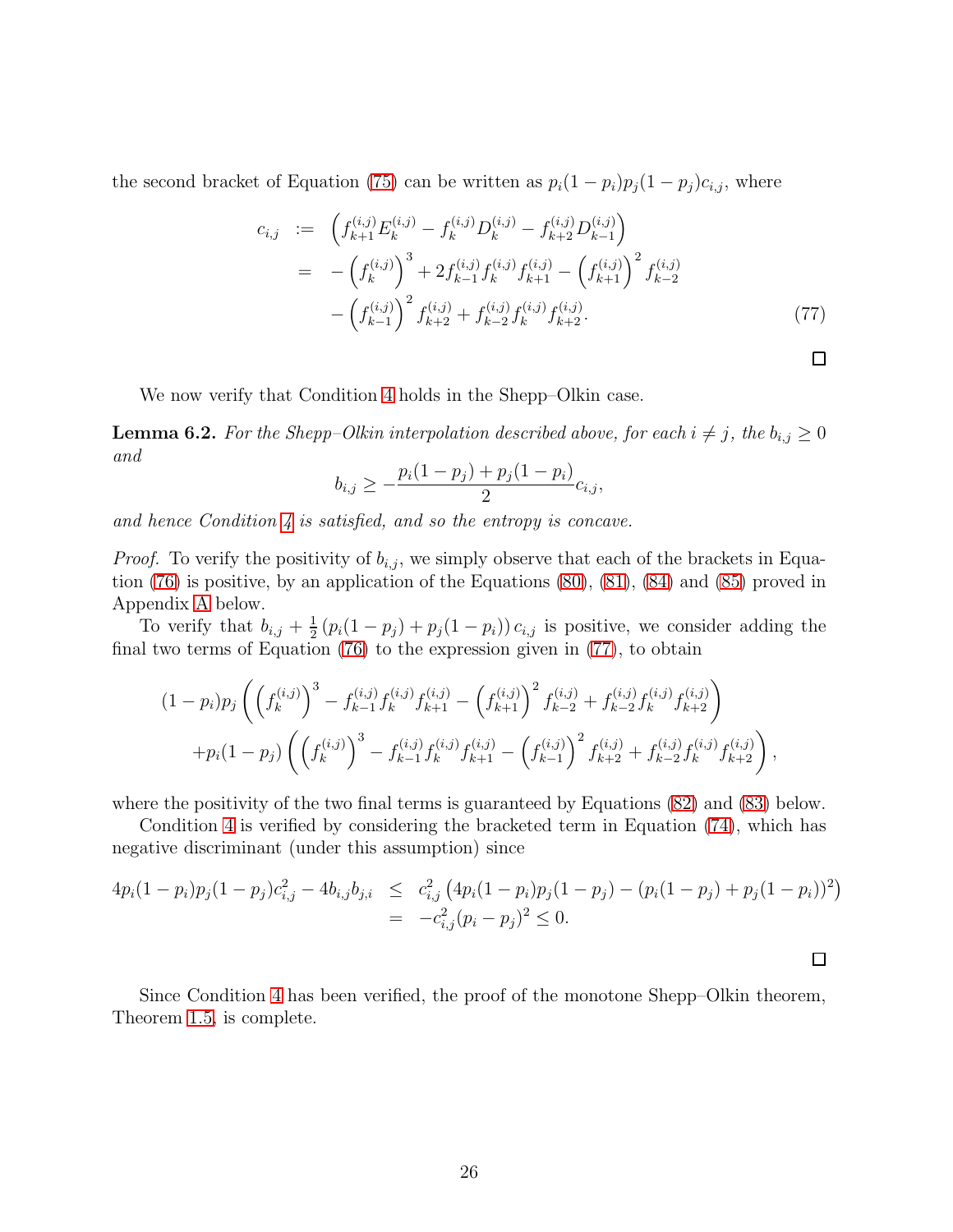### <span id="page-26-3"></span>A Technical results regarding Bernoulli sums

In this section, we prove some technical results regarding the mass functions of Bernoulli sum random variables, required to prove the monotone Shepp–Olkin Theorem [1.5.](#page-3-4)

<span id="page-26-1"></span>**Lemma A.1.** Let  $(f_k)_{k\in\mathbb{Z}}$  be the Bernoulli sum of parameters  $p_1, \ldots, p_m$ . Then for every  $k \in \mathbb{Z}$  and  $q \geq 1$  we have the identity

<span id="page-26-5"></span>
$$
qf_kf_{k-q} = \sum_{j=1}^{m} p_j(1-p_j) \left[ f_{k-1}^{(j)} f_{k-q}^{(j)} - f_k^{(j)} f_{k-q-1}^{(j)} \right].
$$
 (78)

*Proof.* We prove this lemma by induction on the number  $m$  of parameters, the case where  $m = 1$  being obvious. If  $(f_k)_{k \in \mathbb{Z}}$  is the Bernoulli sum of parameters  $p_1, \ldots p_m$  we set for  $p \in [0, 1]$ 

$$
\tilde{f}_k := (1 - p)f_k + pf_{k-1}
$$

and we want to prove, given  $k \in \mathbb{Z}$  and  $q \geq 1$ , that

<span id="page-26-4"></span>
$$
q\tilde{f}_k\tilde{f}_{k-q} = \sum_{j=1}^m p_j(1-p_j) \left[ \tilde{f}_{k-1}^{(j)} \tilde{f}_{k-q}^{(j)} - \tilde{f}_k^{(j)} \tilde{f}_{k-q-1}^{(j)} \right] + p(1-p) \left[ f_{k-1} f_{k-q} - f_k f_{k-q-1} \right].
$$
\n(79)

Expanding each side with the respect to the basis  $(1-p)^2$ ,  $2p(1-p)$ ,  $p^2$ , it is easy to show that Equation [\(79\)](#page-26-4) is satisfied for some  $k \in \mathbb{Z}$  and  $q \ge 1$  if [\(78\)](#page-26-5) holds true for the pairs  $(k, q), (k, q + 1)$  and  $(k - 1, q)$ . pairs  $(k, q), (k, q + 1)$  and  $(k - 1, q)$ .

Next we prove the following technical inequality, which may be of independent interest:

<span id="page-26-0"></span>**Theorem A.2. Property** $(m)$  holds: that is, for every  $(g_k^{[m]})$  $\binom{[m]}{k}$ <sub>k</sub> $\in \mathbb{Z}$  which is the probability mass function of a sum of m independent Bernoulli variables

<span id="page-26-2"></span>
$$
C_1(k) := g_{k-1}^{[m]} \left( g_k^{[m]} \right)^2 - 2 \left( g_{k-1}^{[m]} \right)^2 g_{k+1}^{[m]} + g_k^{[m]} g_{k+1}^{[m]} g_{k-2}^{[m]} \ge 0, \quad \text{for all } k \in \mathbb{Z}.
$$
 (80)

We first show that  $Property(m)$  implies a number of related inequalities, which are of use elsewhere in the paper:

**Corollary A.3.** If Property(m) holds, then for any  $g^{[m]}$ , the probability mass function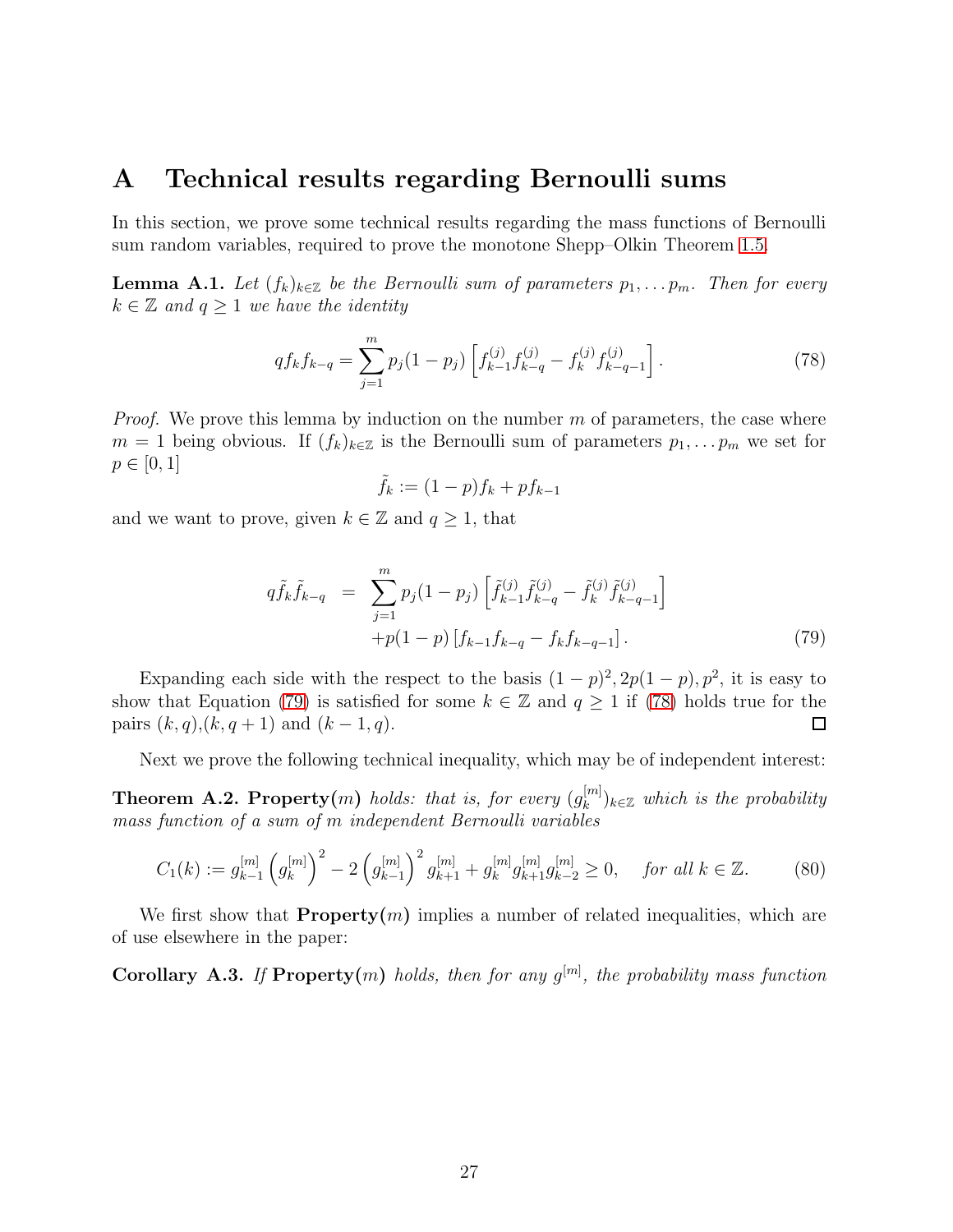for the sum of m independent Bernoulli random variables, for all  $k \in \mathbb{Z}$ :

<span id="page-27-0"></span>
$$
\overline{C}_1(k) := \left(g_k^{[m]}\right)^2 g_{k+1}^{[m]} - 2\left(g_{k+1}^{[m]}\right)^2 g_{k-1}^{[m]} + g_{k+2}^{[m]} g_k^{[m]} g_{k-1}^{[m]} \ge 0, \quad (81)
$$

$$
C_2(k) := \left(g_k^{[m]}\right)^3 - g_{k-1}^{[m]}g_k^{[m]}g_{k+1}^{[m]} - \left(g_{k-1}^{[m]}\right)^2 g_{k+2}^{[m]} + g_{k-2}^{[m]}g_k^{[m]}g_{k+2}^{[m]} \geq 0, \quad (82)
$$

$$
\overline{C}_2(k) := \left(g_k^{[m]}\right)^3 - g_{k-1}^{[m]}g_k^{[m]}g_{k+1}^{[m]} - \left(g_{k+1}^{[m]}\right)^2 g_{k-2}^{[m]} + g_{k-2}^{[m]}g_k^{[m]}g_{k+2}^{[m]} \geq 0, \tag{83}
$$

$$
C_3(k) := 2\left(g_k^{[m]}\right)^3 - 3g_{k-1}^{[m]}g_k^{[m]}g_{k+1}^{[m]} + \left(g_{k-1}^{[m]}\right)^2 g_{k+2}^{[m]} \ge 0, \quad (84)
$$

$$
\overline{C}_3(k) := 2\left(g_k^{[m]}\right)^3 - 3g_{k-1}^{[m]}g_k^{[m]}g_{k+1}^{[m]} + \left(g_{k+1}^{[m]}\right)^2 g_{k-2}^{[m]} \ge 0, \quad (85)
$$

$$
D_1(k) := 2\left(g_k^{[m]}\right)^2 g_{k-2}^{[m]} - 3g_{k-2}^{[m]}g_{k-1}^{[m]}g_{k+1}^{[m]} + g_{k+1}^{[m]}g_k^{[m]}g_{k-3}^{[m]} \ge 0. \tag{86}
$$

Proof. First note that these inequalities can be paired up by a duality argument. That is, if **Property**(*m*) holds for every Bernoulli sum  $g^{[m]}$ , it is true for  $\overline{g}_k := g_{m-k}^{[m]}$  with parameters  $1-p_1, 1-p_2, \ldots, 1-p_m$ , which implies Equation [\(81\)](#page-27-0). Similarly [\(82\)](#page-27-0) implies [\(83\)](#page-27-0) and [\(84\)](#page-27-0) implies [\(85\)](#page-27-0). We will write

$$
D_k^{[m]} = \left(g_k^{[m]}\right)^2 - g_{k-1}^{[m]}g_{k+1}^{[m]}.
$$

In this notation, Equations [\(82\)](#page-27-0), [\(84\)](#page-27-0) and [\(86\)](#page-27-0) are a consequence of [\(80\)](#page-26-2), since simple calculations show that

$$
g_{k+1}^{[m]}C_2(k) = 2(g_k^{[m]}g_{k+1}^{[m]} - g_{k-1}^{[m]}g_{k+2}^{[m]})D_k^{[m]} + g_{k+2}^{[m]}C_1(k) \ge 0,
$$
  
\n
$$
g_k^{[m]}C_3(k) = 2\left(D_k^{[m]}\right)^2 + g_{k-1}^{[m]}\overline{C}_1(k) \ge 0,
$$
  
\n
$$
g_{k-1}^{[m]}D_1(k) = 2g_{k-2}^{[m]}C_1(k) + g_{k+1}^{[m]}C_1(k-1) \ge 0.
$$

In a similar way, we can argue that:

<span id="page-27-2"></span>**Proposition A.4.** If Property $(m)$  is satisfied, then for every sum of m independent Bernoulli variables we have

<span id="page-27-1"></span>
$$
g_k^{[m]} D_k^{[m]} + g_{k-2}^{[m]} D_{k+1}^{[m]} \ge 2g_{k+2}^{[m]} D_{k-1}^{[m]} \quad \text{for every } k \in \mathbb{Z}.
$$
 (87)

 $\Box$ 

*Proof.* We can restate **Property** $(m)$  as being equivalent to the inequality,

$$
D_k^{[m]}\geq \frac{g_{k+1}^{[m]}}{g_{k-1}^{[m]}}D_{k-1}^{[m]}
$$

iteration of which gives

$$
D_{k+1}^{[m]} \ge \frac{g_{k+2}^{[m]}}{g_k^{[m]}} \frac{g_{k+1}^{[m]}}{g_{k-1}^{[m]}} D_{k-1}^{[m]},
$$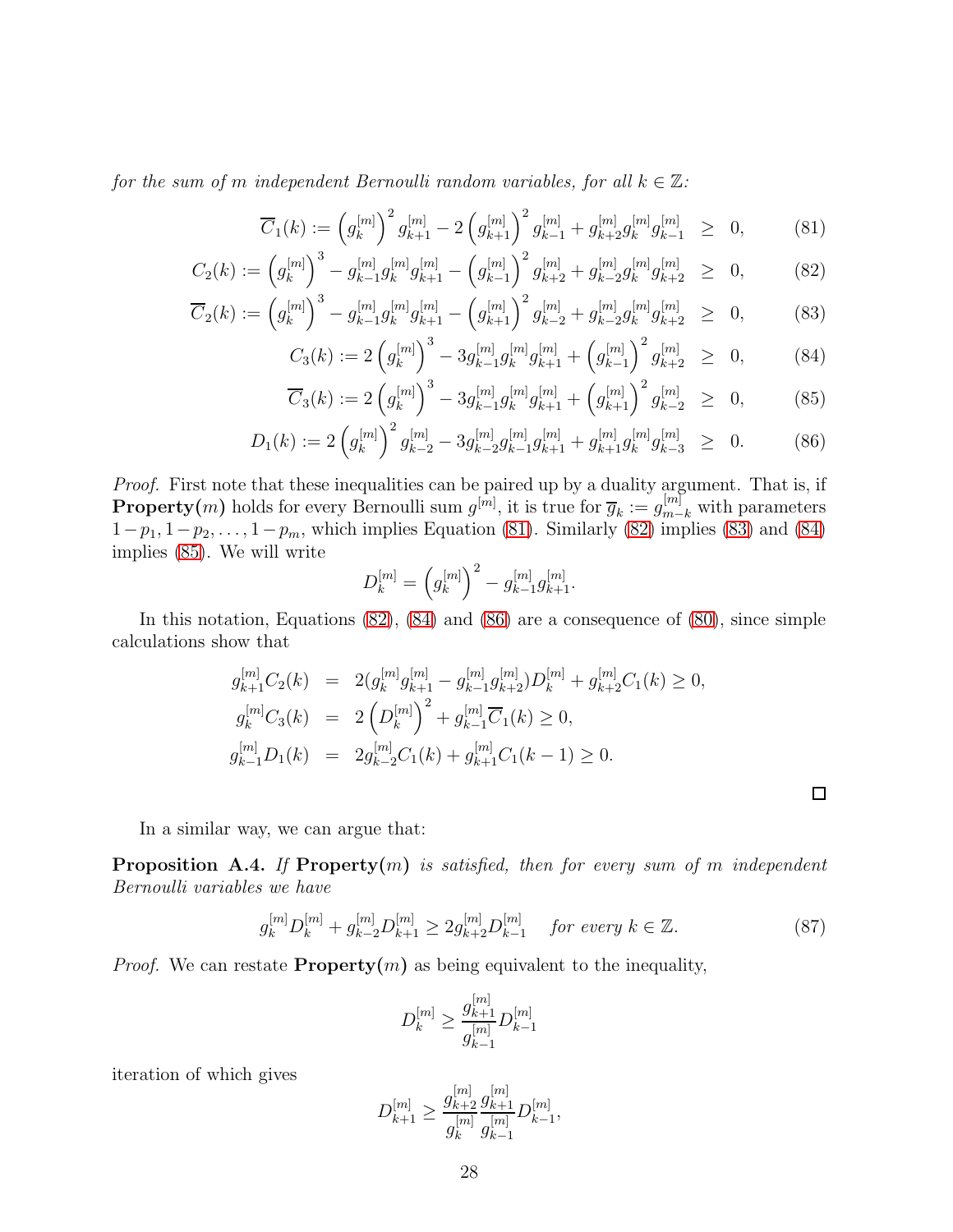so Equation [\(87\)](#page-27-1) holds if we have

$$
\frac{g_k^{[m]}g_{k+1}^{[m]}}{g_{k-1}^{[m]}g_{k+2}^{[m]}}+\frac{g_{k-2}^{[m]}g_{k+1}^{[m]}}{g_{k}^{[m]}g_{k-1}^{[m]}}-2\geq 0,
$$

which can be rewritten as

$$
\frac{C_1(k+1)}{g_{k-1}^{[m]}g_{k+1}^{[m]}g_{k+2}^{[m]}} + 2\frac{\left(D_k^{[m]}\right)^2}{\left(g_k^{[m]}\right)^2g_{k-1}^{[m]}g_{k+1}^{[m]}} + \frac{C_1(k)}{\left(g_k^{[m]}\right)^2g_{k-1}^{[m]}} \ge 0
$$

which is positive by assumption, which proves the proposition.

*Proof of Theorem [A.2.](#page-26-0)* We prove  $\mathbf{Property}(m)$  by induction on the number of parameters m. It is clear that **Property**(1) is true. Let us suppose **Property** $(m)$  holds for some  $m \geq 1$ . In order to prove **Property** $(m+1)$  it suffices to show that, for every  $k \in \mathbb{Z}$ ,

<span id="page-28-0"></span>
$$
g_{k-1}^{[m+1]} \left( g_k^{[m+1]} \right)^2 - 2 \left( g_{k-1}^{[m+1]} \right)^2 g_{k+1}^{[m+1]} + g_{k-2}^{[m+1]} g_k^{[m+1]} g_{k+1}^{[m+1]} \ge 0, \tag{88}
$$

where  $g^{[m+1]}$  is the distribution of a sum of  $m+1$  Bernoulli variables. For  $p = p_{m+1} \in [0, 1]$ , we can write  $g_k^{[m+1]}$  $\binom{[m+1]}{k} := (1-p)g_k^{[m]} + pg_{k-1}^{[m]}$  $\binom{[m]}{k-1}$ . To prove that [\(88\)](#page-28-0) is positive, we expand it as a polynomial in p, of order 3, in the basis  $(1-p)^3$ ,  $p(1-p)^2$ ,  $p^2(1-p)$ ,  $p^3$ , and show that the coefficients of each of these terms are positive.

- 1. The coefficient of  $(1-p)^3$  is  $C_1(k)$  which is clearly positive, by **Property** $(m)$ .
- 2. The coefficient of  $p^3$  is  $C_1(k-1)$  which is also positive, by **.**
- 3. The coefficient of  $p(1-p)^2$  is  $D_1(k)$  which is positive, since **Property** $(m)$  implies Equation [\(86\)](#page-27-0).
- 4. The coefficient of  $p^2(1-p)$  can be written

$$
g_{k-1}^{[m]}D_{k-1}^{[m]}+g_{k-3}^{[m]}D_k^{[m]}-2g_{k+1}^{[m]}D_{k-2}^{[m]},
$$

which is positive by Proposition [A.4.](#page-27-2)

Since each coefficient is positive, we deduce that Equation [\(88\)](#page-28-0) is satisfied, which shows that **Property** $(m + 1)$  holds.  $\Box$ 

 $\Box$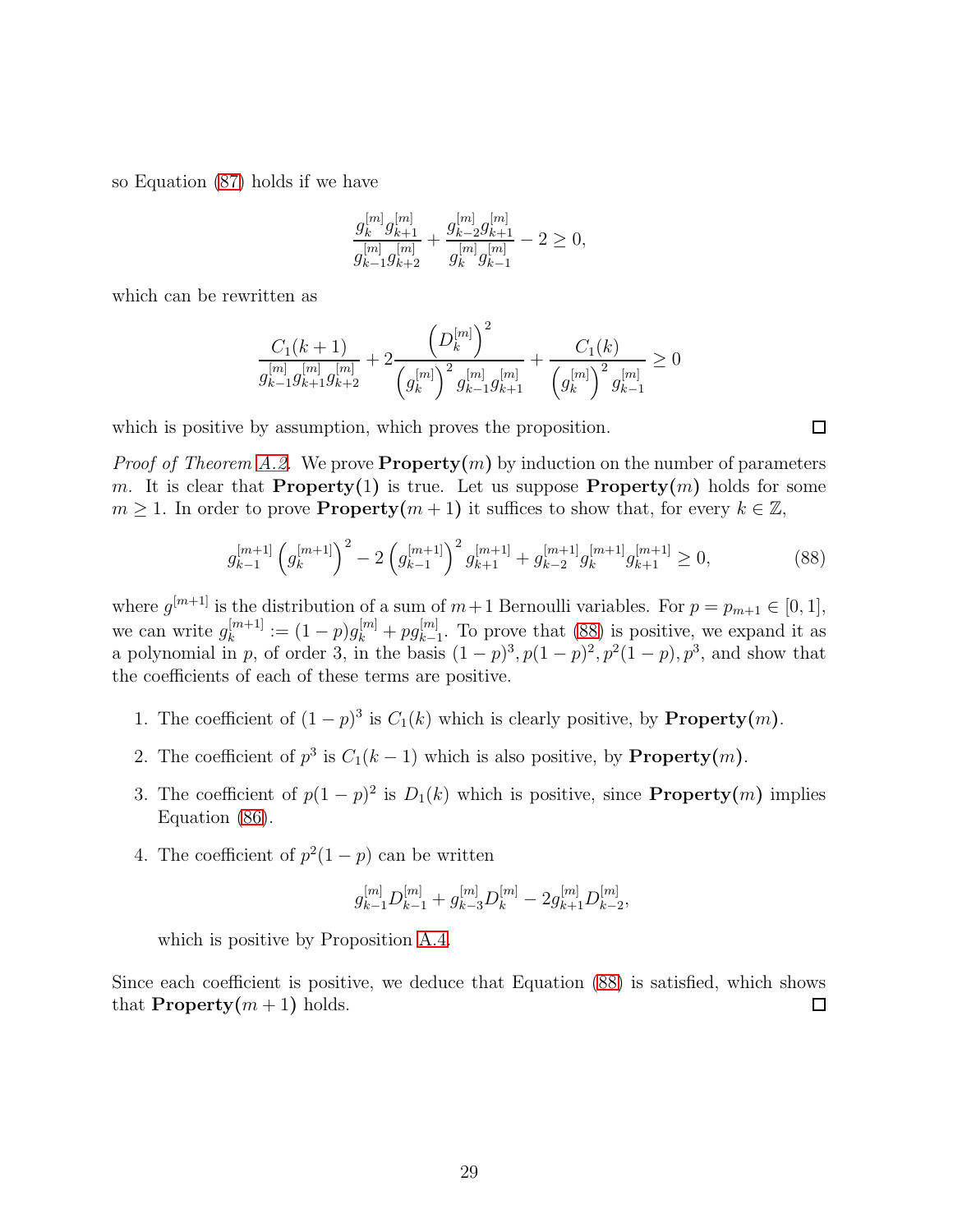### <span id="page-29-6"></span>References

- [1] S.-i. Amari and H. Nagaoka. Methods of information geometry, volume 191 of Translations of Mathematical Monographs. American Mathematical Society, Providence, RI, 2000.
- <span id="page-29-2"></span>[2] L. Ambrosio, N. Gigli, and G. Savaré. *Gradient flows in metric spaces and in the space* of probability measures. Lectures in Mathematics ETH Zürich. Birkhäuser Verlag, Basel, second edition, 2008.
- <span id="page-29-11"></span>[3] C. An´e, S. Blachere, D. Chafa¨ı, P. Fougeres, I. Gentil, F. Malrieu, C. Roberto, and G. Scheffer. Sur les inégalités de Sobolev logarithmiques. Panoramas et Syntheses, 10:217, 2000.
- <span id="page-29-10"></span>[4] D. Bakry and M. Emery. Diffusions hypercontractives. In  $Séminaire$  de probabilités, XIX, 1983/84, volume 1123 of Lecture Notes in Math., pages 177–206. Springer, Berlin, 1985.
- <span id="page-29-8"></span><span id="page-29-0"></span>[5] A. R. Barron. Entropy and the Central Limit Theorem. Ann. Probab., 14(1):336–342, 1986.
- [6] J.-D. Benamou and Y. Brenier. A numerical method for the optimal time-continuous mass transport problem and related problems. In Monge Ampère equation: applications to geometry and optimization (Deerfield Beach, FL, 1997), volume 226 of Contemp. Math., pages 1–11. Amer. Math. Soc., Providence, RI, 1999.
- <span id="page-29-3"></span><span id="page-29-1"></span>[7] J.-D. Benamou and Y. Brenier. A computational fluid mechanics solution to the Monge-Kantorovich mass transfer problem. Numer. Math., 84(3):375–393, 2000.
- [8] E. A. Carlen and W. Gangbo. Constrained steepest descent in the 2-Wasserstein metric. Ann. of Math. (2), 157(3):807–846, 2003.
- <span id="page-29-4"></span>[9] D. Cordero-Erausquin. Some applications of mass transport to Gaussian-type inequalities. Arch. Ration. Mech. Anal., 161(3):257–269, 2002.
- <span id="page-29-7"></span><span id="page-29-5"></span>[10] M. H. M. Costa. A new entropy power inequality. IEEE Trans. Inform. Theory, 31(6):751–760, 1985.
- <span id="page-29-12"></span>[11] T. M. Cover and J. A. Thomas. Elements of Information Theory. John Wiley, New York, 1991.
- [12] B. Efron. Increasing properties of Pólya frequency functions. Ann. Math. Statist., 33:272–279, 1965.
- <span id="page-29-9"></span>[13] M. Erbar and J. Maas. Ricci curvature of finite Markov chains via convexity of the entropy. Archive for Rational Mechanics and Analysis, 206:997–1038, 2012.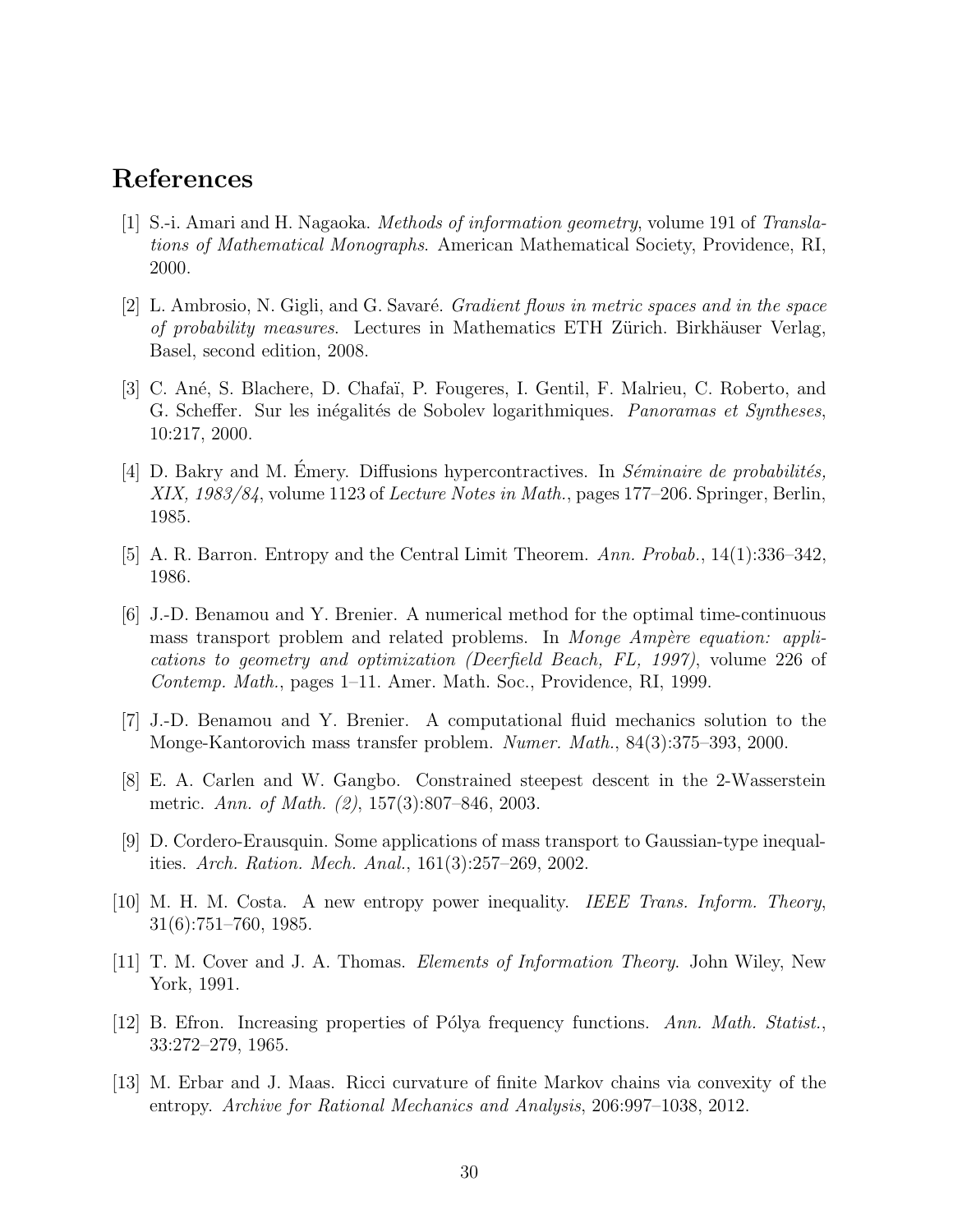- <span id="page-30-10"></span><span id="page-30-4"></span>[14] N. Gozlan, C. Roberto, P.-M. Samson, and P. Tetali. Displacement convexity of entropy and related inequalities on graphs. See [arXiv:1207.5116](http://arxiv.org/abs/1207.5116), 2012.
- <span id="page-30-2"></span>[15] L. Gross. Logarithmic Sobolev inequalities. Amer. J. Math., 97(4):1061–1083, 1975.
- <span id="page-30-11"></span>[16] E. Hillion. Concavity of entropy along binomial convolutions. Electron. Commun. Probab., 17:no. 4, 1–9, 2012.
- <span id="page-30-12"></span>[17] E. Hillion. Contraction of measures on graphs. In submission: see [http://www.maths.bris.ac.uk/](http://www.maths.bris.ac.uk/~maxeh/MCPGraph.pdf)∼maxeh/MCPGraph.pdf, 2012.
- <span id="page-30-9"></span>[18] E. Hillion, O. T. Johnson, and Y. Yu. A natural derivative on  $[0, n]$  and a binomial Poincaré inequality. In submission, see  $arXiv:1107.0127$ , 2011.
- <span id="page-30-15"></span>[19] O. T. Johnson. Log-concavity and the maximum entropy property of the Poisson distribution. Stoch. Proc. Appl., 117(6):791–802, 2007.
- [20] O. T. Johnson and Y. M. Suhov. The von Neumann entropy and information rate for integrable quantum Gibbs ensembles 2. Quantum Computers and Computing, 4(1):128–143, 2003.
- <span id="page-30-14"></span><span id="page-30-0"></span>[21] R. Jordan, D. Kinderlehrer, and F. Otto. The variational formulation of the Fokker-Planck equation. SIAM J. Math. Anal., 29(1):1–17, 1998.
- <span id="page-30-5"></span>[22] I. Kontoyiannis, P. Harremoës, and O. T. Johnson. Entropy and the law of small numbers. IEEE Trans. Inform. Theory,  $51(2):466-472$ ,  $2005$ .
- <span id="page-30-3"></span>[23] C. Léonard. Private communication. 2013.
- <span id="page-30-1"></span>[24] T. M. Liggett. Ultra logconcave sequences and negative dependence. J. Combin. Theory Ser. A, 79(2):315–325, 1997.
- [25] J. Lott and C. Villani. Ricci curvature for metric-measure spaces via optimal transport. Ann. of Math. (2), 169(3):903–991, 2009.
- <span id="page-30-7"></span>[26] J. Maas. Gradient flows of the entropy for finite Markov chains. J. Funct. Anal., 261(8):2250–2292, 2011.
- <span id="page-30-6"></span>[27] P. Mateev. The entropy of the multinomial distribution. Teor. Verojatnost. i Primenen.,  $23(1):196-198$ , 1978.
- <span id="page-30-8"></span>[28] A. Mielke. Geodesic convexity of the relative entropy in reversible Markov chains. Calculus of Variations and Partial Differential Equations, pages 1–31, 2012. Online First article. doi:10.1007/s00526-012-0538-8.
- <span id="page-30-13"></span>[29] C. P. Niculescu. A new look at Newton's inequalities. JIPAM. J. Inequal. Pure Appl. Math., 1, 2000. Issue 2, Article 17; see also  $http://jipam.vu.edu.au/$ .